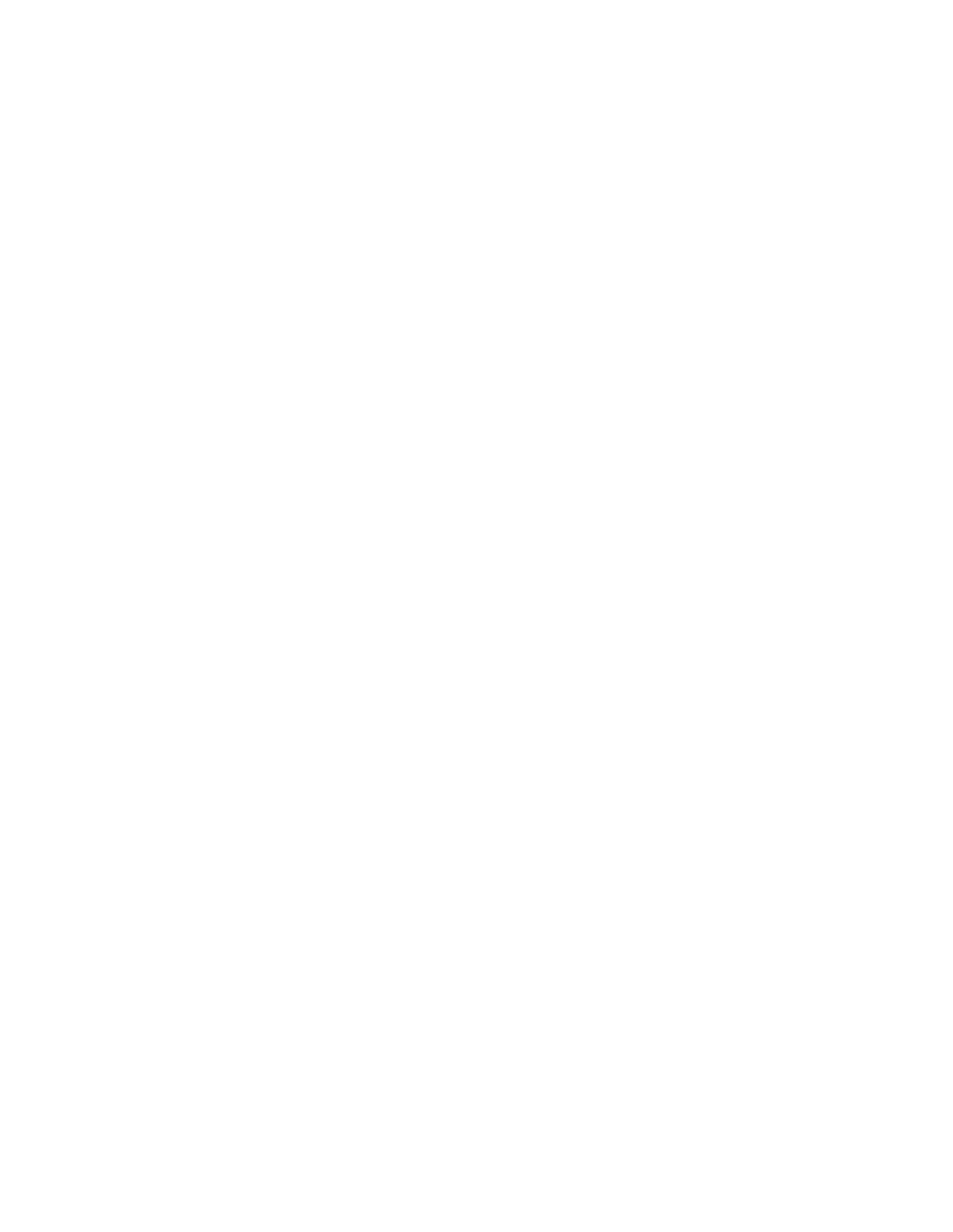# <span id="page-2-0"></span>**Contents**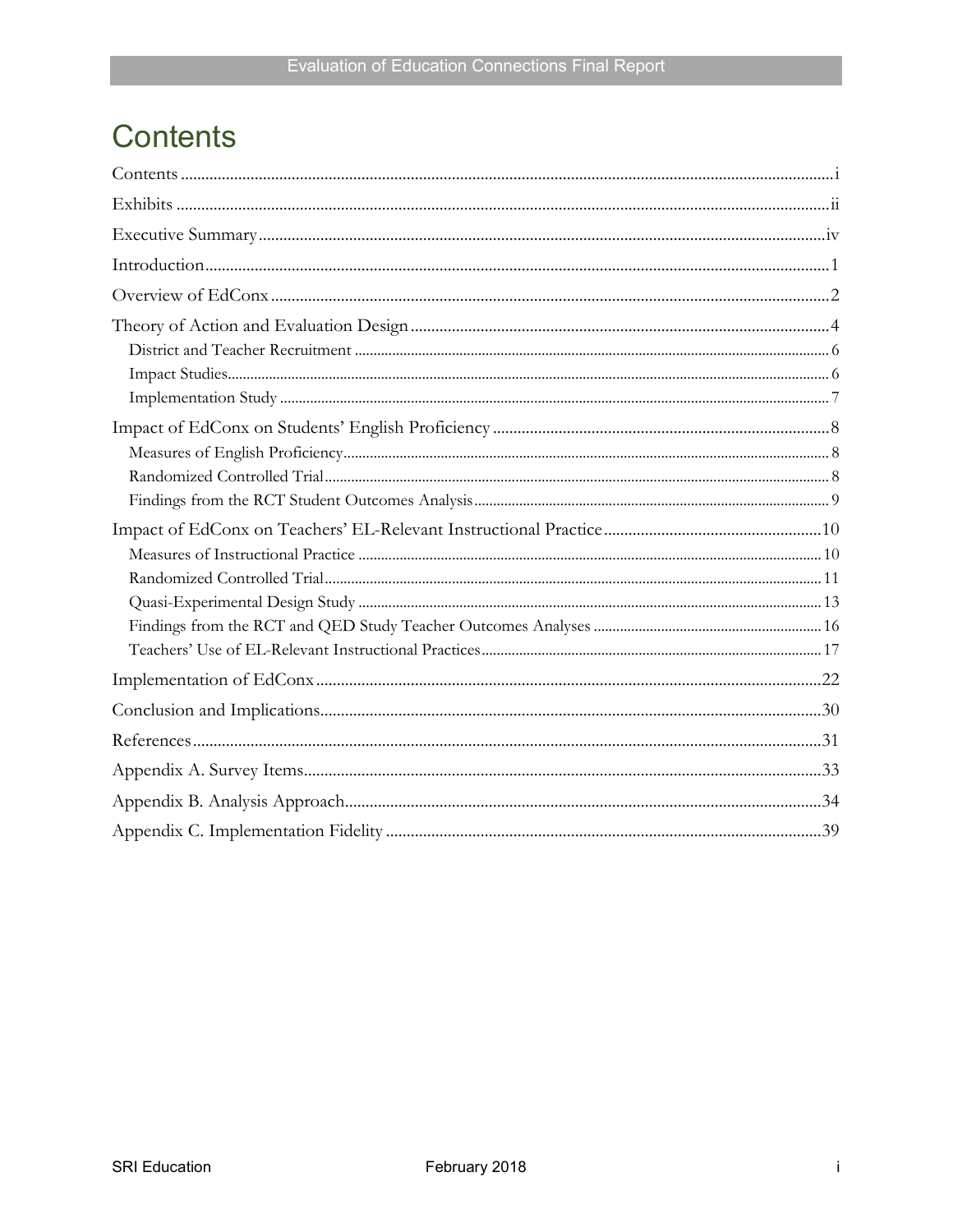# <span id="page-3-0"></span>**Exhibits**

| Exhibit 11. Schools and Teachers in the Teacher Analytic Sample, QED Study <sup>a</sup> 14       |  |
|--------------------------------------------------------------------------------------------------|--|
|                                                                                                  |  |
| Exhibit 13. Teacher Baseline Measures of Instructional Practice, QED Study 16                    |  |
| Exhibit 14. EdConx Impact on Teacher Measures of Instructional Practice, RCT 17                  |  |
| Exhibit 15. EdConx Impact on Teacher Measures of Instructional Practice, QED Study17             |  |
| Exhibit 16. Teachers' Use of EL-Relevant Instructional Practices at Least Twice per Week, RCT18  |  |
| Exhibit 17. Teachers' Use of EL-Relevant Instructional Practices at Least Twice per Week, QED    |  |
| Exhibit 18. Teachers Reporting EL Students' Participation in Class Activities at Least Twice per |  |
| Exhibit 19. Teachers Reporting EL Students' Participation in Class Activities at Least Twice per |  |
|                                                                                                  |  |
| Exhibit 21. Total Number of Minutes Logged in to EdConx, Among Teachers Who Logged in at         |  |
|                                                                                                  |  |
| Exhibit 23. Treatment Teachers Reporting Satisfaction with EdConx Components, by Familiarity.26  |  |
|                                                                                                  |  |
| Exhibit 25. Teachers Agreeing with Statements About Factors that Support or Hinder EdConx Use    |  |
|                                                                                                  |  |
| Exhibit B-1. RCT Impact on Teachers' Use of EdConx-Supported Instructional Practices35           |  |
| Exhibit B-2. QED Impact on Teachers' Use of EdConx-Supported Instructional Practices 37          |  |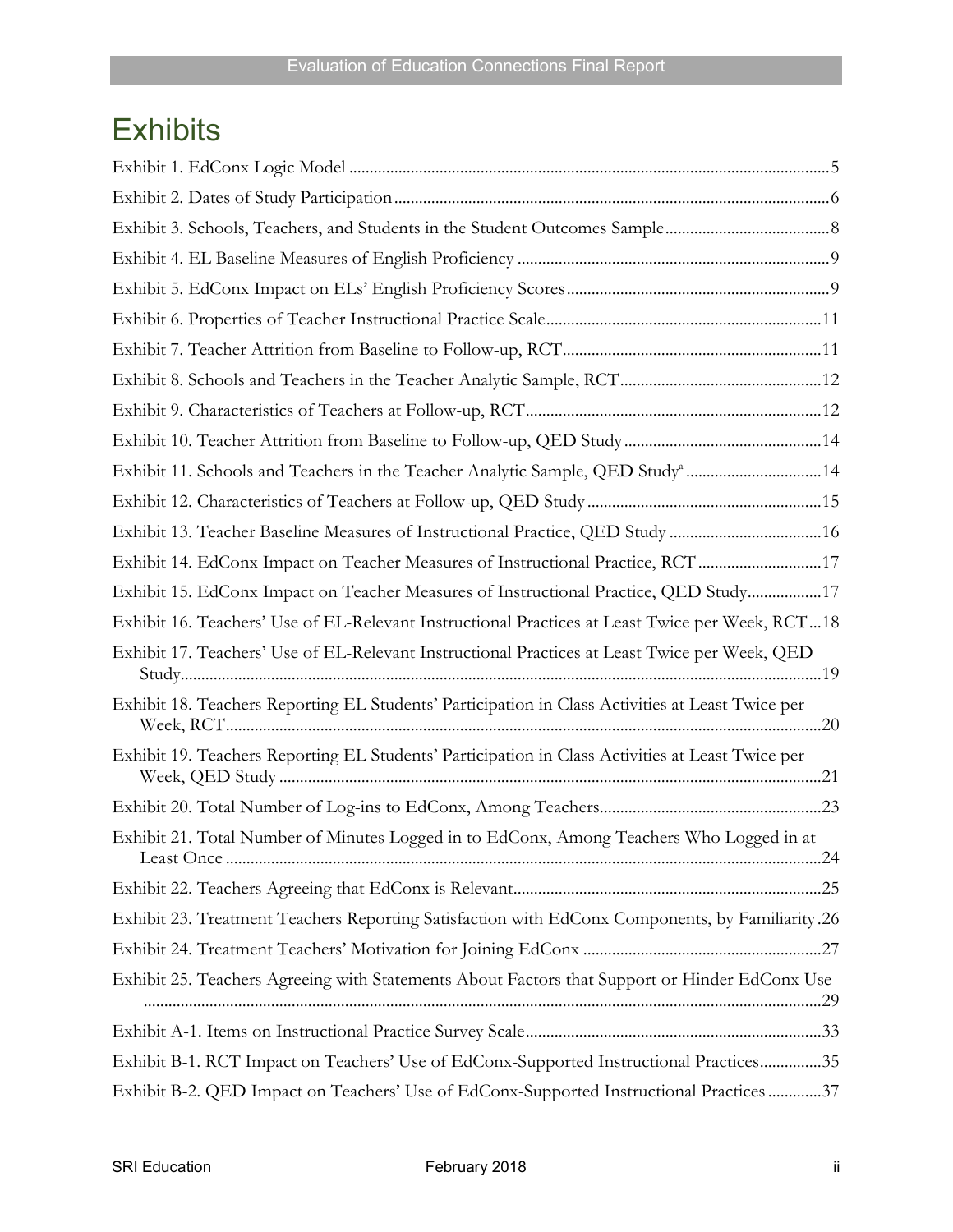| Exhibit C-1. Fidelity Matrix for the Evaluation of EdConx in the RCT Districts 39      |  |
|----------------------------------------------------------------------------------------|--|
|                                                                                        |  |
| Exhibit C-3. Fidelity Matrix for the Evaluation of EdConx in the QED Study Districts47 |  |
|                                                                                        |  |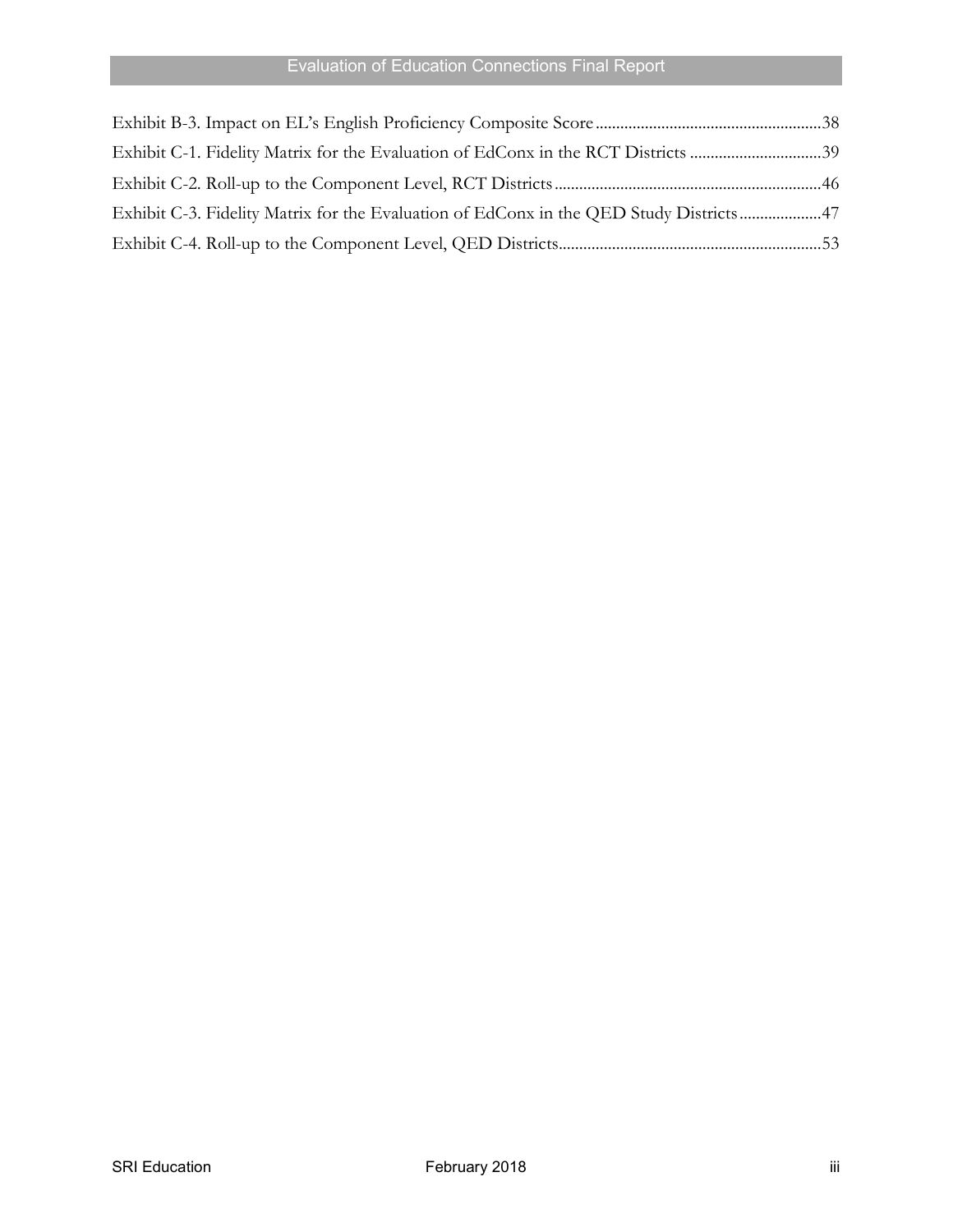# <span id="page-5-0"></span>Executive Summary

The Center for Applied Linguistics (CAL) received an Investing in Innovation (i3) development grant in 2014 to develop an online site, Education Connections (EdConx), to train and support teachers to integrate English language proficiency standards with content standards to deliver lessons that are both content-rich and accessible to ELs. CAL collaborated with the University of Oregon to design the EdConx online platform as a one-stop site for 6th- through 12th-grade teachers of mainstream classrooms to access teaching resources and other supports for standardsbased instruction relevant to ELs that were consistent with sheltered instructional practices. CAL designed EdConx to meet the varying needs of secondary teachers across subjects and to offer a menu of supports from which teachers could pick and choose to create their own personalized professional development experience. The EdConx platform offered academic and teaching resources vetted by experts in EL instruction, online courses designed and facilitated by instructors from TESOL International, live events/webinars led by subject-matter experts identified by CAL, and forums to support teacher collaboration.

#### **Theory of Action and Evaluation Design**

CAL hypothesized that teachers' engagement with the site for 30 minutes per week over 1.5 years, in whatever way they chose to meet their professional needs, would lead to expanded teacher knowledge and increased use of standards-based academic content and EL-relevant instructional practices in classrooms that include ELs, as well as improvement to students' English language proficiency.

To test this theory, CAL collaborated with six districts and with SRI to evaluate the impact of EdConx and teachers' engagement with the platform between fall 2014 and spring 2017. The six rural, urban, and suburban districts were located in four states: California, Maryland, North Carolina, and Virginia. Within districts, CAL focused recruitment on 6th- through 12th-grade mainstream teachers of core subjects. The research team evaluated the implementation of EdConx and its impact on teacher practice and students' English proficiency using a randomized controlled trial (RCT) in three districts and a quasi-experimental design (QED) study in three other districts. SRI designed these two distinct studies because not all districts agreed to participate in a RCT.

#### **Impact of EdConx on Students' English Proficiency**

To measure EdConx's impact on students' English proficiency, SRI compared the English language proficiency of ELs taught by English language arts (ELA) teachers in the treatment group with the English language proficiency of ELs taught by ELA teachers in the control group in the RCT districts.<sup>[1](#page-5-1)</sup> The research team narrowed the sample to students in classrooms of ELA teachers because CAL hypothesized that changes to instruction in ELA classrooms would have the most immediate impact on language proficiency. Students' English proficiency was measured by the test administered in their state—California English Language Development Test (CELDT) in California

<span id="page-5-1"></span> <sup>1</sup> The student outcomes analysis only includes the RCT districts. The QED districts were not included in the student outcomes analysis because the process of collecting student data from District D—the largest QED district—would have been too burdensome. District D required parent consent and student assent for collecting any student-level extant data, even de-identified data, which would not have been feasible given evaluation resources.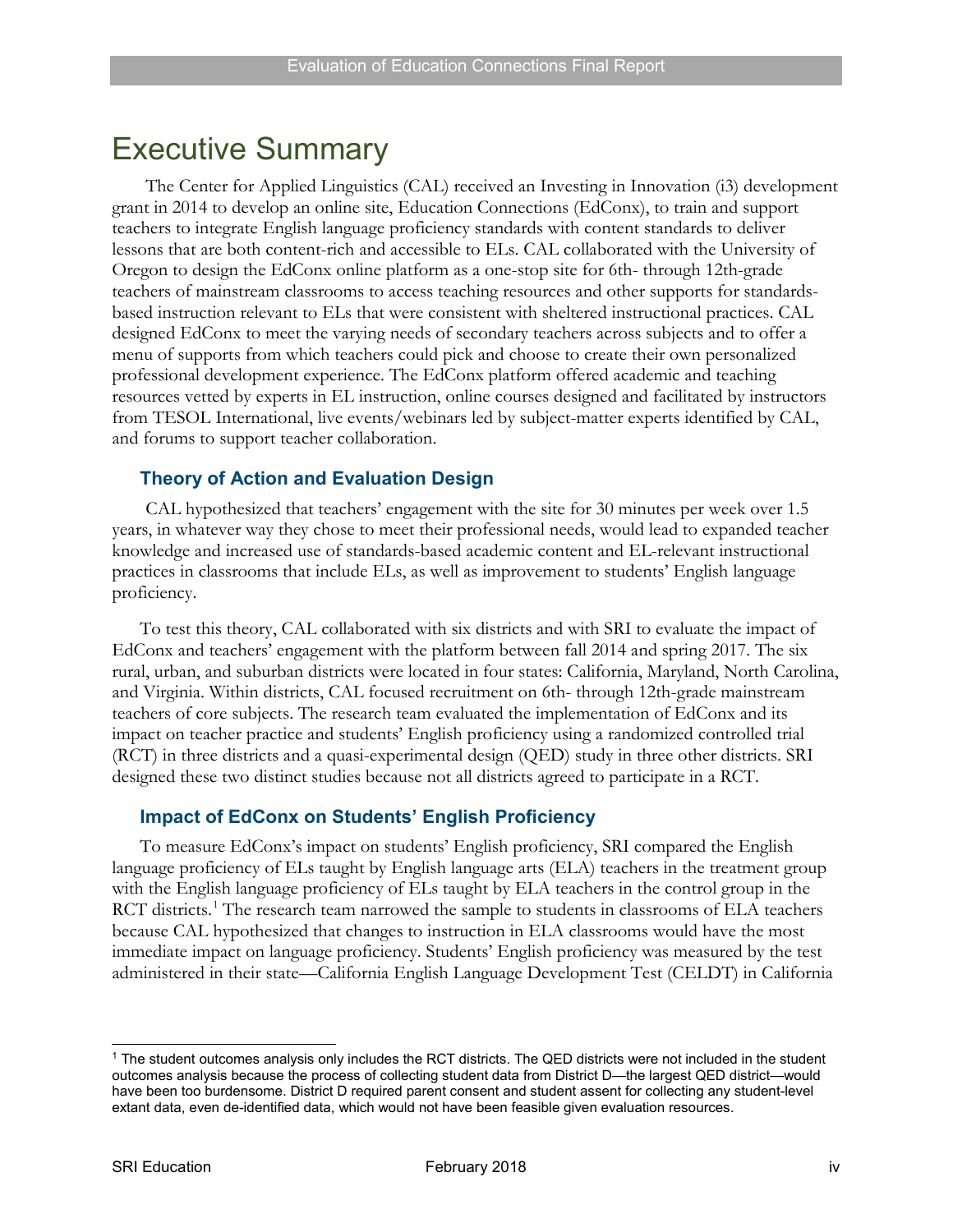and WIDA's ACCESS for ELs (Assessing Comprehension and Communication in English State-to-State for English Language Learners) in North Carolina and Virginia.

The student outcomes analysis included 455 ELs in 48 ELA teachers' classrooms in treatment and 469 ELs in 43 ELA teachers' classrooms in control. We used a multilevel model nesting students in teachers to estimate the impact of EdConx on improving ELs' English proficiency scores.<sup>[2](#page-6-0)</sup> Because teachers were randomly assigned to the treatment or control condition a year before students were assigned to teachers during the second year of EdConx implementation, all students who participated in this study are considered "joiners."[3](#page-6-1) To include joiners in the analysis for a cluster RCT, baseline equivalence on student outcome measures must be established. After controlling for baseline English proficiency, student demographics, and teacher demographic characteristics, we found no difference in English proficiency scores between treatment and control students at posttest.

### **Impact of EdConx on Teachers' EL-Relevant Instructional Practice**

CAL's theory predicted that the EdConx site and related resources would impact EL's English proficiency by increasing teachers' knowledge, understanding, and use of standards-based, ELrelevant instructional practices. Thus, measuring these dimensions of teacher practice is the first step to understanding how EdConx might affect teachers' instruction and improve student learning. To assess teachers' adoption of the instructional practices supported by EdConx, we surveyed all teachers in the RCT and QED study twice. Survey items asked how often teachers used academic content standards and English language proficiency standards in instruction, how often they used sheltered instruction strategies to support ELs, and how often they used strategies to improve the engagement of ELs in class. Teachers in both the treatment and control/comparison groups completed a survey at baseline, near the beginning of treatment teachers' exposure to EdConx, and they completed the same survey as a follow-up approximately 1.5 years later, at the end of the study period. The survey contained 16 items designed to assess how frequently the teachers engaged in practices that support ELs in accessing academic content. Due to the two different study designs, the analyses for the RCT and QED studies were conducted separately.

**RCT.** The impact analysis included only teachers in the RCT districts who responded to items about instructional practice on the follow-up survey, regardless of whether they also responded to the baseline survey. Of the 424 teachers randomized at baseline, 215 responded to the follow-up survey. About half of the teachers at baseline attrited from the study, either because they did not respond to the follow-up survey or because they asked to be removed from the study. Overall teacher attrition was 49 percent, with a differential attrition rate of less than 1 percent between treatment and control. These attrition rates fall within the low attrition limits set by the What Works Clearinghouse (What Works Clearinghouse, 2014) and the National Evaluation of i3.[4](#page-6-2) Because not

<span id="page-6-0"></span><sup>&</sup>lt;sup>2</sup> We also ran a three-level model with students nested in teachers and teachers nested in schools. The 3-level model produced similar results as the two-level model.<br><sup>3</sup> A "joiner" is defined as a student who joined teachers' classrooms after random assignment. Because we examine

<span id="page-6-1"></span>student impact of EdConx during the teacher's second year of participation, all students joined the teachers' classrooms after random assignment and are considered "joiners."

<span id="page-6-2"></span><sup>4</sup> When differential attrition is under 1.4 percent, overall attrition can be as high at 60 percent, so attrition here is within the attrition standards to be applied by the NEi3. Because attrition is within acceptable limits, there is a low probably that it systematically biased the teacher sample at follow-up, undermining the validity of the study's experimental design.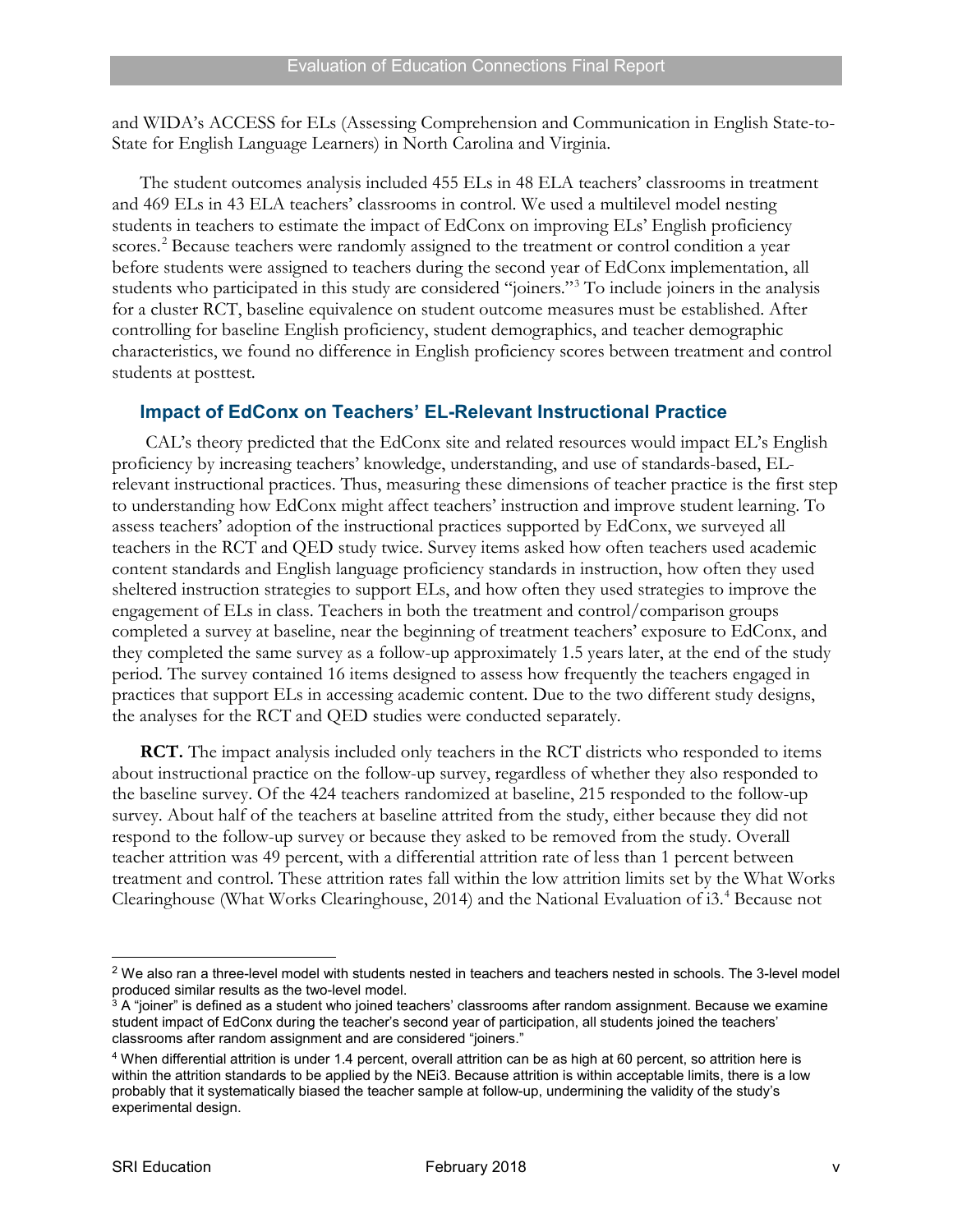all teachers in the RCT who responded to the follow-up survey study had also completed a baseline survey, we used multiple imputation to estimate missing values at baseline.

To test the difference in teacher survey outcomes between treatment and control groups, we developed a multilevel model with teachers nested within schools, controlling for teacher-level demographics, a baseline survey score, and the district dummy variables.

**QED study**. Twenty treatment teachers and 34 comparison teachers completed the baseline survey, and 18 treatment teachers and 25 comparison teachers completed both baseline and followup surveys. Only those teachers with both a baseline and follow-up survey were included in the QED outcomes analysis.

We used propensity score weighting, a rigorous quasi-experimental approach, to examine differences in instructional practice between treatment and comparison teachers. By applying propensity score modeling methods to ensure treatment and comparison groups were equivalent at baseline, we can attribute the group difference in instructional practice at follow-up to EdConx participation. As with the models developed for the RCT, the propensity score-weighted multilevel model nested teachers within schools, controlling for teacher-level demographics, a baseline survey score, and the district dummy variables.

In both the RCT and QED samples, the estimated impact of EdConx on teachers' use of all EdConx-supported instructional practices was small and not statistically different from zero, meaning that on average EdConx had no impact on teacher practice, as measured by the survey.

#### **Implementation of EdConx**

To better understand why EdConx resulted in no effects on student and teacher outcomes, we examined the fidelity with which EdConx was implemented. Overall, CAL delivered EdConx components as designed. Despite this, teachers' use of and satisfaction with the site did not meet the benchmarks set by CAL for fidelity of implementation. Forty percent of teachers in the RCT districts ( $n = 225$ ) and 36 percent of teachers in the QED districts ( $n = 36$ ) failed to enroll in EdConx by logging on to the site and creating a user profile. Most of the teachers who logged on to the site spent fewer than 100 minutes on the platform in total, well below the intended 30 minutes on average per week. A closer look at treatment teachers' time on the site and their perceptions of the site's relevance, their familiarity with the site, and their satisfaction with EdConx as measured by follow-up survey responses and interviews helps to explain teachers' minimal use of the site.

**Treatment teachers in QED districts reported greater familiarity with EdConx and saw it as more relevant than those in the RCT districts, possibly due to more robust recruitment practices and more frequent face-to-face meetings**. CAL's recruitment efforts in the QED districts were more robust than those in the RCT districts and included several information sessions for teachers about the program and meetings with principals to discuss the benefits of EdConx. In addition, CAL held several face-to-face sessions in one QED district to address specific teacher needs. These sessions may have helped to attract teachers who judged that EdConx was relevant to their professional needs and priorities, and these sessions may have led them to be more familiar with the site.

**Treatment teachers who reported familiarity with EdConx were also more likely to report satisfaction.** When asked about their satisfaction with EdConx components on the survey, teachers who reported at least some familiarity with EdConx were also more likely to report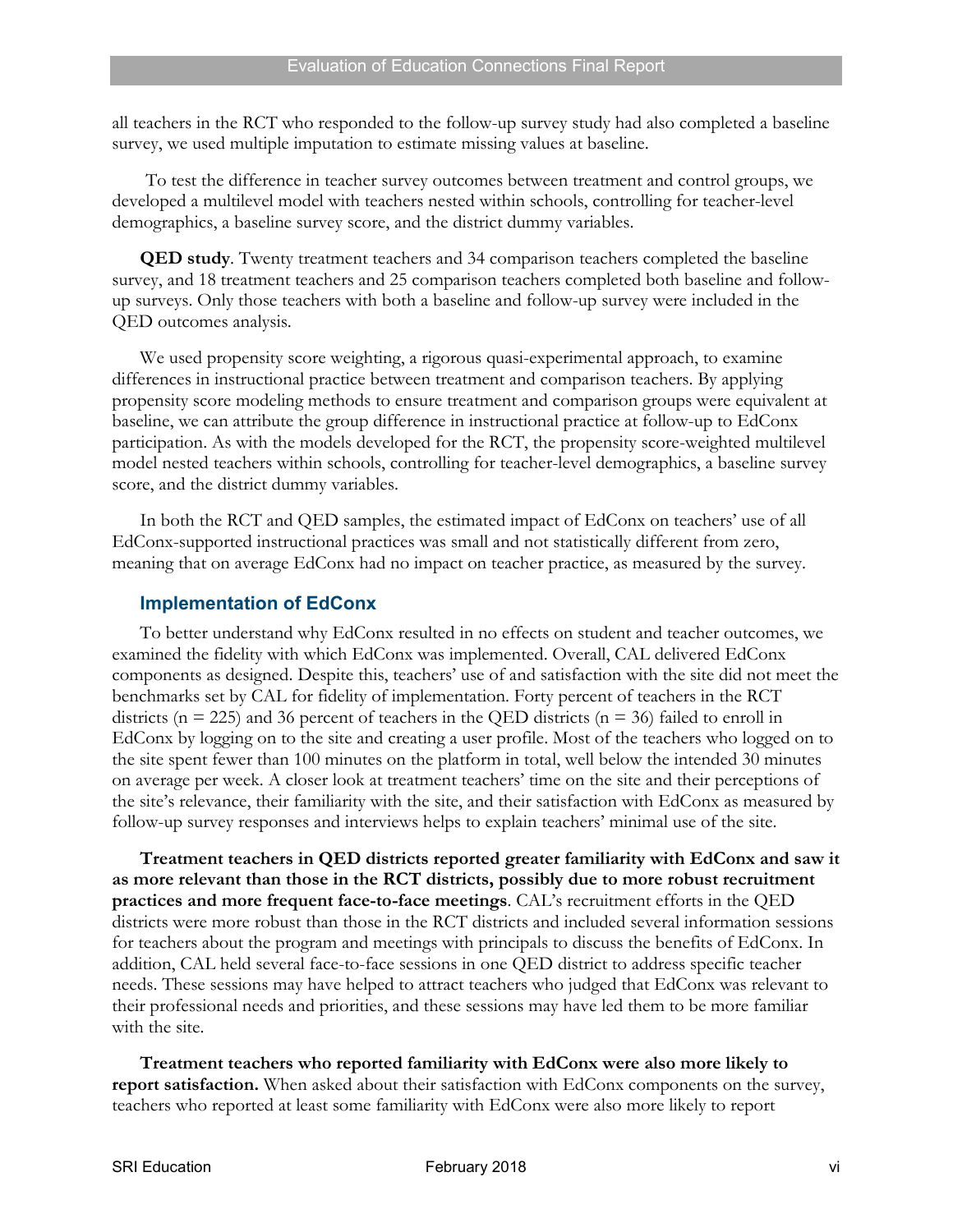satisfaction with its core components. This finding suggests that teachers who used EdConx and were more familiar with it viewed it as a valuable resource.

**The breadth of materials offered on the EdConx platform and the flexibility offered to teachers when navigating the site may have created an online experience with too many disparate components, making it difficult for teachers to identify specific resources relevant to their instructional needs.** By design, a key feature of EdConx was to meet each teacher's unique interests and needs. During interviews teachers reported a variety of motivations for engagement with the site, from interest in accessing subject-specific resources for teaching ELs to enrolling in courses that offered university credit, suggesting several different user profiles based on interests and motivation. During interviews, treatment teachers stressed that they valued the content on the site and the flexibility of being able to access EdConx in the manner appropriate to their needs. Several teachers, however, also shared that EdConx, in trying to meet teachers' varying motivations and interests, provided too many different options, which made it difficult to identify the resources that were most appropriate for supporting their instructional needs.

**Teachers faced a number of barriers to participating in EdConx, most notably, lack of support from school leaders and trouble with site navigation**. Almost one-quarter of teachers in QED and RCT districts reported that they had difficultly taking what they learned from EdConx and applying it in their classroom. Similarly, teachers in the RCT districts QED districts reported that leaders at their schools were largely unaware of the resources available through EdConx. Because school leaders typically support teachers with classroom instruction on a daily basis, their lack of awareness of EdConx resources most likely contributed to teachers' challenges applying what they had learned. Although there was some variation on the survey between RCT and QED teachers' assessment of the EdConx site's ease of navigation, interviews revealed several challenges with the site's structure and difficulty navigating back to useful resources on subsequent visits to the site, likely contributors to teachers' low engagement.

### **Conclusion and Implications**

Although the evaluation found that EdConx had no effect on teachers' use of EL-relevant instructional practices or improvements to students' English proficiency, the implementation findings suggest some key lessons for improving the design and implementation of future online professional development interventions, particularly with an eye to increasing levels of teacher participation. Among these lessons are the following:

- **Target recruitment.** Teachers have varying motivations and priorities for engaging with EdConx. Teachers' interests were often disparate, and EdConx was not able to meet them all simultaneously. Thus, before launching recruitment for professional development, specifying the user profile(s) that program developers theorize will most benefit from the program and targeting those teachers could better yield a group willing and ready to engage fully with the program.
- **Engage school leaders.** During recruitment, CAL worked directly with district officials and rarely had direct contact with school leaders. Conveying to school leaders the value of professional development for the teachers in their school could help to elevate the program to one school leaders and teachers prioritize as a resource for professional learning and growth.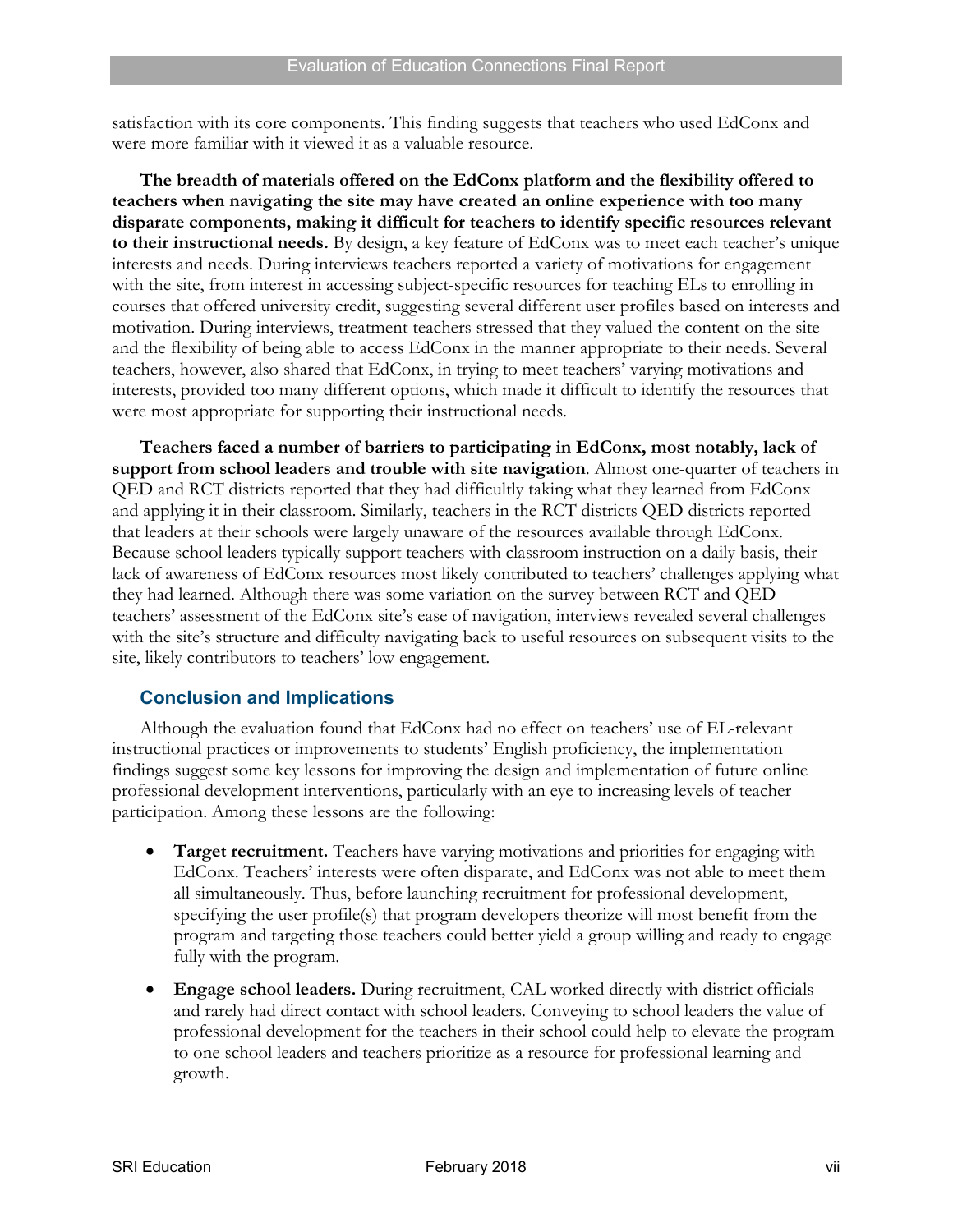- **Conduct user testing early and often.** Interviews with teachers revealed navigation issues with the EdConx site. Engaging in usability testing early as well as iteratively throughout the development of online professional development could help to identify these kinks and address them immediately to ensure a smooth online experience.
- **Be flexible.** After the first year of implementation, CAL recognized that a fully online program was not suitable for many of the participating treatment teachers. It adjusted the program to a blended model that incorporated face-to-face sessions to complement the online site.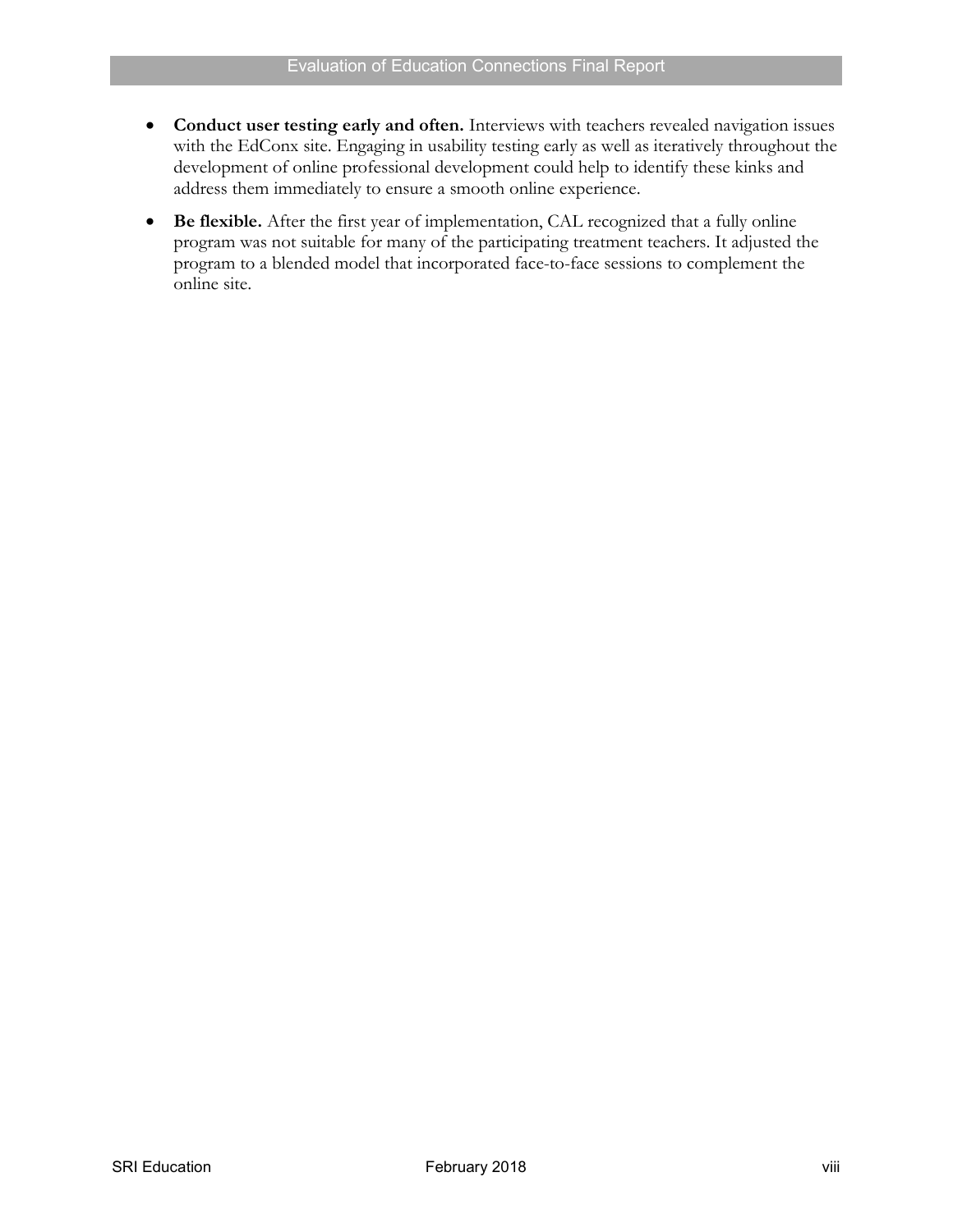# <span id="page-10-0"></span>**Introduction**

Classrooms across the United States have seen a 40 percent increase in English learners (ELs) over the last two decades (Batalova & McHugh, 2010; NCES, 2017). During this time, educators have struggled to close the achievement gap between ELs and their non-EL peers: On the 2015 National Assessment of Educational Progress (NAEP), fourth-grade ELs' performance lagged behind that of their non-EL peers by 36 points in reading and 25 points in math. Among eighthgraders, the gap was even wider, 44 points in reading and 38 points in math, comparable to results on the 2007 NAEP (OELA, 2016). The increase in the EL population and persistent achievement gap underscore the urgency for educators to develop structures and systems that better meet ELs' learning needs.

As the number of ELs in U.S. schools has increased, it has become common practice to include them in the classrooms of mainstream teachers—those who teach in a general education classroom and have been trained in a core subject (math, science, English, social studies)—rather than in the classrooms of bilingual or English as a second language teachers (Fregeau & Leier, 2015; Kaplan et al., 2011; Lucas & Villegas, 2010; Pettit, 2011). Language development experts argue that mainstream teachers can be effective in supporting ELs' academic achievement when they know how to simultaneously develop students' content and language skills in the context of their discipline (Gottlieb, 2013; Master et al., 2015; Turkan et al., 2014). However, mainstream teachers often are inadequately prepared to do this (Turkan et al., 2014). This problem is compounded by the Common Core State Standards and Next Generation Science Standards, which have greater language and content demands and place higher expectations on mainstream teachers to support ELs in accessing challenging content while developing their English language skills (Santos, Darling-Hammond, & Cheuk, n.d.).

The Center for Applied Linguistics (CAL) received an Investing in Innovation (i3) grant in 2014 to address this gap in mainstream teachers' knowledge and skill. It developed an online site, Education Connections (EdConx), to train and support teachers to integrate English language proficiency standards with content standards to deliver lessons that are both content-rich and accessible to ELs. The EdConx site consists of academic and teaching resources vetted by experts in EL instruction, online courses designed and facilitated by instructors from TESOL International, live events/webinars led by subject-matter experts, and forums to support teacher collaboration. In addition to the online resources, CAL held in-person information sessions with teachers to support their use of the EdConx site. From fall 2014 through spring 2017, CAL partnered with six school districts in four states to provide access to the EdConx site to 6th- through 12th-grade teachers of mainstream classrooms. By design, teachers could interact with the site and its available resources in the way that best met their professional needs.

SRI Education evaluated the implementation of EdConx and its impact on teacher practice and students' English language proficiency across the districts. This report presents the results of the evaluation, beginning with an overview of the EdConx site and theory of action and evaluation design, followed by the results of the impact and implementation studies. The report ends with a discussion of implications for future online professional development.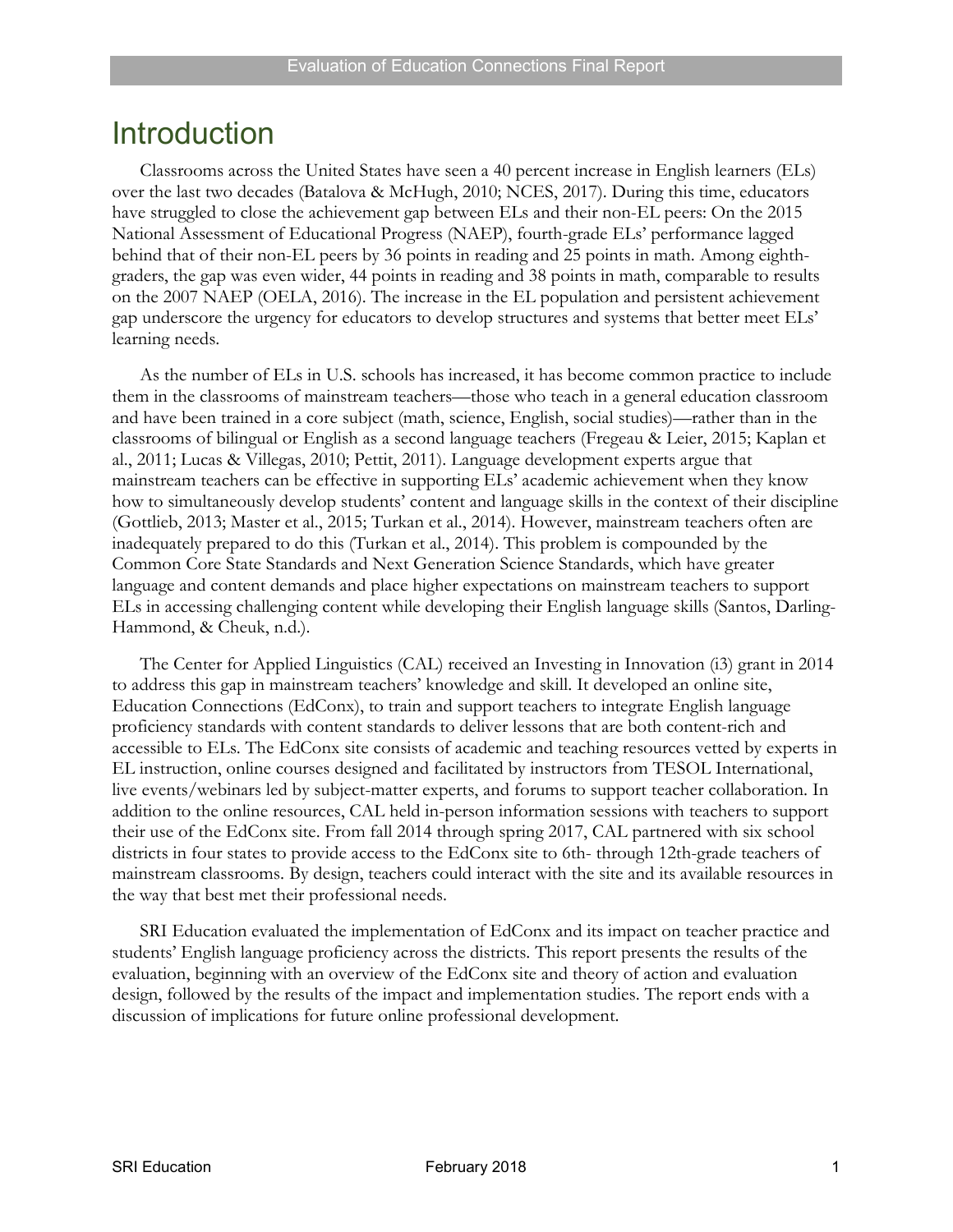# <span id="page-11-0"></span>Overview of EdConx

CAL designed the EdConx online site as a one-stop site for 6th- through 12th-grade teachers of mainstream classrooms to access teaching resources and other supports for standards-based instruction relevant to ELs. CAL developed these resources and supports to be consistent with sheltered instructional practices, providing guidance in four key areas:

- **Defining** language and content objectives that are both aligned with English language proficiency and content standards.
- **Modifying** the original curriculum by differentiating, adapting, or scaffolding content to make it more accessible to ELs.
- **Cultivating** the capital ELs bring to the classroom and their learning by encouraging native language development, incorporating varied instructional approaches, and making connections beyond the classroom.
- **Applying** language and content learning in ways that promote target language and native language development.

CAL's design of EdConx was intended to meet the varying needs of teachers and to offer a menu of supports from which teachers could pick and choose to create their own personalized professional development experience. CAL worked with the University of Oregon (UO) to adapt its learning management system, ObaVerse, to deliver each of the elements of the EdConx site. The EdConx online site had the following four components, each providing guidance aligned with the four key areas of sheltered instruction (defining, modifying, cultivating, applying).

- **Forums** offered EdConx users a place to post and discuss ideas, questions, and challenges related to designing and implementing EL-relevant instruction. As part of the forum discussion board, CAL created and disseminated email newsletters ("Tuesday Tips" and "Fridays Facts") with links to online resources, advice from subject matter experts, and ideas for EL instruction.
- **Resources** contained links to articles from peer-reviewed journals, blog posts, lesson plans and other written resources on teaching ELs that had been vetted by experts in the field. CAL offered articles that would allow teachers to learn more about the theory behind best practices for EL instruction as well as practical resources that teachers could implement in their classrooms.
- **Live events/webinars** were hosted by subject matter experts online to discuss and share best practices in EL instruction. Live events/webinars included topics such as cultivating academic language and literacy, enhancing sheltering, formative language assessments for ELs, and a language-based approach to content instruction.
- **Online minicourses** designed and facilitated by staff from TESOL International provided structured training in instructional methods for secondary ELs, oral language development, content-based instruction for ELs, and family-school connections. Titles of courses included Content Area Assessment for Secondary English Learners, Overview of Methods of Instruction for Secondary ELs, and Vocabulary Development and Literacy Development for Secondary ELs.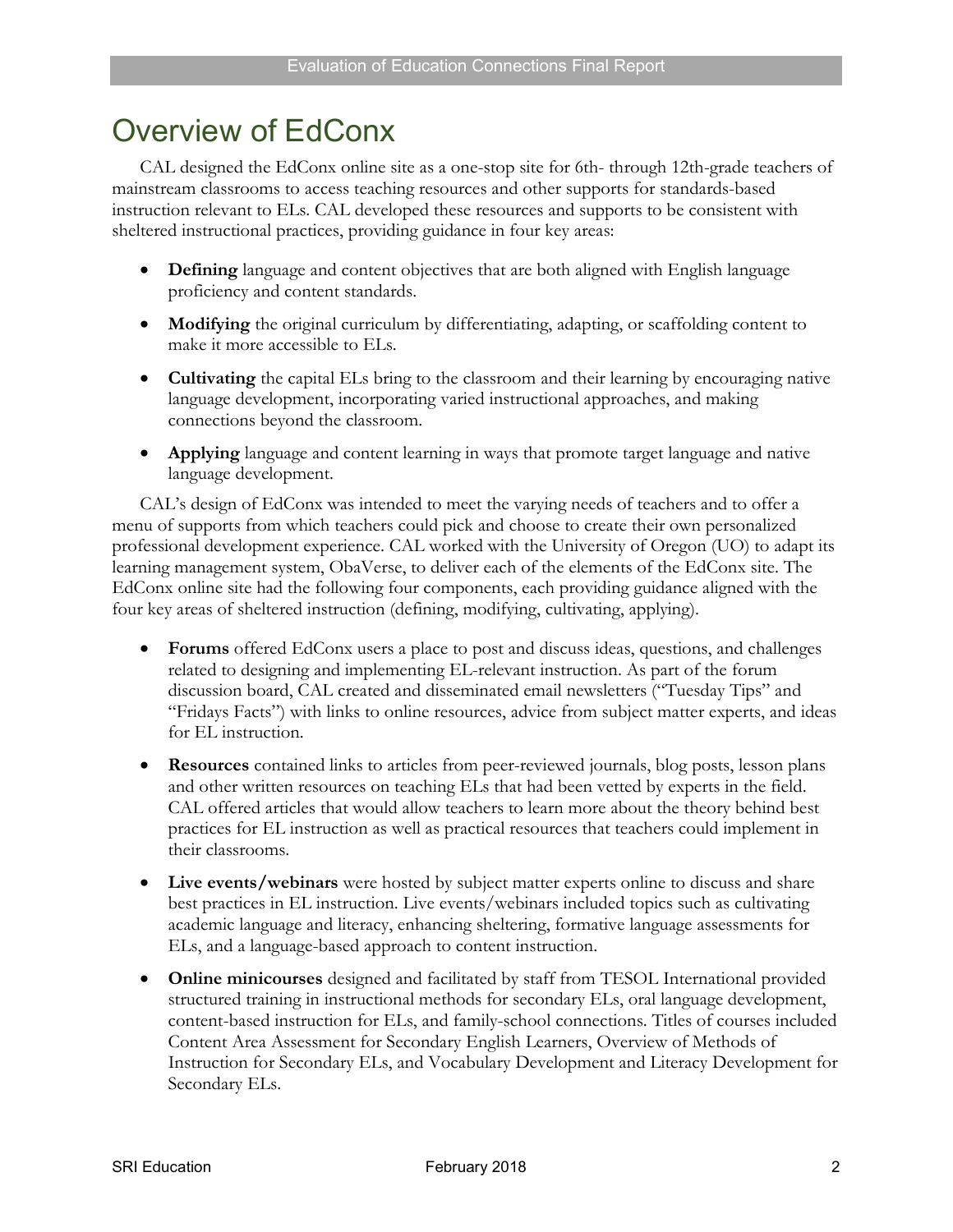In addition, core to EdConx implementation was regular communication between CAL and EdConx users and technical assistance from UO to support users with the EdConx site. CAL originally intended to provide EdConx professional development exclusively through the four components of the EdConx site. In Year 2 (2015–16) of program implementation, however, CAL decided to adopt a hybrid approach in response to teacher feedback. It kept the online program as the main source of training and other resources, but offered complementary in-person sessions as well.

As a first step to designing the evaluation, SRI worked with CAL to develop a visual representation of the logic behind the EdConx theory of action. The next section provides details about the theory of action and evaluation design.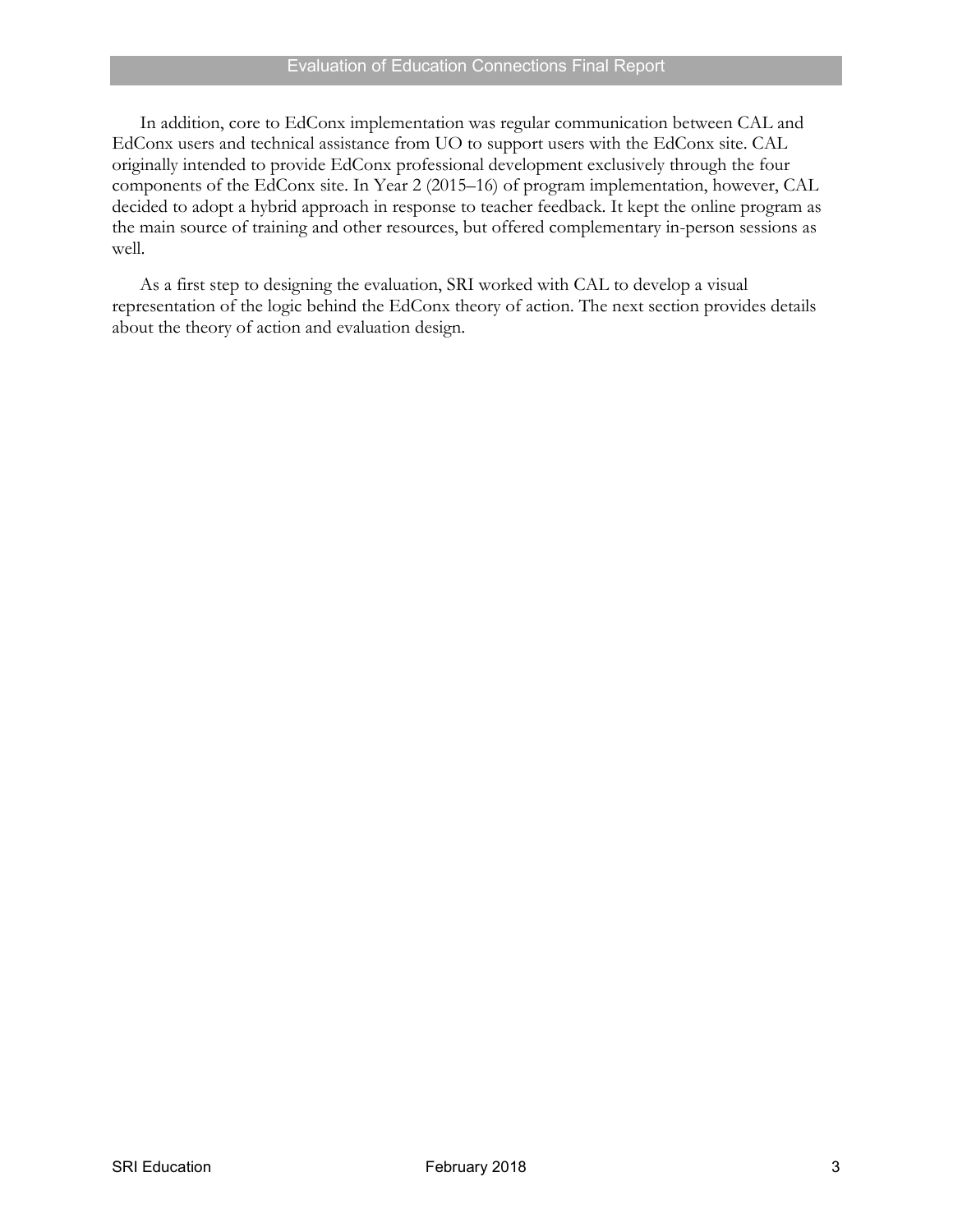# <span id="page-13-0"></span>Theory of Action and Evaluation Design

The logic model shows the key components of the EdConx site and the theorized impacts of implementation of the core components of EdConx on teacher practice and student outcomes (Exhibit 1). CAL hypothesized that teachers' engagement with the site for 30 minutes per week over 1.5 years, in whatever way they chose to meet their professional needs, would lead to the following changes in teacher and student outcomes:

- **Teacher outcomes** included expanded teacher knowledge and increased use of standardsbased academic content and EL-relevant instructional practices in classrooms that include ELs.
- **Student outcomes** included intermediate outcomes (improved language development and increased access to standards-based instruction in the core content areas) through which EdConx impacts long-term outcomes (increased English language proficiency and improved achievement on standards-based English language arts assessments). Although CAL theorized EdConx's impact on students' long-term outcomes in classrooms of all mainstream teachers, they hypothesized that the impact would be most immediate on students in classrooms of English language arts (ELA) teachers.

To test this theory, CAL collaborated with six districts across four states and partnered with SRI to examine the implementation and impact of EdConx. The following section details district and teacher recruitment and evaluation design.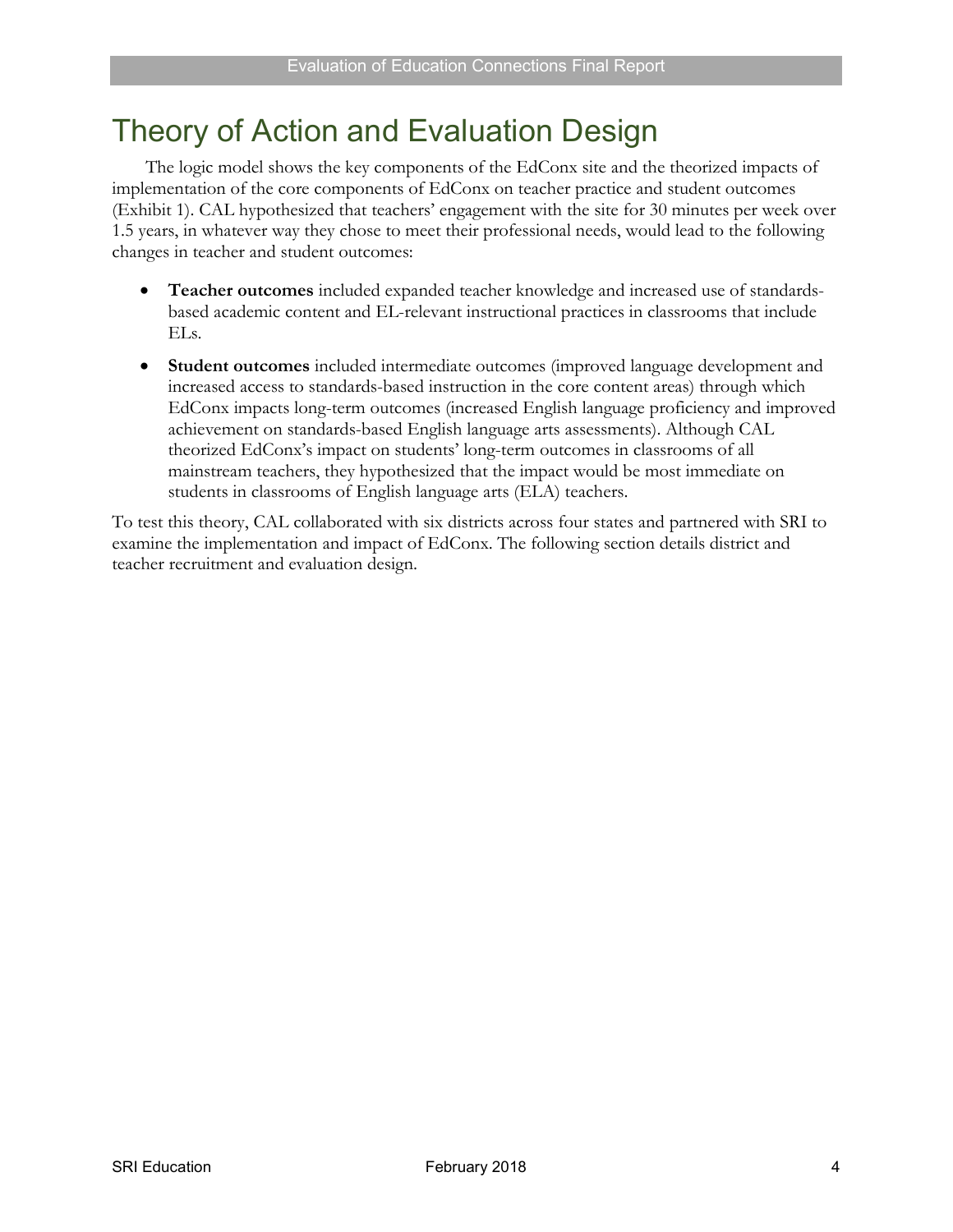| <b>Delivery of EdConx</b><br>• Forums (professional learning<br>communities)<br>• Resources (interactive resource<br>repository)<br>• Live events (subject matter expert<br>sessions)<br>• Minicourses (online professional<br>development courses)<br>• In-person professional development<br>(added in 2015–16)<br>• Regular communication with participants<br>• Technology support<br><b>Teacher Participation and Satisfaction</b><br>Teacher use of EdConx for 30<br>min/week (on average)<br>Teacher-reported satisfaction with<br>$\bullet$<br>EdConx | <b>Teacher Outcomes</b><br>• Increased teacher<br>knowledge and<br>understanding of standards-<br>based, EL-relevant<br>instructional practices<br>• Increased teacher use of EL-<br>relevant instructional practices | <b>Intermediate Student</b><br><b>Outcomes</b><br>• Improved English<br>language development for<br>ELs<br>• Increased access to<br>standards-based core<br>academic content for ELs | <b>Long-term Student</b><br><b>Outcomes</b><br>• Increased English<br>language proficiency<br>scores, most immediately<br>for ELs in English<br>language arts (ELA)<br>classrooms<br>• Increased student<br>achievement on standards-<br>based ELA assessments<br>for ELs |
|---------------------------------------------------------------------------------------------------------------------------------------------------------------------------------------------------------------------------------------------------------------------------------------------------------------------------------------------------------------------------------------------------------------------------------------------------------------------------------------------------------------------------------------------------------------|-----------------------------------------------------------------------------------------------------------------------------------------------------------------------------------------------------------------------|--------------------------------------------------------------------------------------------------------------------------------------------------------------------------------------|---------------------------------------------------------------------------------------------------------------------------------------------------------------------------------------------------------------------------------------------------------------------------|
|---------------------------------------------------------------------------------------------------------------------------------------------------------------------------------------------------------------------------------------------------------------------------------------------------------------------------------------------------------------------------------------------------------------------------------------------------------------------------------------------------------------------------------------------------------------|-----------------------------------------------------------------------------------------------------------------------------------------------------------------------------------------------------------------------|--------------------------------------------------------------------------------------------------------------------------------------------------------------------------------------|---------------------------------------------------------------------------------------------------------------------------------------------------------------------------------------------------------------------------------------------------------------------------|

#### **Exhibit 1. EdConx Logic Model**

#### <span id="page-14-0"></span>**Assumptions**

- Local education agency collaboration
- CAL, TESOL International content and professional development expertise
- University of Oregon global technology, instructional design expertise
- Subject-matter experts' expertise

#### **Context**

- Undersupported ELs, particularly in secondary settings
- Educators underprepared to work with ELs
- Era of widespread Common Core State Standards, Next Generation State Standards, and standards development and nationwide adoption
- Need for ELs' language and literacy development to access content and achieve college and career readiness

Note. The names of the core components changed in 2015. The logic model depicted in this report includes these updates, retaining the original component names in parenthesis. Although the names have changed, the core function of each component has remained the same

Italicized text signifies outcomes that the study did not measure.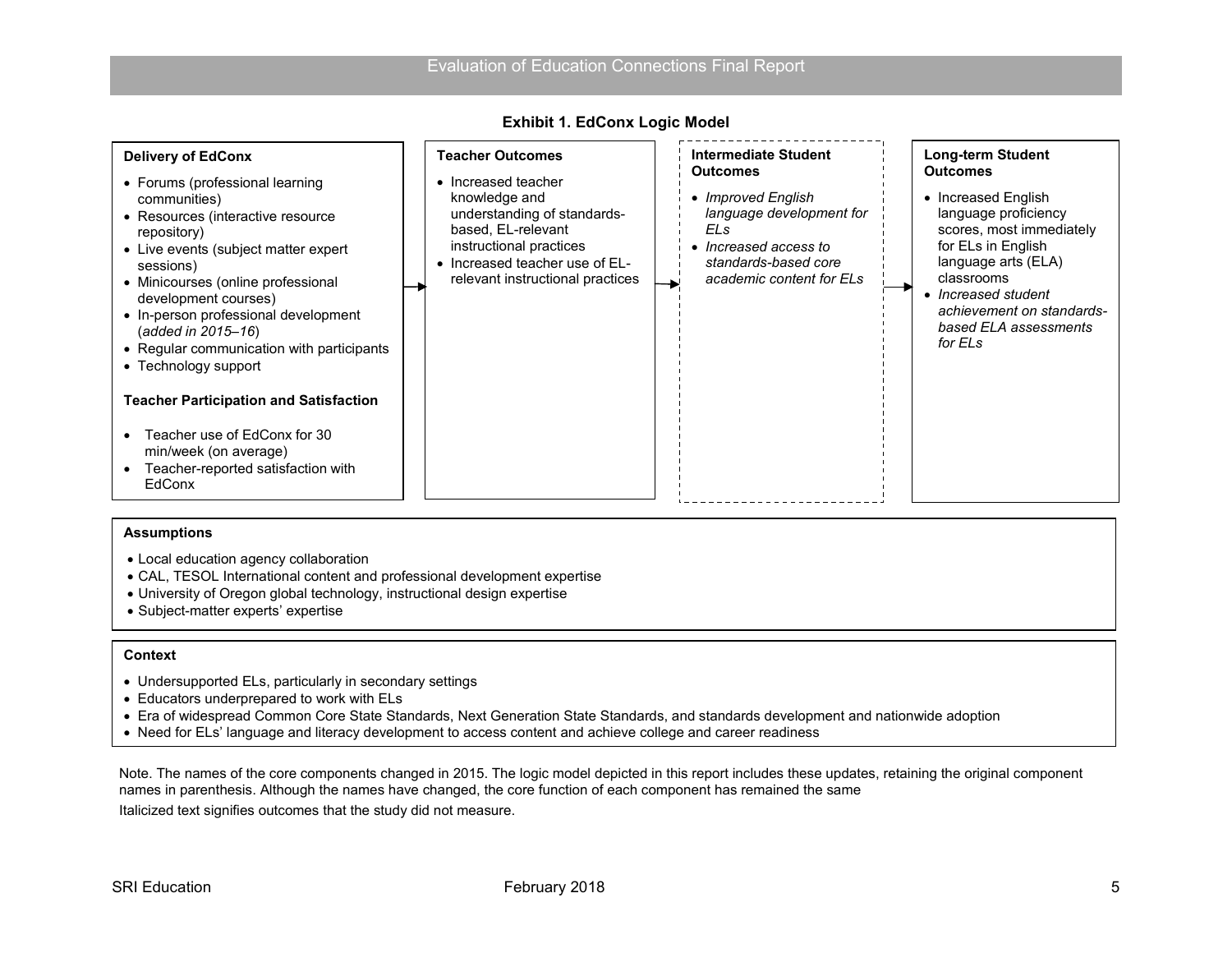### <span id="page-15-0"></span>**District and Teacher Recruitment**

CAL conducted two rounds of district recruitment, starting with the recruitment of Districts A and B in fall 2014. When teacher recruitment efforts in those districts did not yield the number of teachers they had committed to serve with i3 funds, CAL conducted a second round of district recruitment in spring and fall 2015, which resulted in the participation of four additional districts. Districts A and B are large urban districts in North Carolina and California, respectively. District D is a suburban district in Maryland. Districts C, E and F are small rural districts in Virginia. These recruitment cycles led to three different timelines for participation in the evaluation (Exhibit 2). Within districts, CAL focused recruitment on 6th- through 12th-grade mainstream teachers of core subjects

#### **Exhibit 2. Dates of Study Participation**

|                   | Start                              | Fnd        |
|-------------------|------------------------------------|------------|
|                   | <b>Randomized Controlled Trial</b> |            |
| <b>District A</b> | 1/1/2015                           | 6/24/2016  |
| <b>District B</b> | 1/1/2015                           | 6/24/2016  |
| District C        | 6/8/2015                           | 12/31/2016 |
|                   | Quasi-Experimental Design Study    |            |
| <b>District D</b> | 1/1/2016                           | 6/30/2017  |
| <b>District E</b> | 1/1/2016                           | 6/30/2017  |
| <b>District F</b> | 1/1/2016                           | 6/30/2017  |

(English/language arts, mathematics, science, and social studies), although a small number of teachers of elective subjects (visual and performing arts, career-technical education, and digital literacy) also participated in the study.

### <span id="page-15-1"></span>**Impact Studies**

Because not all districts agreed to participate in a randomized controlled trial (RCT), the evaluation consisted of two separate studies—a RCT in Districts A, B, and C and a quasiexperimental design (QED) study using propensity score weighting in Districts D, E, and F. Both studies tested CAL's theory that EdConx would lead to increases in teacher knowledge and understanding of standards-based EL-relevant instruction and use of EL-relevant practices, and (in the RCT) students' English language proficiency. In the RCT districts, SRI assigned 6th- through 12th-grade mainstream teachers of core subjects who elected to participate in EdConx to treatment or delayed treatment at the start of the study. The treatment group received access to EdConx immediately, and the delayed treatment group received access after 1.5 years, serving as the control group during the study period. In the QED districts, the study team used propensity score weighting to compare 6th- through 12th-grade mainstream teachers who chose to participate in EdConx for 1.5 years with a group that elected to serve in a comparison group (and thus did not have access to EdConx). Once the treatment group was identified, treatment teachers received an email with login information to access the EdConx site.

To measure impact on student outcomes, we compared the English language proficiency of ELs taught by English language arts (ELA) teachers in the treatment group with the English language proficiency of ELs taught by ELA teachers in the control group. We narrowed the sample to students in classrooms of ELA teachers because CAL theorized that changes to instruction in ELA classrooms would have the most immediate impact on language proficiency. As a measure of English language proficiency, we used scores from state assessments of ELs.<sup>[5](#page-15-2)</sup>

<span id="page-15-2"></span> <sup>5</sup> The study team did not assess the impact of EdConx on student achievement as measured by the English (ELA) assessment because ELA assessments are administered to high school students in only one grade level in the four study districts, limiting sample size and the availability of baseline data.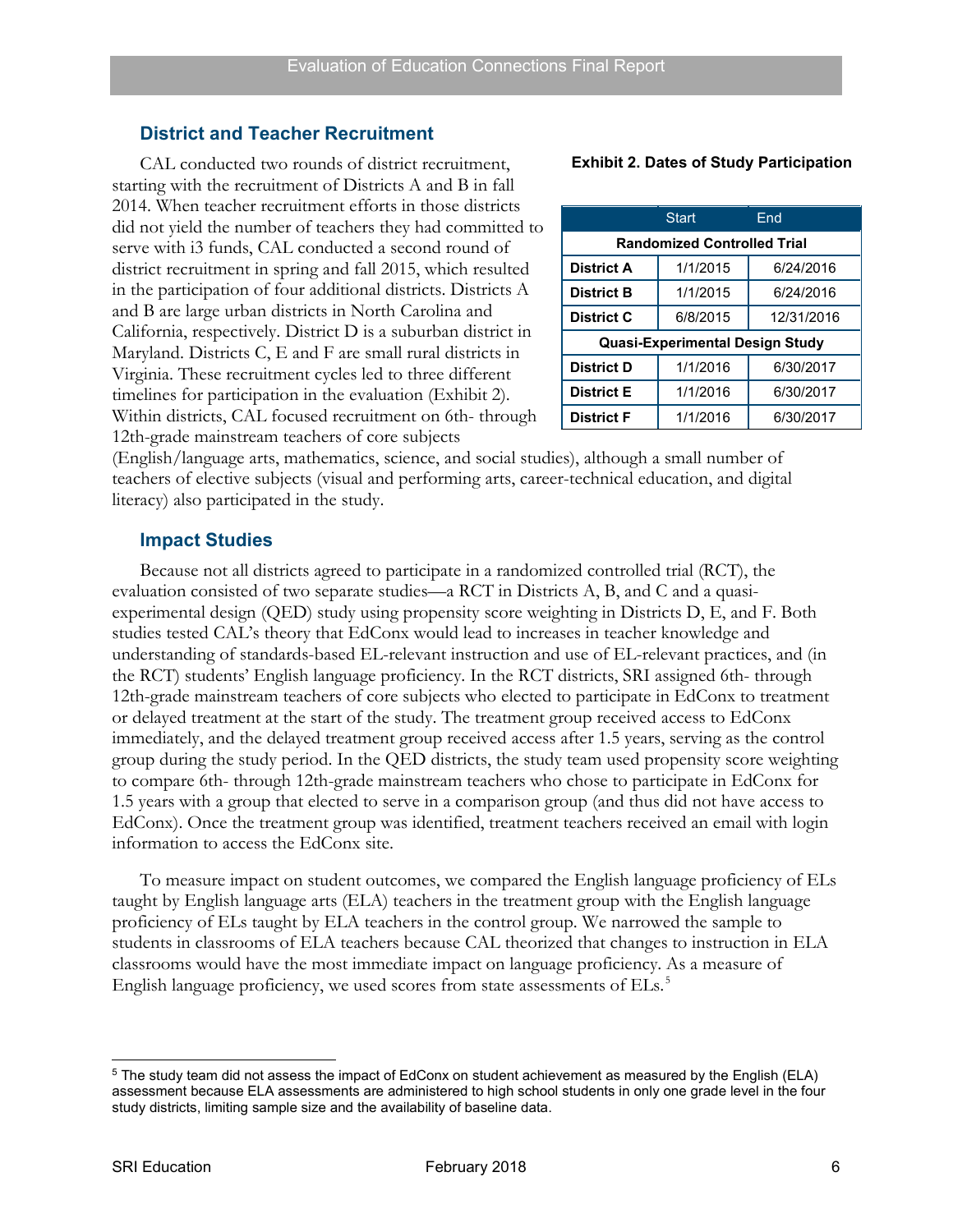To measure the impact of EdConx on teachers, the study team examined changes to teachers' behaviors and practices as reported on two surveys, one administered at baseline, before treatment teachers began participating in EdConx, and the other at follow-up, after 1.5 years.

#### <span id="page-16-0"></span>**Implementation Study**

CAL's logic model predicted that teachers' use of any core component of the EdConx site (i.e., resources, live events/webinars, courses, forums) for 30 minutes on average per week over 1.5 years of participation in EdConx would lead to the intended teacher and student outcomes (see Exhibit 1). By design, CAL did not specify thresholds or define expected levels of engagement for each of the four core components of the site (forums, resources, live events/webinars, minicourses), believing that teachers should have the flexibility to choose how to use the EdConx site to address their individual needs. To measure the extent to which CAL implemented EdConx with fidelity, we examined CAL's delivery of EdConx components via the customized site as well as participants' engagement with the site for the intended 30 minutes on average per week and satisfaction with the program.

In the following sections of this report, we present the results of the student and teacher outcomes analyses, describe the fidelity with EdConx was implemented, and consider implications for the effectiveness of future development and implementation of online professional development systems.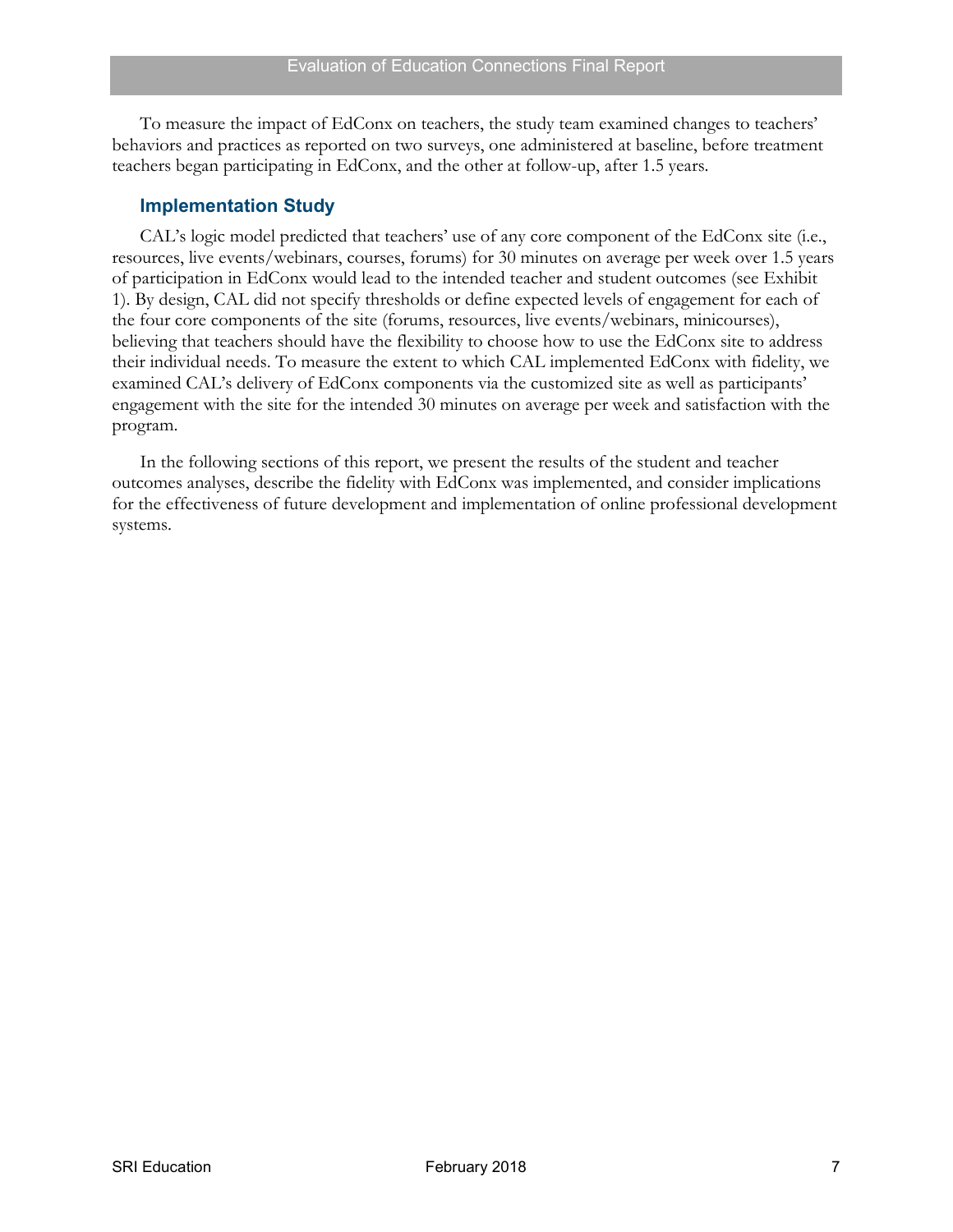# <span id="page-17-0"></span>Impact of EdConx on Students' English Proficiency

CAL theorized that teachers' participation in EdConx would ultimately lead to long-term student outcomes of improvements in ELs' English language proficiency as measured by state assessment scores (see Exhibit 1). To test this theory, we evaluated the impact of EdConx on ELs' English proficiency scores in Year 2 of the study in the RCT districts only.[6](#page-17-4)

### <span id="page-17-1"></span>**Measures of English Proficiency**

Students' English proficiency was measured by the California English Language Development Test (CELDT) in District B and by WIDA's ACCESS for ELs (Assessing Comprehension and Communication in English State-to-State for English Language Learners) in Districts A (North Carolina) and C (Virginia). Test developers have established the reliability and validity of both tests, and both tests have been adopted statewide by the respective states. To pool students' English proficiency scores from North Carolina, California, and Virginia, we first standardized the scores of each test by grade within district(s) and then aggregated the data across tests.

#### <span id="page-17-2"></span>**Randomized Controlled Trial**

**Student sample.** The study narrowed the sample of ELs in the analysis to only those in classrooms of ELA teachers participating in the RCT. Because teachers were randomly assigned to treatment or control condition a year before students were assigned to teachers during the second year of EdConx implementation, all students who participated in this study are considered "joiners."<sup>[7](#page-17-5)</sup> To include joiners in the analysis for a cluster RCT, baseline equivalence on student outcome measures must be established. Exhibit 3 shows the student analytic sample. We define students in the analytic sample as those whose ELA teacher participated in the RCT and who had both baseline and posttest English proficiency scores.<sup>[8](#page-17-6)</sup> Exhibit 4 shows baseline measure for English proficiency.

<span id="page-17-3"></span>

|            | <b>Schools</b> |         |              |                | <b>Teachers</b> |       |                | <b>Students</b> |              |  |
|------------|----------------|---------|--------------|----------------|-----------------|-------|----------------|-----------------|--------------|--|
|            | Treat-<br>ment | Control | <b>Total</b> | Treat-<br>ment | Control         | Total | Treat-<br>ment | Control         | <b>Total</b> |  |
| District A | 16             | 21      | 37           | 21             | 25              | 46    | 106            | 138             | 244          |  |
| District B | 9              | 6       | 15           | 15             | 9               | 24    | 214            | 141             | 355          |  |
| District C | $\overline{2}$ | 3       | 5            | 12             | 9               | 21    | 135            | 190             | 325          |  |
| Total      | 27             | 30      | 57           | 48             | 43              | 91    | 455            | 469             | 924          |  |

**Exhibit 3. Schools, Teachers, and Students in the Student Outcomes Sample** 

<span id="page-17-4"></span> $6$  The student outcomes analysis only includes the RCT districts. The QED district were not included in the student outcomes analysis because the process of collecting student data from District D—the largest QED district—would have been too burdensome. District D required parent consent and student assent for collecting any student-level extant data, even de-identified data, which would not have been feasible given evaluation resources.

<span id="page-17-5"></span> $7$  A "joiner" is defined as a student who joined teachers' classrooms after random assignment. Because we examine student impact of EdConx during the teacher's second year of participation, all students joined the teachers' classrooms well after random assignment and are considered late joiners.

<span id="page-17-6"></span><sup>&</sup>lt;sup>8</sup> For District A, we used WIDA ACCESS scores in spring 2015 as baseline and spring 2016 as posttest. For District B, we use CELDT scores in fall 2015 as baseline and fall 2016 as posttest. For District C, we use WIDA ACCESS in spring 2016 as baseline and spring 2017 as posttest.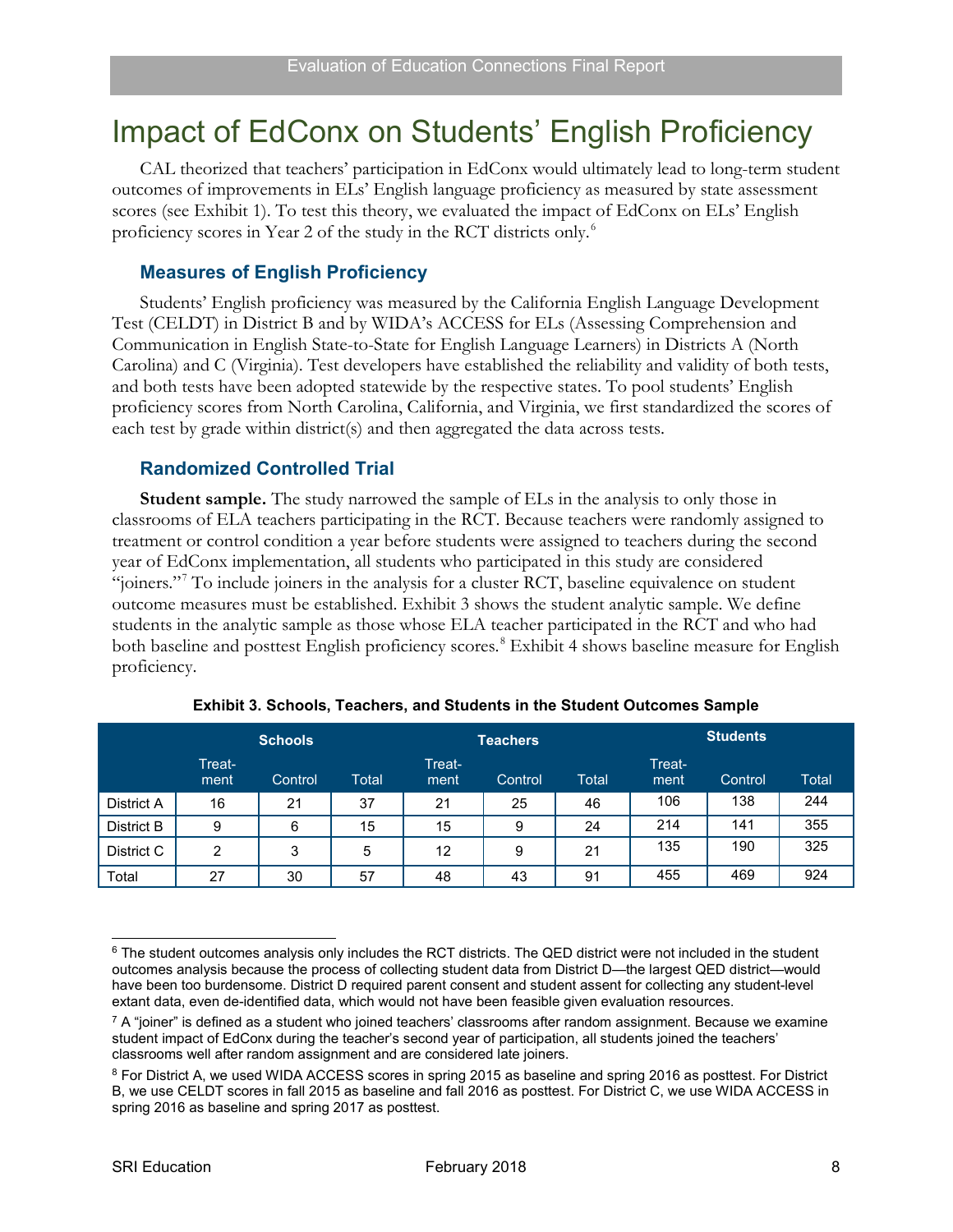<span id="page-18-1"></span>

| <b>Baseline Measure of</b><br><b>English Proficiency</b> | <b>Treatment</b><br>Mean (SD) |               | d a  |  |
|----------------------------------------------------------|-------------------------------|---------------|------|--|
| <b>Composite score</b>                                   | 0.06(1.00)                    | $-0.06(1.00)$ | 0.12 |  |

|  |  | <b>Exhibit 4. EL Baseline Measures of English Proficiency</b> |  |  |
|--|--|---------------------------------------------------------------|--|--|
|--|--|---------------------------------------------------------------|--|--|

<sup>a</sup>d is standardized mean difference, which is the difference between the mean outcome of the intervention group and the mean outcome of the comparison group divided by the pooled within-group standard deviations (What Works Clearinghouse, 2014).

**Student outcomes analysis.** We estimated the impact of EdConx on improving ELs' English proficiency scores using a multilevel model nesting students in teachers. [9](#page-18-3) To establish baseline equivalence, we first standardized English proficiency scores by grade within districts. Then we calculated baseline difference using standardized mean differences between the two groups. Last, the average impact of EdConx on English proficiency scores was evaluated using a multilevel model pooling students from the three RCT districts.

Treatment and control students' baseline scores differed by 0.12 standard deviation—within the What Works Clearinghouse baseline equivalence requirement. The size of the difference was small and not statistically different from zero, meaning that on average treatment and control students had very similar English proficiency at baseline. The main independent variable of interest in the model is the teacher-level dummy variable indicating treatment condition (treatment or control group). Covariates were added to the model to control for differences in students' baseline English proficiency scores and other student demographic characteristics such as race/ethnicity, gender, special education status, and grade level. In addition, because student assignment to teachers was not random, we also controlled for teacher-level background characteristics including gender, total years of experience, and education degree. District dummy variables were also included in the model.

# <span id="page-18-0"></span>**Findings from the RCT Student Outcomes Analysis**

After controlling for baseline English proficiency, student demographics, and teacher demographic characteristics, we found no difference in English proficiency scores between treatment and control students at posttest (Exhibit 5). The estimated impact of EdConx on improving students' English proficiency was small and not statistically different from zero, meaning that on average EdConx had no impact on students' English proficiency, as measured by CELDT and WIDA ACCESS exams.

<span id="page-18-2"></span>

|                                   | <b>Estimated Standard</b> |       |                    |     | <b>Sample Size</b> |
|-----------------------------------|---------------------------|-------|--------------------|-----|--------------------|
| <b>English Proficiency Scores</b> | <b>Impact</b>             | Error | <b>Effect Size</b> |     | Students Teachers  |
| <b>Composite scores</b>           | 0.05                      | 0.06  | 0.05               | 924 | 91                 |

#### **Exhibit 5. EdConx Impact on ELs' English Proficiency Scores**

Note. Two-level HLM was used where students were nested in teachers. A positive effect size favors the intervention group and a negative number favors the comparison group. Effect size measures the change (in standard deviations) in an average participant's outcome that can be expected if the participant was exposed to the intervention. Estimated impact and standard errors are the coefficient and standard errors associated with intervention variable from the twolevel HLM model (students nested in teachers). Effect size = Estimated impact/ pooled standard deviations of the intervention and control group.

 $*p < .05, **p < .01, **p < .001.$ 

<span id="page-18-3"></span> <sup>9</sup> We also ran a three-level model with students nested in teachers and teachers nested in schools. The 3-level model produced similar results as the two-level model.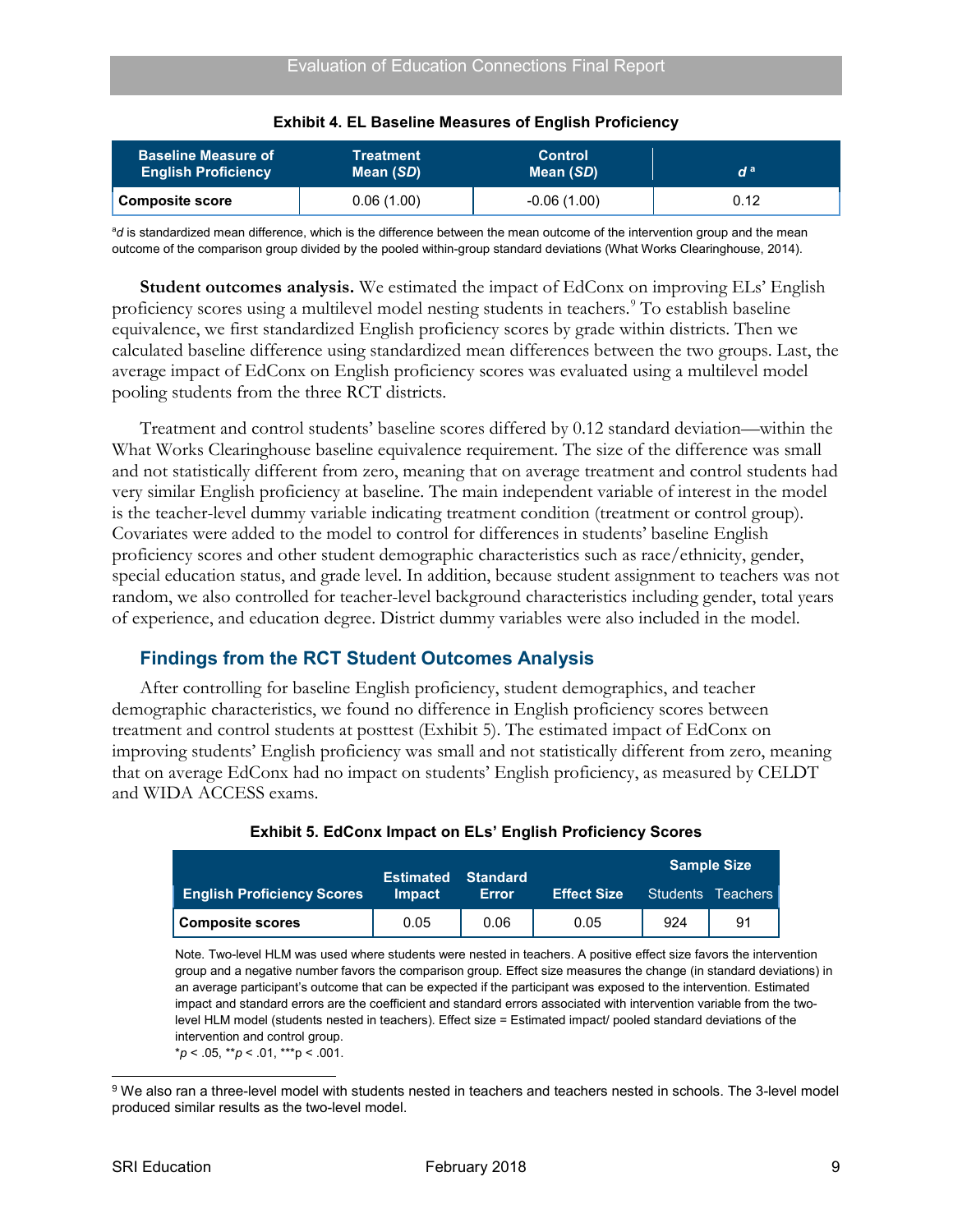# <span id="page-19-0"></span>Impact of EdConx on Teachers' EL-Relevant Instructional Practice

CAL's theory predicted that EdConx site and related resources would impact EL's English proficient by increasing teachers' knowledge, understanding, and use of standards-based, ELrelevant instructional practices (see Exhibit 1). Measuring these dimensions of teacher practice is the first step to understanding how EdConx might affect teachers' instruction and improve student learning. Here, we present the results of the RCT and QED studies assessing the impact of EdConx on study teachers' classroom instruction after 1.5 years of participation in EdConx.

#### <span id="page-19-1"></span>**Measures of Instructional Practice**

To measure teachers' adoption of the instructional practices supported by EdConx, we surveyed all teachers in the study twice. Teachers in both the treatment and control/comparison groups completed a survey at baseline, near the beginning of treatment teachers' exposure to EdConx, and they completed the same survey as a follow-up approximately 1.5 years later, at the end of the study period.

The survey contained 16 items designed to assess how frequently the teachers engaged in practices that support ELs in accessing academic content. The items were replicated from two surveys on instructional practices for ELs: Grady and O'Dwyer (2014) and Council of Chief State School Officers (n.d.). In addition, SRI developed new items based on the eight components of EL instruction presented in *Making Content Comprehensible for English Learners: The SIOP Model* (4th Edition) (Echevarria, Vogt, & Short, 2012). Items asked how often teachers used academic content standards and English language proficiency standards in instruction, how often they used sheltered instruction strategies to support ELs, and how often they used strategies to improve the engagement of ELs in class. Teachers reported the frequency of these practices in their classrooms on a 6-point scale, ranging from *Almost never* to *Nearly daily*.

We performed an exploratory factor analysis using baseline survey data from respondents in all six districts to create a conceptually relevant outcome measure that would also be reliable and useful for analysis. The factor analysis demonstrated that all 16 survey items contributed to a single scale measuring teachers' EL-relevant instructional practices. The resulting scale was highly reliable, achieving an alpha of .85 (Exhibit 6). See Appendix A for the items in this scale.

After factor analysis, we created an instructional practice factor score by taking the average of all 16 items under this factor. This approach keeps the composite variable in the same scale as the original items, which makes it easier to interpret. Exhibit 6 shows the mean and standard deviation of the instructional practice survey scale.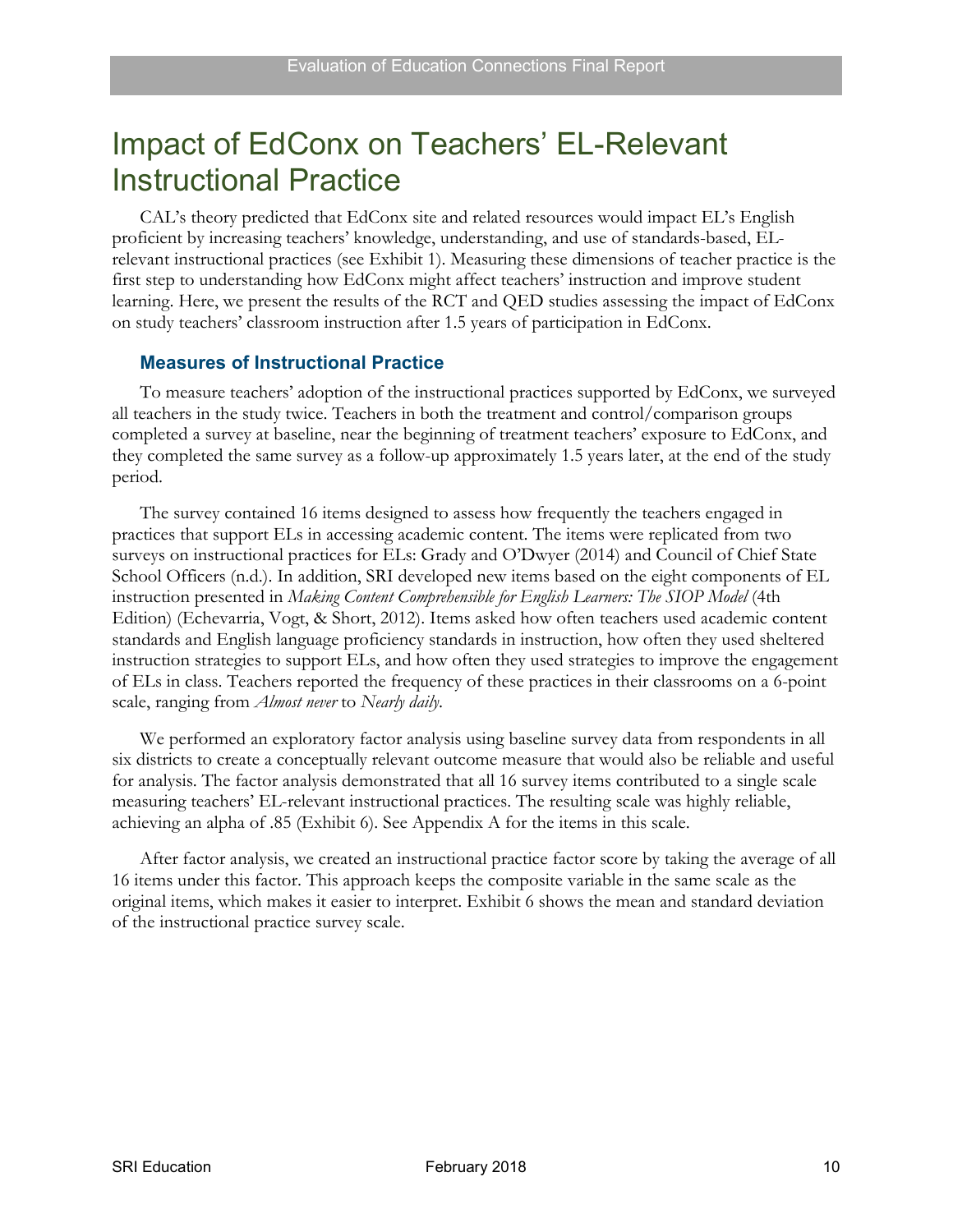<span id="page-20-1"></span>

|                                                                                | <b>Baseline Survey</b> <sup>a</sup> |      | ˈ Follow-up Survey <sup>b</sup> ˌ |           |       |                           |
|--------------------------------------------------------------------------------|-------------------------------------|------|-----------------------------------|-----------|-------|---------------------------|
|                                                                                | Mean                                | (SD) | Mean                              | <b>SD</b> | Alpha | <b>Number</b><br>of Items |
| <b>Teachers' Use of All EdConx-Supported</b><br><b>Instructional Practices</b> | 4.66                                | 0.77 | 4.60                              | 0.78      | .85   | 16                        |

#### **Exhibit 6. Properties of Teacher Instructional Practice Scale**

**<sup>a</sup>***n* = 257 combining teachers from the RCT and QED districts.

**<sup>b</sup>***n* = 271 combining teachers from the RCT and QED districts.

Source: EdConx baseline and follow-up teacher survey.

#### <span id="page-20-0"></span>**Randomized Controlled Trial**

The following section describes the RCT teacher sample and teacher outcomes impact analysis.

**Teacher sample.** The impact analysis included all teachers in the RCT districts who responded to items about instructional practice on the follow-up survey, regardless of whether they also responded to the baseline survey. Of the 424 teachers randomized at baseline, 215 responded to the follow-up survey. About half the teachers from baseline attrited from the study, either because they did not respond to the follow-up survey or because they asked to be removed from the study (Exhibit 7). Overall teacher attrition was 49 percent, with a differential attrition rate of less than 1 percent between treatment and control. These attrition rates fall within the low attrition limits set by the What Works Clearinghouse (What Works Clearinghouse, 2014) and the National Evaluation of  $i3.^{10}$  $i3.^{10}$  $i3.^{10}$ 

<span id="page-20-2"></span>



Exhibit 8 shows schools and teachers in the teacher analytic sample in the RCT by district.

<span id="page-20-3"></span> $10$  When differential attrition is under 1.4 percent, overall attrition can be as high at 60 percent, so attrition here is within the attrition standards to be applied by the NEi3. Because attrition is within acceptable limits, there is a low probably that it systematically biased the teacher sample at follow-up, undermining the validity of the study's experimental design.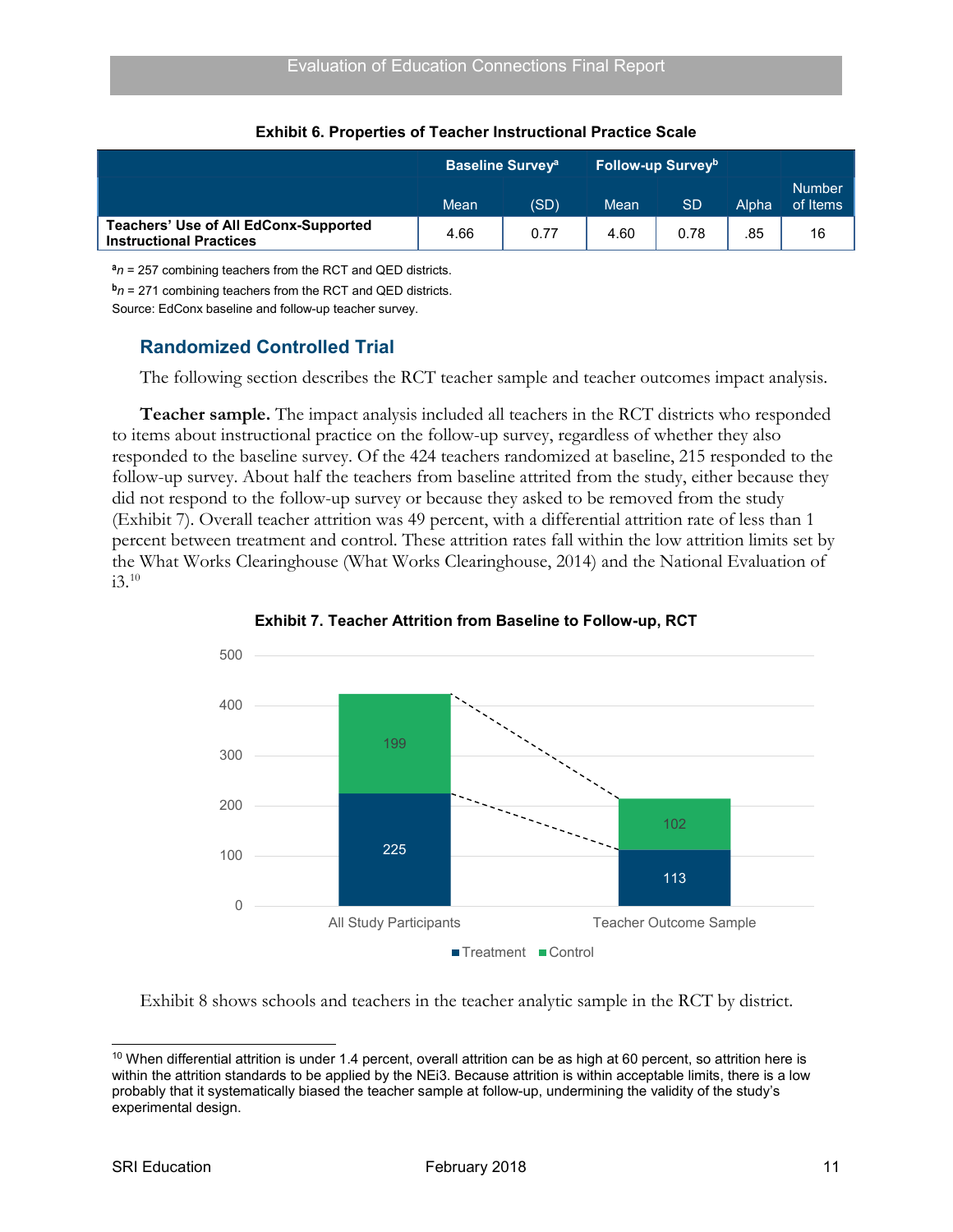<span id="page-21-0"></span>

|            | Schools <sup>a</sup> |         |       | <b>Teachers</b> |         |       |
|------------|----------------------|---------|-------|-----------------|---------|-------|
|            | Treatment            | Control | Total | Treatment       | Control | Total |
| District A | 32                   | 30      | 42    | 59              | 57      | 116   |
| District B | 10                   | 8       | 10    | 44              | 36      | 80    |
| District C | າ                    | 3       | ຈ     | 10              | 9       | 19    |
| Total      | 44                   | 41      | 55    | 113             | 102     | 215   |

| Exhibit 8. Schools and Teachers in the Teacher Analytic Sample, RCT |  |  |  |
|---------------------------------------------------------------------|--|--|--|
|---------------------------------------------------------------------|--|--|--|

a In several cases, control and treatment teachers taught at the same schools. Thus, the total number of schools accounts for this duplication and is not a sum of the treatment and control columns.

Although all 6th- through 12th grade mainstream teachers were eligible for the study, most treatment and control teachers taught in high schools (74 percent of treatment teachers and 66 percent of control), with a smaller proportion teaching in middle schools. Nearly all study teachers taught core academic subjects (i.e., English language arts, math, science and social studies), most likely a result of CAL's focus on recruiting mainstream teachers of core content areas. A small number of teachers taught elective courses such as the visual and performing arts, career-technical education, and digital literacy (Exhibit 9).

<span id="page-21-1"></span>

|                                                                             | <b>Treatment</b><br>$(n = 113)$ | <b>Control</b><br>$(n = 102)$ |
|-----------------------------------------------------------------------------|---------------------------------|-------------------------------|
| <b>Grade Level</b>                                                          |                                 |                               |
| High school                                                                 | 74%                             | 66%                           |
| Middle school                                                               | 26%                             | 34%                           |
| <b>Subject<sup>a</sup></b>                                                  |                                 |                               |
| English language arts                                                       | 39%                             | 36%                           |
| Math                                                                        | 24%                             | 25%                           |
| Science                                                                     | 30%                             | 25%                           |
| Social science                                                              | 11%                             | 11%                           |
| Other (e.g., the arts, career-<br>technical education, digital<br>literacy) | 2%                              | 5%                            |
|                                                                             | <b>Treatment</b><br>$(n = 99)$  | <b>Control</b><br>$(n = 91)$  |
| <b>EL Focal Class<sup>b</sup></b>                                           |                                 |                               |
| Class size                                                                  | 28                              | 28                            |
| Number of ELs                                                               | 8                               | 7                             |
| Percentage of ELs                                                           | 28%                             | 29%                           |

#### **Exhibit 9. Characteristics of Teachers at Follow-up, RCT**

**<sup>a</sup>**Percentages do not sum to 100 because some teachers reported teaching more than one subject. **b** The class with the highest proportion of ELs.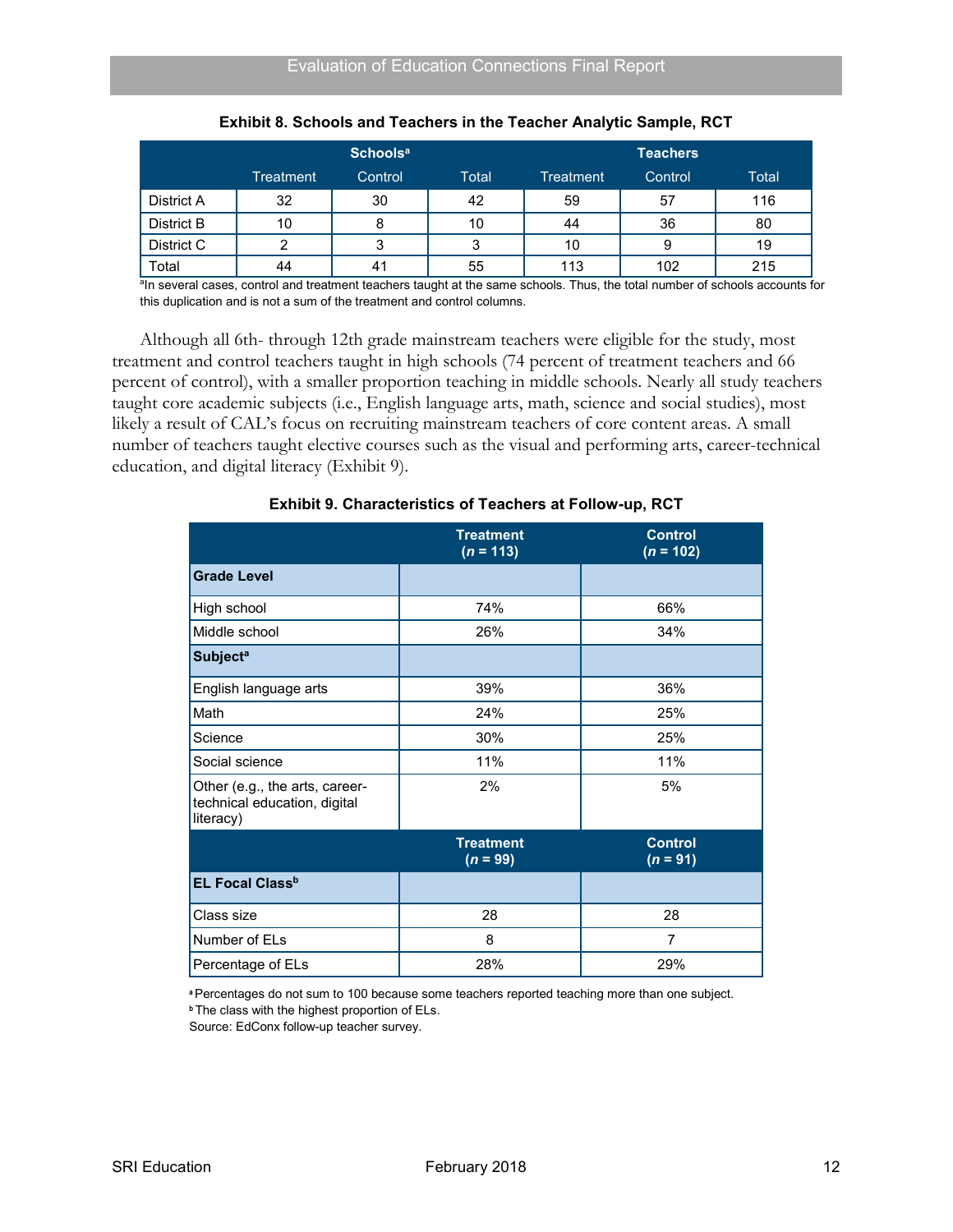Because CAL developed EdConx for teachers who teach ELs in mainstream classes, we asked the teachers to report the number of ELs they taught in the class with the highest proportion of ELs. Both treatment and control teachers reported an average class size of 28 students (Exhibit 9). Of the students enrolled in these classes, treatment and control teachers reported that ELs accounted for nearly 30 percent of their focal classes, suggesting that EdConx succeeded in enrolling its intended audience in the project.

**Teacher outcomes analysis.** To evaluate the impact of EdConx participation on teachers, we compared treatment and control teachers' scores on a survey scale that captured dimensions of teachers' EL-relevant instructional practice. Because survey responses of teachers from the same school generally tend to be more alike than those of teachers chosen randomly from the population at large, it is necessary to account for the dependency in the data (Hedeker & Gibbons, 2006). To test the difference in teacher survey outcomes between treatment and control groups, we developed a multilevel model with teachers nested within schools, after controlling for teacher-level demographics, a baseline survey score, and the district dummy variables. The teacher-level demographic variables collected from district administrative data sets and included in these models were years of experience, gender, and highest degree attained. Multilevel modeling was selected for the analysis because of nesting of teachers within schools, which recognize the existence of such data hierarchies by allowing for residual components at each level. A two-level model that allows for grouping teacher survey outcomes within schools includes residuals at the teacher and school levels. Thus, the residual variance is partitioned into a between-school component (the variance of the school-level residuals) and a within-school component (the variance of the teacher-level residuals). The school residuals, often called *school effects*, represent unobserved school characteristics (such as school environment, leadership, and student composition) that affect teacher survey outcomes. It is these unobserved variables that lead to correlation between outcomes for teachers from the same school. More details on our approach to multilevel modeling are included in Appendix B.

Because not all teachers in the RCT who responded to the follow-up survey study had also completed a baseline survey, we used multiple imputation to estimate missing values on the baseline surveys. Imputation uses the information on nonmissing cases to make an educated guess about the values of the missing cases. Multiple imputation pools results from several iterations of imputation to obtain more reliable estimates than other imputation methods. With imputation of baseline scores, the sample in the impact estimates was 215 teachers and 55 schools (refer to Appendix B for a more detailed description of the analysis).

### <span id="page-22-0"></span>**Quasi-Experimental Design Study**

The following section describes the QED teacher sample and teacher outcomes impact analysis.

**Teacher sample.** Teachers from three districts participated in the QED study. Twenty treatment teachers and 34 comparison teachers completed the baseline survey, and 18 treatment teachers and 25 comparison teachers completed both baseline and follow-up surveys. Only those teachers with both a baseline and follow-up survey were included in the QED outcomes analysis. Although attrition is not relevant for QED studies in the same way as for RCTs, the teacher sample attrition from baseline to follow-up is shown in Exhibit 10 to provide readers with a complete description of our QED sample.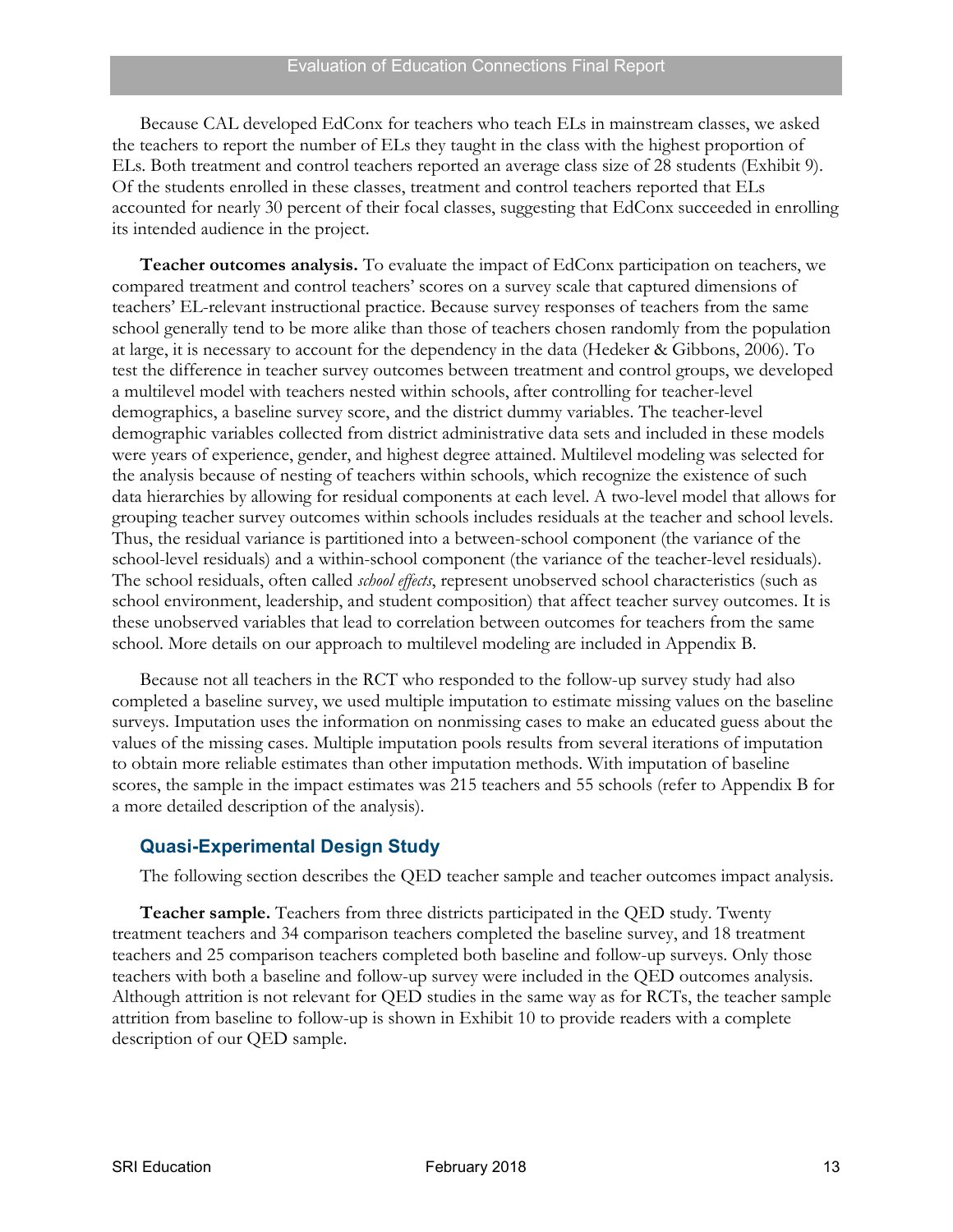<span id="page-23-0"></span>

**Exhibit 10. Teacher Attrition from Baseline to Follow-up, QED Study** 

Exhibit 11 shows the number of schools and teachers included in the teacher outcomes sample, by district.

<span id="page-23-1"></span>

|            | <b>Schools</b>   |            |       | <b>Teachers</b>  |            |       |  |
|------------|------------------|------------|-------|------------------|------------|-------|--|
|            | <b>Treatment</b> | Comparison | Total | <b>Treatment</b> | Comparison | Total |  |
| District D |                  |            | 13    | 14               | 21         | 35    |  |
| District E |                  |            |       |                  |            |       |  |
| District F |                  |            |       |                  |            |       |  |
| Total      | 14               | 10         | 16    | 18               | 25         | 40    |  |

**Exhibit 11. Schools and Teachers in the Teacher Analytic Sample, QED Studya**

a Teachers completed both baseline and follow-up surveys.

Like the RCT, the QED study included 6th- through 12th- grade mainstream teachers, the majority of whom taught in high schools (72 percent of treatment teachers and 60 percent of control). Most teachers taught core academic subjects (i.e., English language arts, math, science, and social studies), consistent with CAL's targeting of core academic subject teachers during recruitment (Exhibit 12). A larger number of teachers taught elective subjects such as the arts, technical education, and digital literacy than in the RCT districts (17 percent of treatment and 24 percent of comparison teachers).

Treatment and comparison teachers taught similar numbers of students, reporting an average class size of 28 students. On average, treatment teachers reported that ELs made up larger proportions of their classes (52 percent) compared with comparison teachers (38 percent).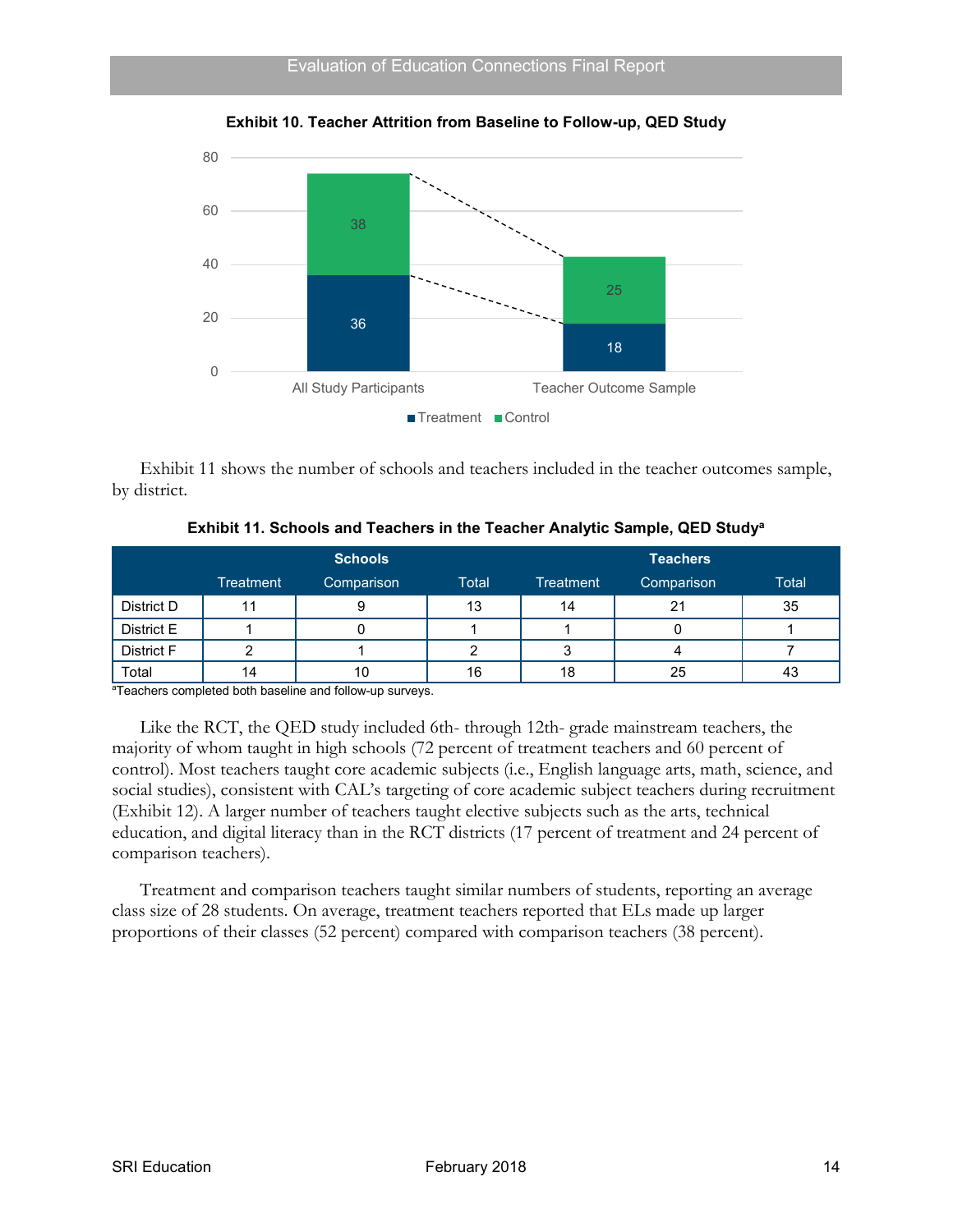<span id="page-24-0"></span>

|                                                                             | <b>Treatment</b><br>$(n = 18)$ | <b>Comparison</b><br>$(n = 25)$ |
|-----------------------------------------------------------------------------|--------------------------------|---------------------------------|
| <b>Grade Level</b>                                                          |                                |                                 |
| High school                                                                 | 72%                            | 60%                             |
| Middle school                                                               | 28%                            | 40%                             |
| <b>Subjecta</b>                                                             |                                |                                 |
| English language arts                                                       | 28%                            | 20%                             |
| Math                                                                        | 17%                            | 24%                             |
| Science                                                                     | 6%                             | 4%                              |
| Social science                                                              | 33%                            | 28%                             |
| Other (e.g., the arts, career-<br>technical education, digital<br>literacy) | 17%                            | 24%                             |
| <b>EL Focal Classb</b>                                                      |                                |                                 |
| Class size                                                                  | 28                             | 28                              |
| Number of ELs                                                               | 14                             | 11                              |
| Percentage of ELs                                                           | 52%                            | 38%                             |

**Exhibit 12. Characteristics of Teachers at Follow-up, QED Study**

**<sup>a</sup>**Percentages do not sum to 100 because some teachers reported teaching more than one subject. **b** The class with the highest proportion of ELs.

Source: EdConx follow-up teacher survey.

**Teacher outcomes analysis.** In the QED study, we used propensity score weighting, a rigorous quasi-experimental approach, to examine differences in instructional practice between treatment and comparison teachers. By applying propensity score modeling methods to ensure treatment and comparison groups were equivalent at baseline, we can attribute the group difference in instructional practice at follow-up to EdConx participation (see Appendix B for details of the propensity score approach in.)

Before conducting propensity score weighting, we first examined the standardized mean score difference (the difference in means for the treatment and comparison groups, divided by a pooled standard deviation) using unweighted mean and standard deviations to identify how much treatment and comparison teachers differed on each baseline variable. After propensity score weighting for comparison teachers, we reexamined the standardized mean score difference to ensure that differences were less than 0.25, the standard recommended by the What Works Clearinghouse (What Works Clearinghouse, 2014), thereby demonstrating covariate balance on most baseline measures.

The balance on the covariates in the analysis improved after application of propensity score weighting (Exhibit 13). The standardized mean difference before propensity score weighting was greater than 0.25 standard deviation for years of teaching, BA degree, and baseline instructional practice. All of these large differences were reduced to less than 0.25 standard deviation between the two groups after propensity score weighting, creating two groups similar on all potentially confounding covariates included in the analyses.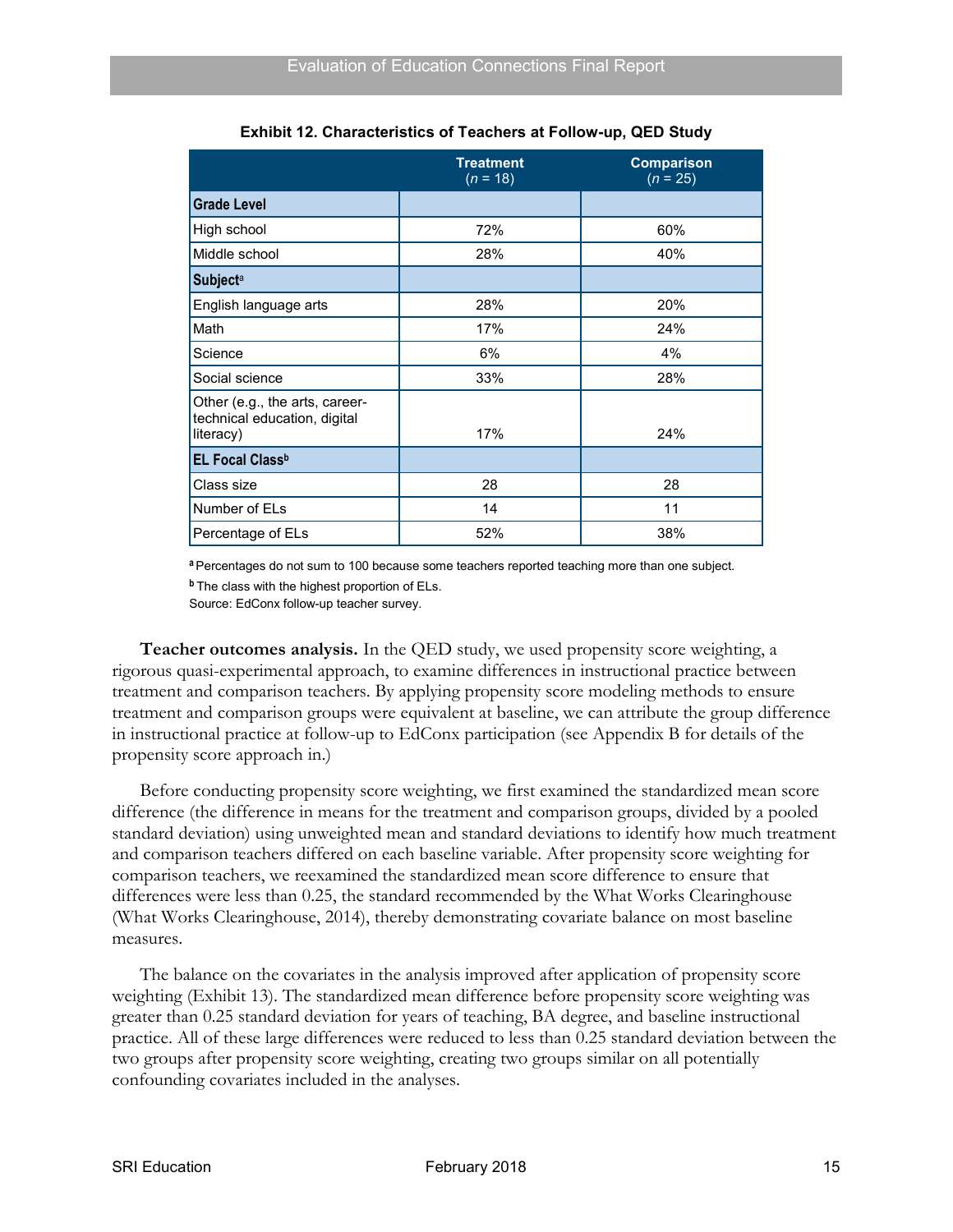<span id="page-25-1"></span>

|                                                                                 |                        | <b>Before Propensity Score Weighting</b> |         | <b>After Propensity Score Weighting</b> |         |
|---------------------------------------------------------------------------------|------------------------|------------------------------------------|---------|-----------------------------------------|---------|
| <b>Teacher</b><br>Demographic<br><b>Characteristics</b><br>and Survey Score     | Treatment<br>Mean (SD) | Comparison<br>Mean (SD)                  | $d^a$   | Weighted<br>Comparison<br>Mean (SD)     | $d^a$   |
| <b>Years of</b><br>teaching                                                     | 12.67(6.15)            | 8.44(5.42)                               | 0.74    | 11.70 (4.52)                            | 0.18    |
| Female                                                                          | 0.83(0.38)             | 0.80(0.41)                               | 0.08    | 0.87(0.28)                              | $-0.14$ |
| <b>BA</b> <sup>b</sup>                                                          | 0.28(0.46)             | 0.44(0.51)                               | $-0.33$ | 0.24(0.35)                              | 0.11    |
| Use of all<br>EdConx-<br>supported<br>instructional<br>practices at<br>baseline | 5.17(0.64)             | 4.60(0.91)                               | 0.70    | 5.11(0.55)                              | 0.09    |

**Exhibit 13. Teacher Baseline Measures of Instructional Practice, QED Study**

<sup>a</sup>d is standardized mean difference, which is the difference between the mean outcome of the intervention group and the mean outcome of the comparison group divided by the pooled within-group standard deviations (What Works Clearinghouse, 2014).

 $^{\rm b}$ BA = highest degree was a bachelor of arts.

To improve model precision, we adjusted for potential confounding baseline covariates as recommended by Rosenbaum and Rubin (1983). Specifically, the weight for treated teachers was 1.0, and the weight for comparison teachers was equal to  $p_i/(1 - p_i)$ , where  $p_i$  is the propensity score for the *i*-th comparison student. This approach weights the comparison group to create balance with the treatment group on observed covariates and thus estimates the effect of EdConx for the individuals who elected to be part of the treatment group. We selected weighting over other approaches, such as matching, because weighting successfully yields a comparison group equivalent to the treatment group at baseline using the available data (details below), provides flexibility with the distribution of the data, and retains all subjects in the analysis, maximizing statistical power to detect program effects.

As with the models developed for the RCT, the propensity score weighted multilevel model nested teachers within schools, controlling for teacher-level demographics, a baseline survey score, and the district dummy variables. The teacher-level demographic variables collected from district administrative data sets and included in these models were years of experience, gender, and highest degree attained a bachelor's.

### <span id="page-25-0"></span>**Findings from the RCT and QED Study Teacher Outcomes Analyses**

Exhibits 14 and 15 show the estimated difference in survey outcomes scores between treatment and control/comparison teachers controlling for baseline factors (baseline survey scores, teacher characteristics, and district) in the RCT and QED analyses, respectively. Effect size, measured in standard deviations of the underlying distribution of scale scores across sites, represents the impact of EdConx on teacher practice. In both RCT and QED samples, the estimated impact of EdConx on improving teachers' use of EdConx-supported instructional practices was not statistically different from zero, meaning that on average EdConx had no impact on teacher practice, as measured by the survey. In addition, the coefficients for treatment impact estimated here have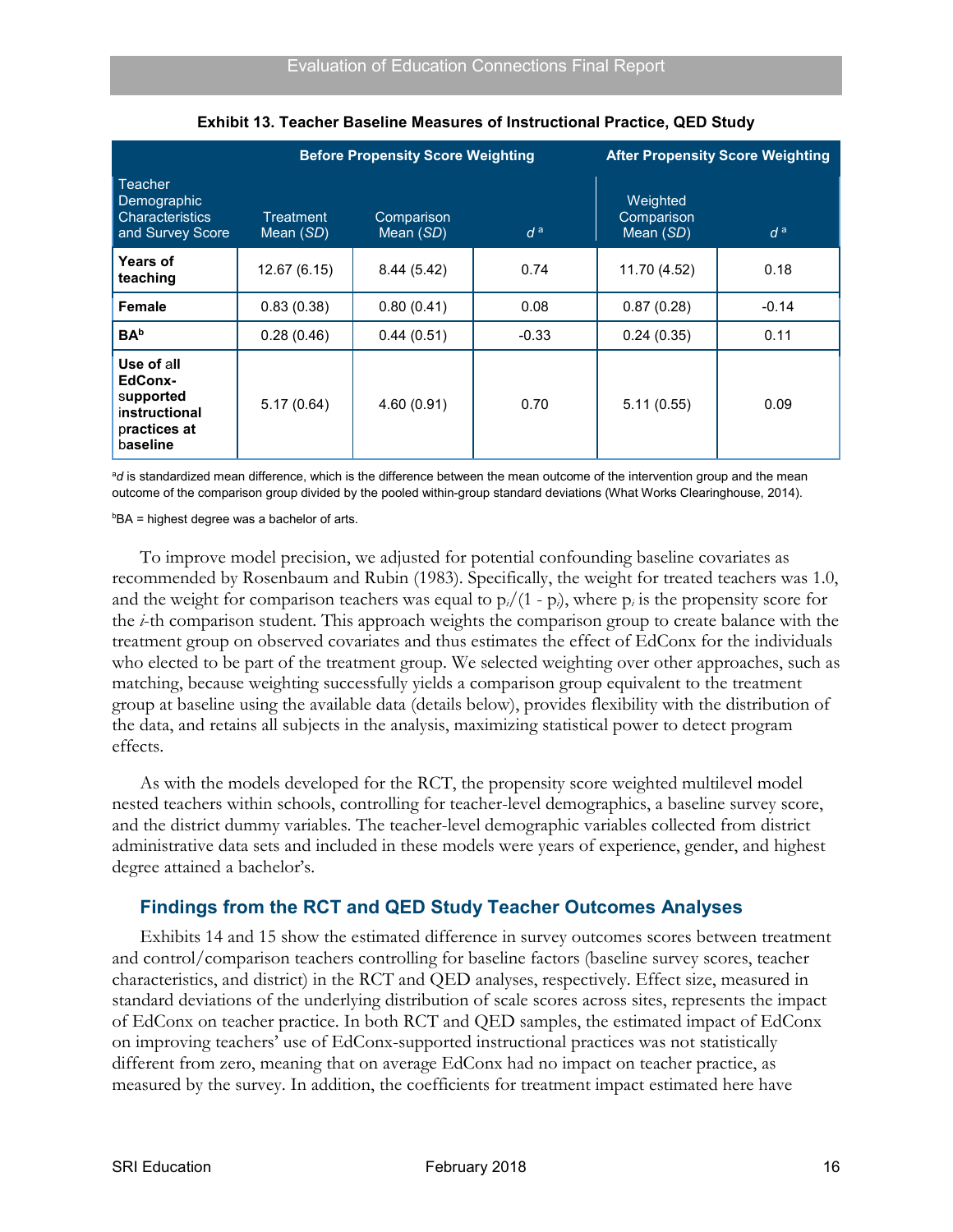relatively large standard errors, which means that any differences between treatment and control are very close to zero and quite likely due to chance.

<span id="page-26-1"></span>

|                                                        | <b>Estimated</b> | <b>Standard</b> |                    |          | <b>Sample Size</b> |
|--------------------------------------------------------|------------------|-----------------|--------------------|----------|--------------------|
| <b>Teacher Outcome</b>                                 | <b>Impact</b>    | <b>Error</b>    | <b>Effect Size</b> | Teachers | <b>Schools</b>     |
| Use of all EdConx-supported<br>instructional practices | $-0.04$          | 0.09            | $-0.05$            | 215      | 55                 |

**Exhibit 14. EdConx Impact on Teacher Measures of Instructional Practice, RCT**

Note. A two-level hierarchical linear model (HLM) was used where teachers were nested in schools. A positive effect size favors the treatment group and a negative number favors the comparison group. Effect size measures the change (in standard deviations) in an average participant's outcome that can be expected if the participant was exposed to the intervention. Estimated impact and standard errors are the coefficient and standard errors associated with the intervention variable from the two-level HLM model (teachers nested in schools). Effect size = Estimated impact/pooled standard deviations of the intervention and comparison groups.  $* p < .05, ** p < .01, ** p < .001.$ 

#### **Exhibit 15. EdConx Impact on Teacher Measures of Instructional Practice, QED Study**

<span id="page-26-2"></span>

|                                                        | <b>Estimated</b> | <b>Standard</b> |                    |          | <b>Sample Size</b> |
|--------------------------------------------------------|------------------|-----------------|--------------------|----------|--------------------|
| <b>Teacher Outcome</b>                                 | <b>Impact</b>    | Error           | <b>Effect Size</b> | Teachers | <b>Schools</b>     |
| Use of all EdConx-supported<br>instructional practices | $-0.25$          | 0.16            | $-0.35$            | 43       | 16                 |

Note. A two-level propensity score weighted HLM was used where teachers were nested in schools. A positive effect size favors the intervention group and a negative number favors the comparison group. Effect size measures the change (in standard deviations) in an average participant's outcome that can be expected if the participant was exposed to the intervention. Estimated impact and standard errors are the coefficient and standard errors associated with intervention variable from the two-level HLM model (teachers nested in schools). Effect size = Estimated impact/ standard deviations of the intervention group (Stuart, Lee, & Leacy, 2013).  $* p < .05, ** p < .01, ** p < .001.$ 

# <span id="page-26-0"></span>**Teachers' Use of EL-Relevant Instructional Practices**

The RCT and QED impact analyses on teacher outcomes showed no differences between treatment and control teachers' use of EL-relevant instructional practices after 1.5 years of EdConx participation (and, similarly, no difference between treatment and control students' English proficiency in the RCT districts). To better understand how the frequency of teachers' use of ELrelevant practices differed between treatment and control/comparison teachers, we examined teachers' reported use of these instructional practices on the follow-up survey. Consistent with the impact analysis reported above, treatment and control/comparison teachers used individual EdConx-supported practices with similar frequency. In addition, the majority of teachers in both groups reported using 10 of 16 EdConx-supported instructional practices at least twice a week at baseline, suggesting that these practices were more or less routine for most teachers even before engagement with EdConx.

A closer look at frequencies for individual survey items shows some room for growth in a few key areas. For example, teachers reported incorporating English language proficiency objectives into their instruction (a practice designed to benefit ELs in particular) much less often than content objectives (a practice that benefits all students). Between 60 and 90 percent of treatment and control/comparison teachers reported posting content objectives, announcing them at the beginning of class, incorporating content objectives into their instructional routine, and developing lesson or student learning objectives based on content standards at least twice per week (Exhibits 16 and 17).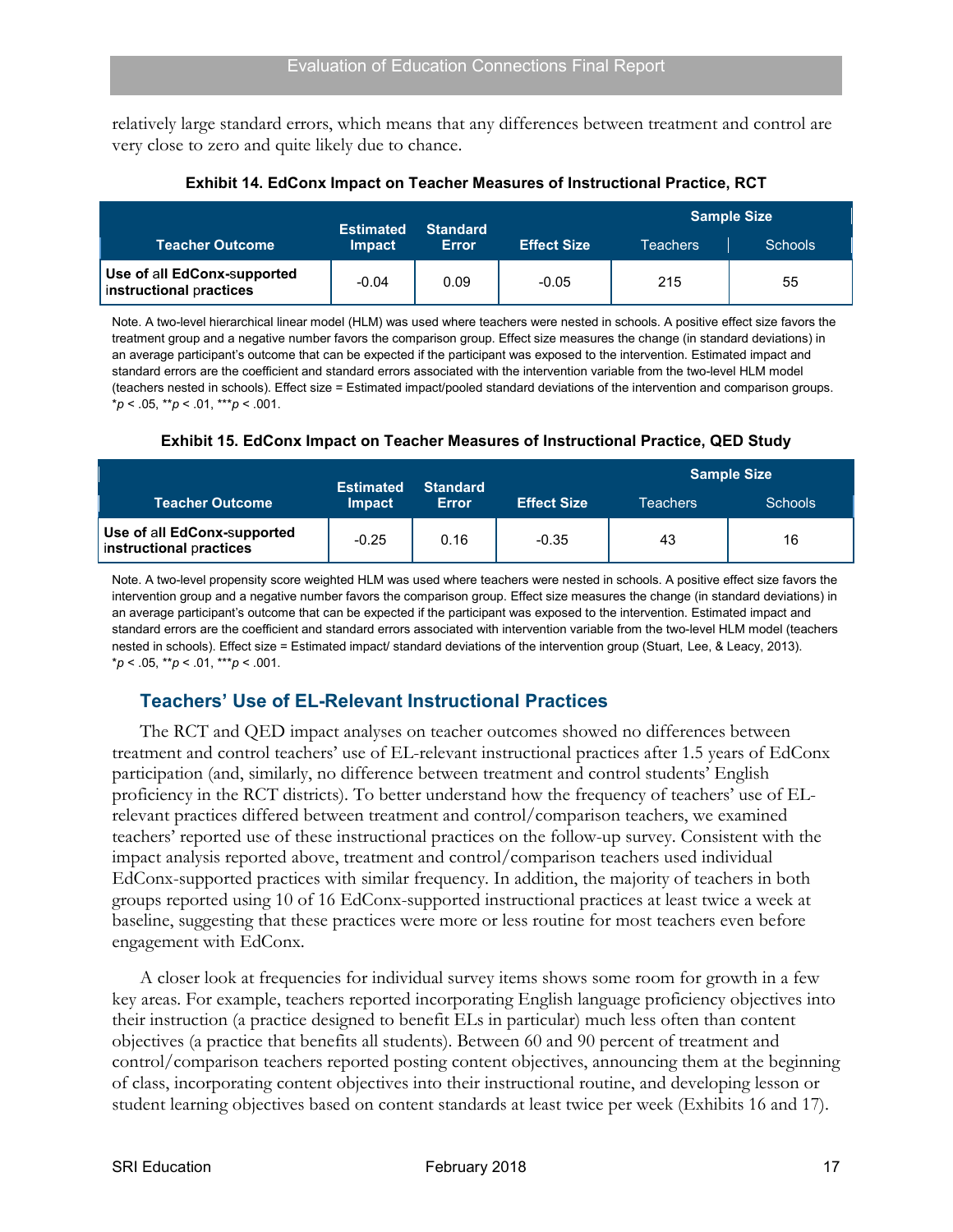In comparison, between 20 and 50 percent of both treatment and control/comparison teachers reported developing lessons or student learning objectives based on English language proficiency development standards or incorporating English language proficiency objectives into their classroom instruction at least twice per week. Both treatment and control/comparison teachers appear to be less accustomed to planning lessons around objectives related to developing the language skills of ELs and/or require additional support to develop this practice.



<span id="page-27-0"></span>

|  |  |  |  | Exhibit 16. Teachers' Use of EL-Relevant Instructional Practices at Least Twice per Week, RCT |  |  |  |  |
|--|--|--|--|-----------------------------------------------------------------------------------------------|--|--|--|--|
|--|--|--|--|-----------------------------------------------------------------------------------------------|--|--|--|--|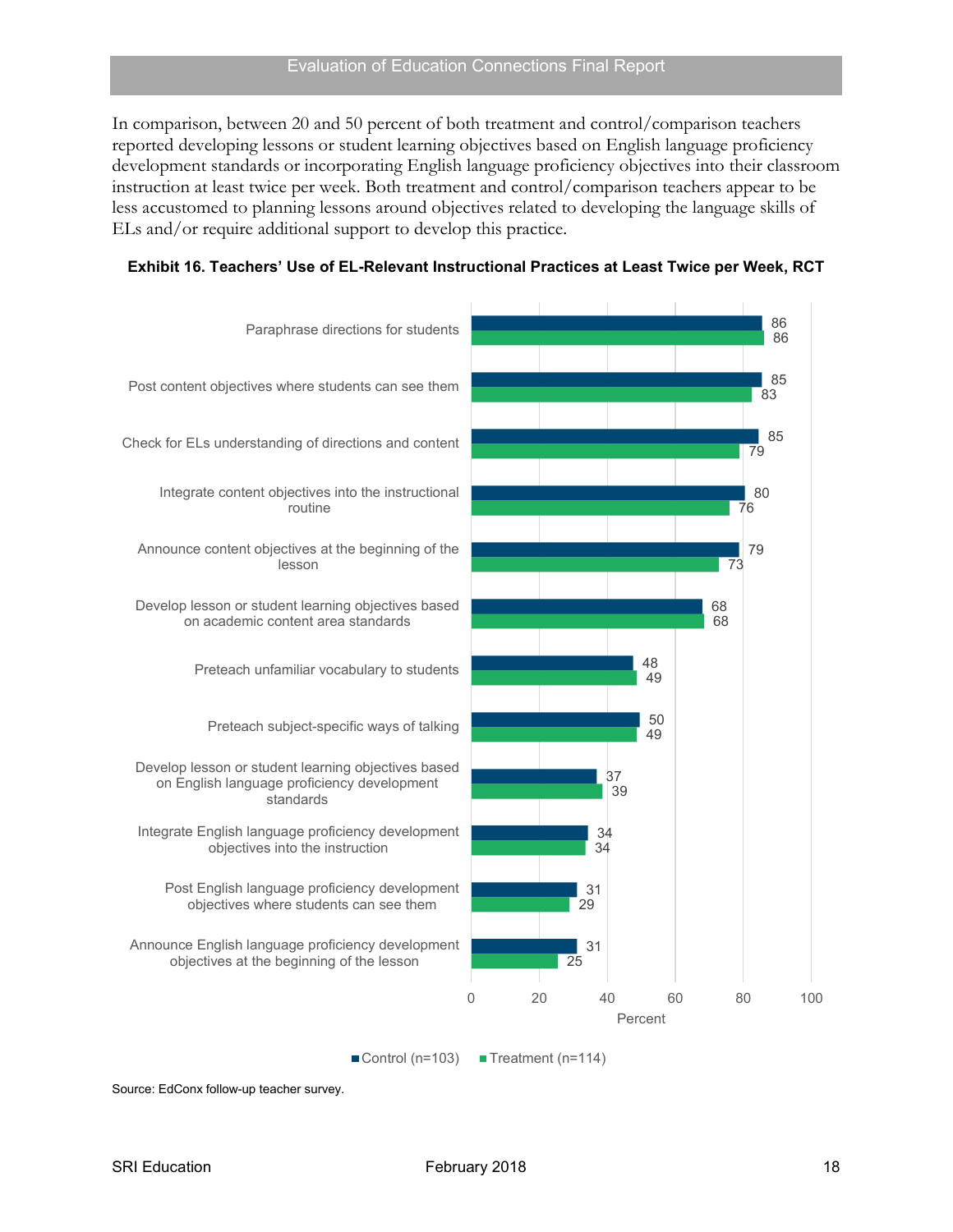

#### <span id="page-28-0"></span>**Exhibit 17. Teachers' Use of EL-Relevant Instructional Practices at Least Twice per Week, QED Study**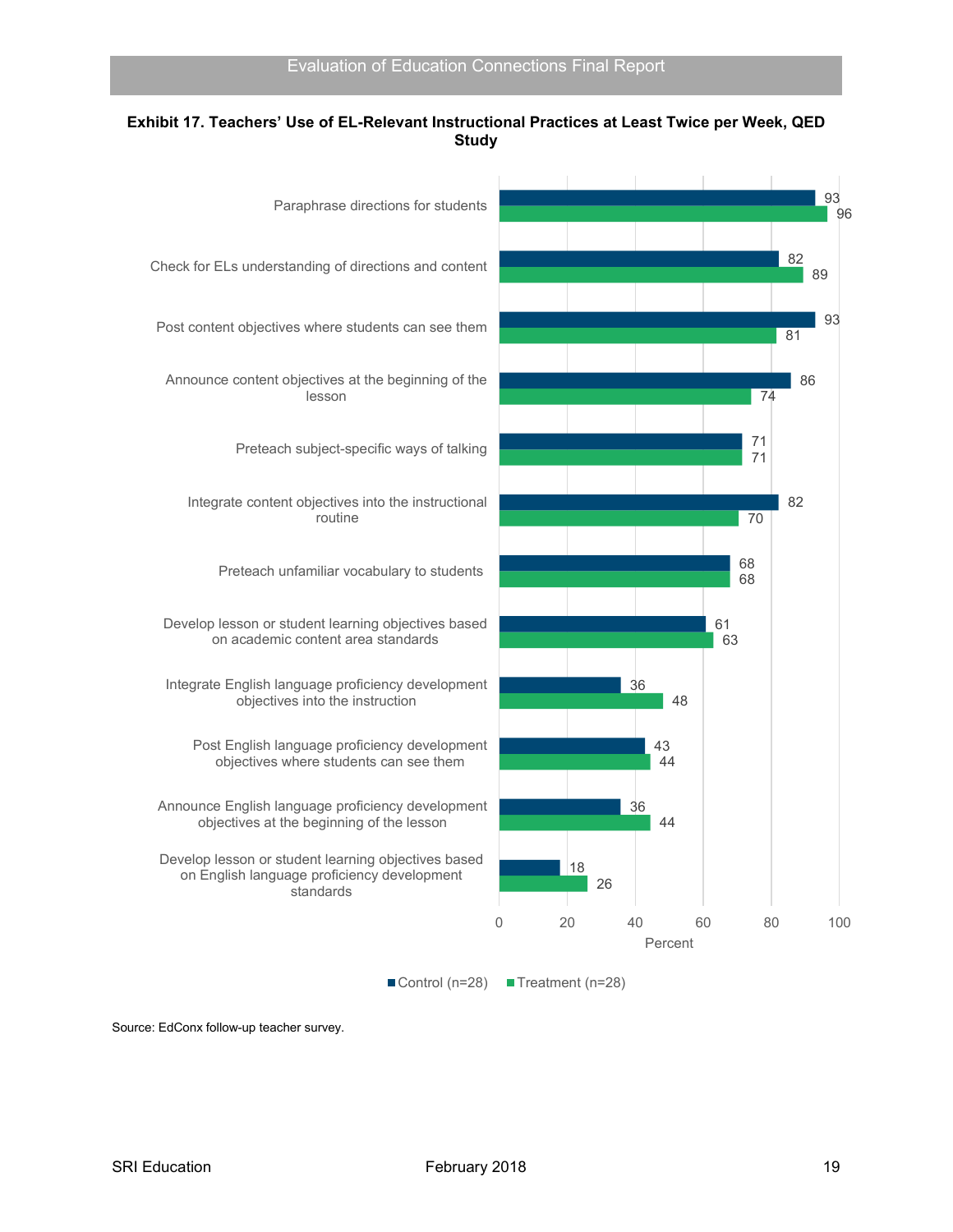Similarly, both treatment and control/comparison teachers made less frequent use of instructional practices that specifically benefit ELs. Between 79 and 96 percent of treatment and control/comparison teachers reported checking for student understanding of directions and content and paraphrasing directions at least twice per week. In contrast, only 49 to 71 percent of treatment and control/comparison teachers reported using preteaching strategies, particularly relevant to ELs, at least twice a week. One possible explanation is that checking for understanding of directions and content and paraphrasing directions are strategies teachers use with all students regardless of English proficiency, and may thus, be a more routine part of their practice than preteaching unfamiliar vocabulary or subject-specific ways of talking.

The frequency with which a majority of both treatment and control/comparison teachers reported grouping students of varying English language abilities, using whole-class discussions and requiring students to demonstrate understanding of key concepts orally and in written English suggests that they strived equally to create cultures of inclusiveness in which ELs are encouraged to participate (Exhibit 18 and 19).

<span id="page-29-0"></span>

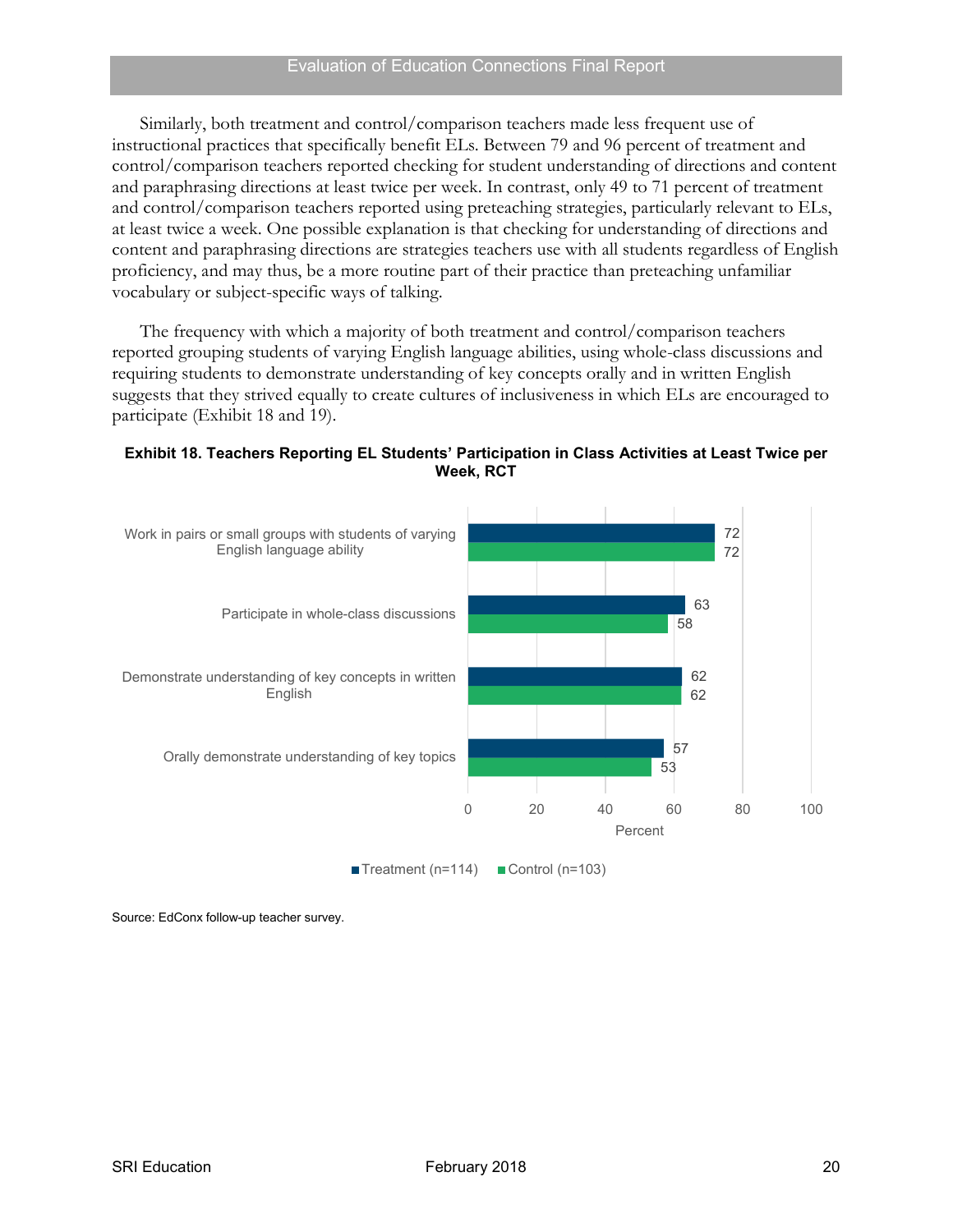

#### <span id="page-30-0"></span>**Exhibit 19. Teachers Reporting EL Students' Participation in Class Activities at Least Twice per Week, QED Study**

#### Source: EdConx follow-up teacher survey.

Both treatment and control/comparison teachers teach classes with large proportions of ELs. Thus, it is not surprising that both groups attempted to meet the needs of ELs by integrating content and language objectives into lessons, using instructional strategies that support ELs, and using strategies to improve the engagement of ELs in class. However, it is noteworthy that similarly small proportions of treatment and control/comparison teachers reported using English language proficiency standards and preteaching strategies given EdConx's specific focus on these areas. To better understand why there were no differences between treatment and control/comparison groups, we examined program implementation.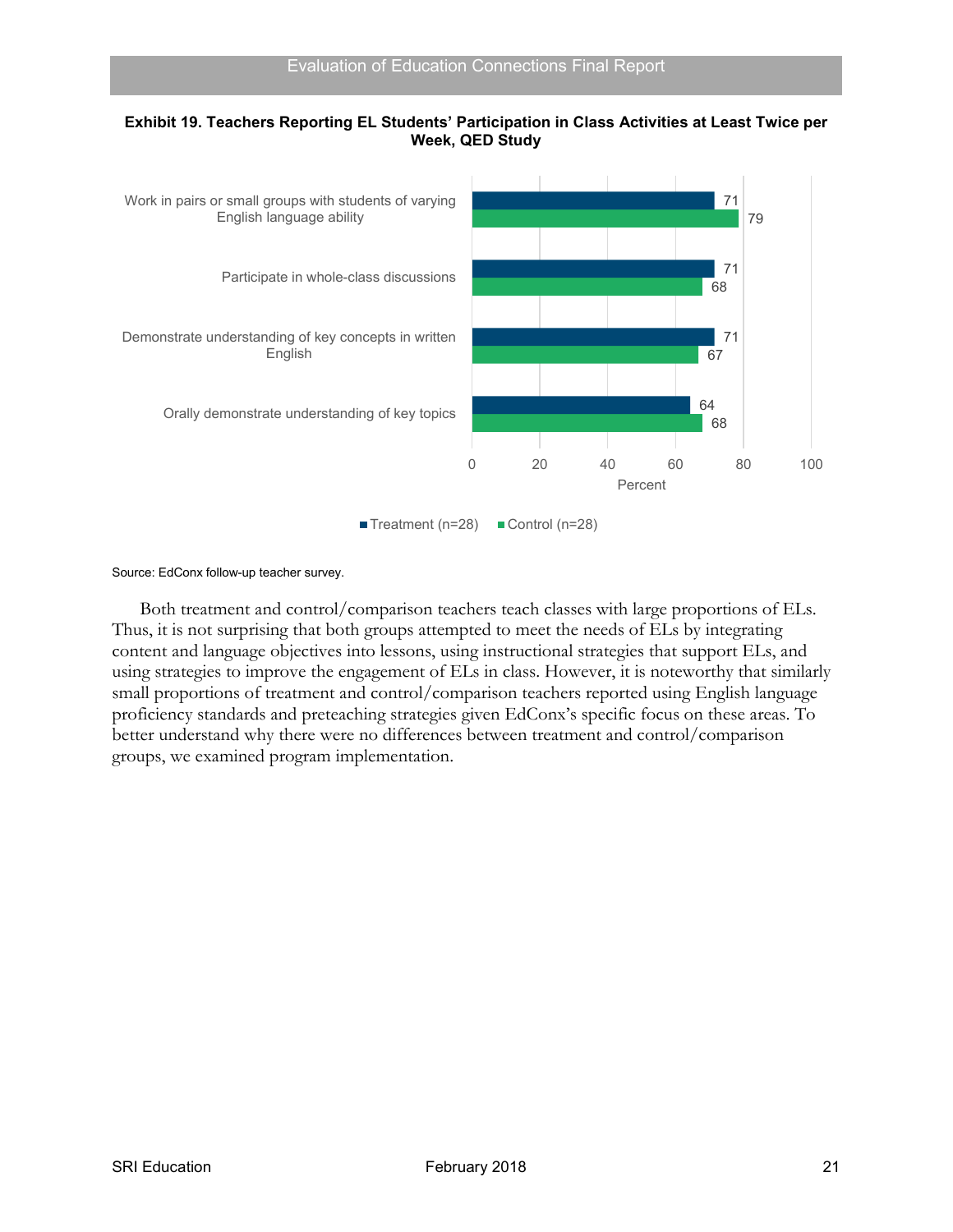# <span id="page-31-0"></span>Implementation of EdConx

To complement the impact analyses reported above, we examined the extent to which EdConx was implemented as designed, with fidelity to the model as envisioned by CAL. We used data for the larger, baseline sample of teachers in the RCT and QED study districts rather than focusing narrowly on the sample of teachers who responded to the follow-up survey and thus were included in the outcomes sample, in order to capture fidelity of the program as offered to all teachers.<sup>[11](#page-31-1)</sup> We examined two components of fidelity: CAL's delivery of the EdConx model (with 8 indicators chosen to assess implementation of the component, as shown in Appendix C) and treatment teachers' participation in and satisfaction with EdConx (with 2 indicators). In consultation with CAL, we set thresholds to indicate high, medium, or low fidelity of implementation on each indicator, and rules for rolling up indicators to the component level.<sup>[12](#page-31-2)</sup>

Overall, CAL delivered EdConx as designed. CAL developed the EdConx site and delivered forums, minicourses, and live events/webinars as planned, meeting the threshold for high fidelity on most indicators measuring the delivery of the EdConx site components. The only indicator for which CAL did not meet the threshold for high fidelity was updating and maintaining EdConx resources. In Year 2, CAL met the standard for medium fidelity (posting 6–11 resources per month) in five districts and low fidelity (posting 5 or fewer resources per month) in one district (Exhibits C-1 and C-3). Despite high fidelity in the delivery of EdConx overall, teachers' use of and satisfaction with the site did not meet the fidelity benchmarks set by CAL.

According to the EdConx logic model (Exhibit 1), CAL theorized that if teachers participated in EdConx for 30 minutes on average per week in any of the core components over the course of the 1.5 years of implementation, the program would lead to an increase in teachers' use of EL-relevant instructional practices and improvements to ELs' English proficiency. Yet, of the 225 treatment teachers in the RCT baseline sample, 40 percent of teachers did not complete the first step of enrollment in EdConx by logging on to the site and creating a user profile (Exhibit 20). Similarly, of the 36 treatment teachers in the QED teacher outcomes sample, 36 percent had not logged on to the site even once during the study period. In addition, most of the teachers who logged on to the site spent less than 100 minutes total, well below the intended 30 minutes on average per week (Exhibit 21).[13](#page-31-3) No treatment teachers attended any of the live events/webinars offered during the study period and only 25 teachers completed at least one minicourse across the RCT and QED districts.<sup>[14](#page-31-4)</sup> As a result, only few treatment teachers engaged with EdConx as intended.

<span id="page-31-1"></span> <sup>11</sup> The impact estimates reported in the teacher and student outcomes analysis represent an intent-to-treat (ITT) analysis, where all teachers were included in the sample without regard to how much they participated in EdConx. For the fidelity of implementation analysis, we included all teachers in the baseline sample on measures of engagement with EdConx, regardless of their inclusion in the teacher or student outcomes analyses. Survey exhibits include only treatment teachers who responded to the follow-up survey.

<span id="page-31-2"></span><sup>&</sup>lt;sup>12</sup> Lacking findings from directly applicable prior studies, CAL used expert judgment to estimate thresholds for high-, medium-, and low-level implementation fidelity for EdConx.

<span id="page-31-3"></span><sup>&</sup>lt;sup>13</sup> Exhibit 20 and 21 account only for log-ins to the EdConx site and does not include teachers' engagement in inperson events or live events/webinars.

<span id="page-31-4"></span><sup>&</sup>lt;sup>14</sup> CAL opened the live events/webinars to district staff, EL coordinators, and teachers not participating in the study. Although no study participants attended the live events/webinars, non-study participants attended these events.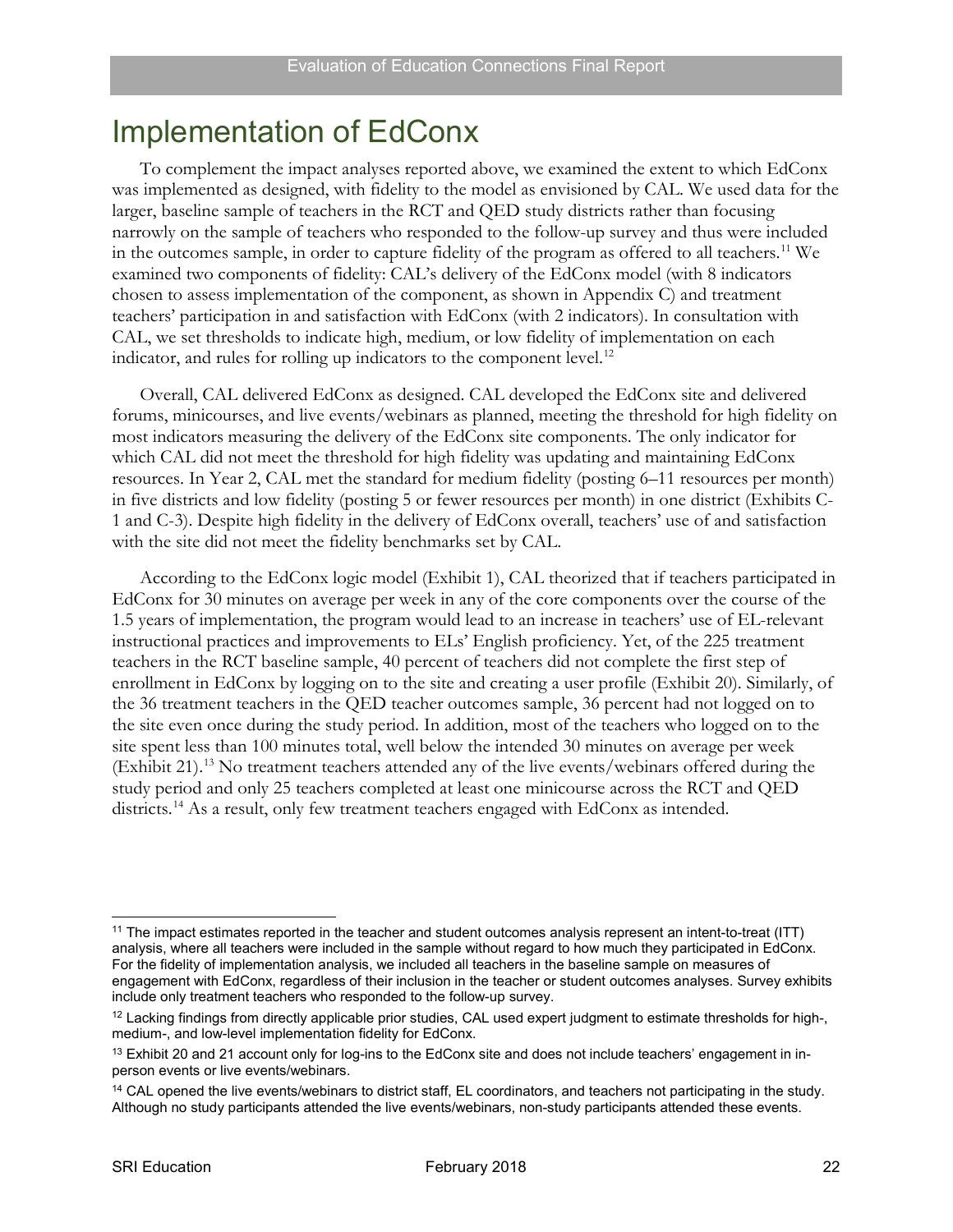A closer look at treatment teachers' time on the site, follow-up survey responses, and interviews helps to explain their minimal use of the site. Survey responses and interviews provide more information about teachers' motivations for participating in EdConx, perceptions of the program's relevance to their needs, their experience participating in the program, and the factors that facilitated and hindered their participation in EdConx. The following section provides key findings from this analysis.

<span id="page-32-0"></span>



Source: University of Oregon user statistics.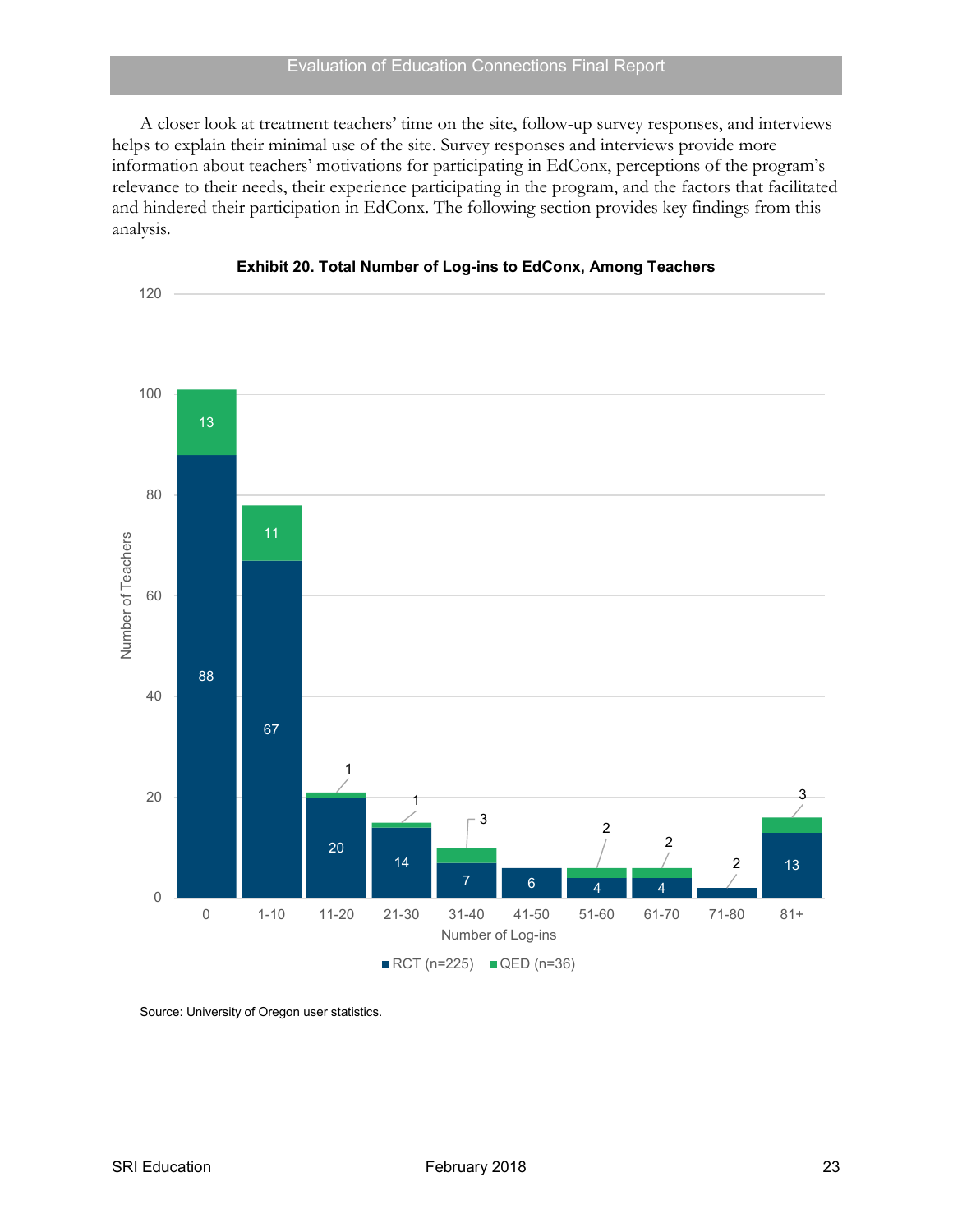<span id="page-33-0"></span>



Source: University of Oregon user statistics.

### **Treatment teachers in QED districts reported greater familiarity with EdConx and saw it as more relevant than those in the RCT districts, possibly due to more robust recruitment practices and more frequent face-to-face meetings.**

Coherence with classroom context, school and district priorities, and teachers' professional needs are key characteristics of successful, high-quality professional development (Darling-Hammond, Hyler, & Gardner, 2007; Wei, et al., 2009; Desimone, 2009; Yoon, et al., 2007; and Porter, et al., 2000). Only about half of the treatment teachers in the RCT districts reported that EdConx was relevant to their professional needs, classroom assignment, and school priorities (Exhibit 22). In the QED districts, where teachers reported higher levels of familiarity with EdConx, more than 85 percent of treatment teachers reported that EdConx was relevant to their professional needs and school and district priorities.

In the QED districts, where teachers elected to participate in the treatment group, relatively few treatment teachers reported that they did not know enough about the EdConx site to rate their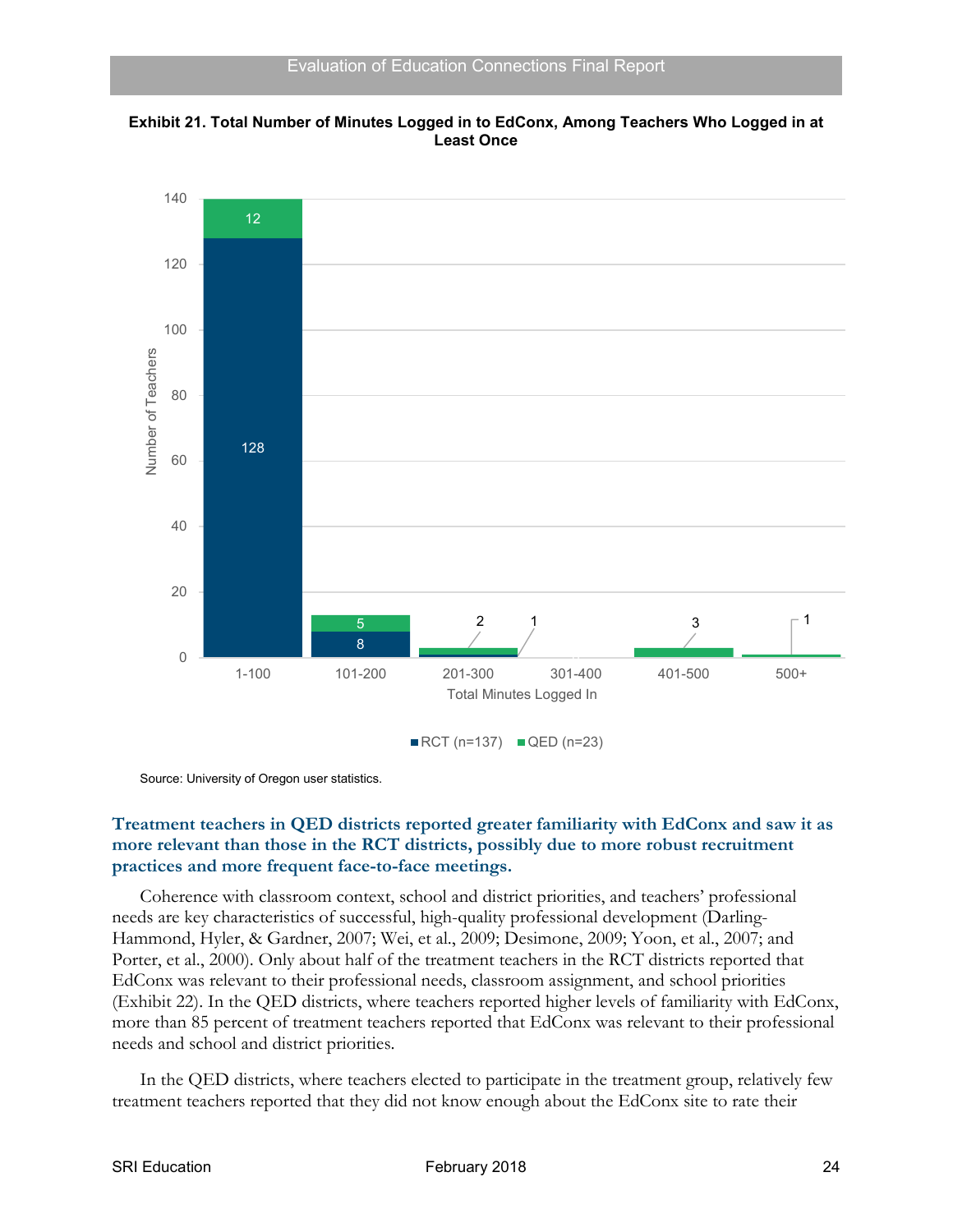satisfaction with each of its core components. This difference may be due to CAL's improved and more robust recruitment strategies in the QED districts. CAL structured its recruitment in the QED districts differently than in the RCT districts, holding in-person information sessions to convey the EdConx structure and resources to prospective participants and school leaders. These sessions may have helped to attract teachers who judged that EdConx was relevant to their professional needs and priorities, and these sessions may have led them to be more familiar with the site. In contrast, CAL's initial recruitment in the RCT districts relied on their district contact's support to encourage teachers to join the program. This reliance on district staff had varying success—in some instances teachers received misinformation or partial information about EdConx. The distance of Districts A and B from CAL's offices made it difficult to hold frequent in-person information sessions. In addition, school and district leaders spoke about EdConx as one of many valuable resources available to teachers but not as the primary resource for teaching ELs. Thus, teachers may not have viewed EdConx as a program the district prioritized. Greater familiarity with EdConx among teachers participating in QED districts could be attributed to CAL's recruitment practices building buy-in among principals and teacher, and combining online learning with face-to-face session to better meet teachers' needs.

<span id="page-34-0"></span>

#### **Exhibit 22. Teachers Agreeing that EdConx is Relevant**

Source: EdConx teacher follow-up survey.

### **Treatment teachers who reported familiarity with EdConx were also more likely to report satisfaction.**

Exhibit 23 shows the proportion of teachers who reported they were satisfied with EdConx by their familiarity with each core component. More than 60 percent of treatment teachers in the RCT districts and more than 80 percent of treatment teachers in the QED districts who reported some familiarity with EdConx also reported satisfaction with the site. In contrast, less than one-third of treatment teachers who were not at all or minimally familiar with EdConx across RCT and QED districts reported satisfaction with EdConx's components, suggesting that teachers who used EdConx and were more familiar with it viewed it as a valuable resource.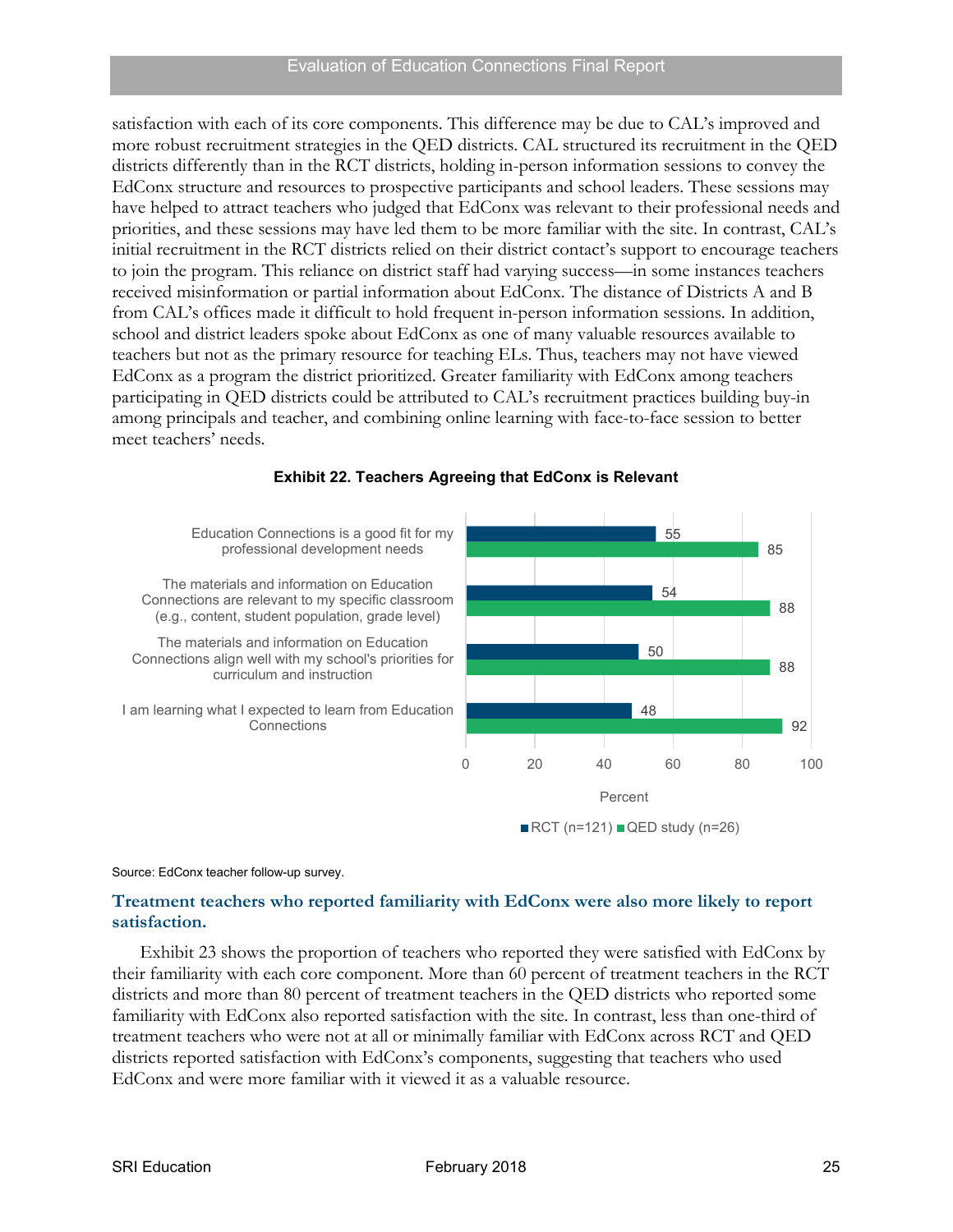# <span id="page-35-0"></span>**Exhibit 23. Treatment Teachers Reporting Satisfaction with EdConx Components, by Familiarity RCT**



■ Familiar ■ Minimally or not at all familiar

#### **QED Study**





Source: EdConx teacher follow-up survey.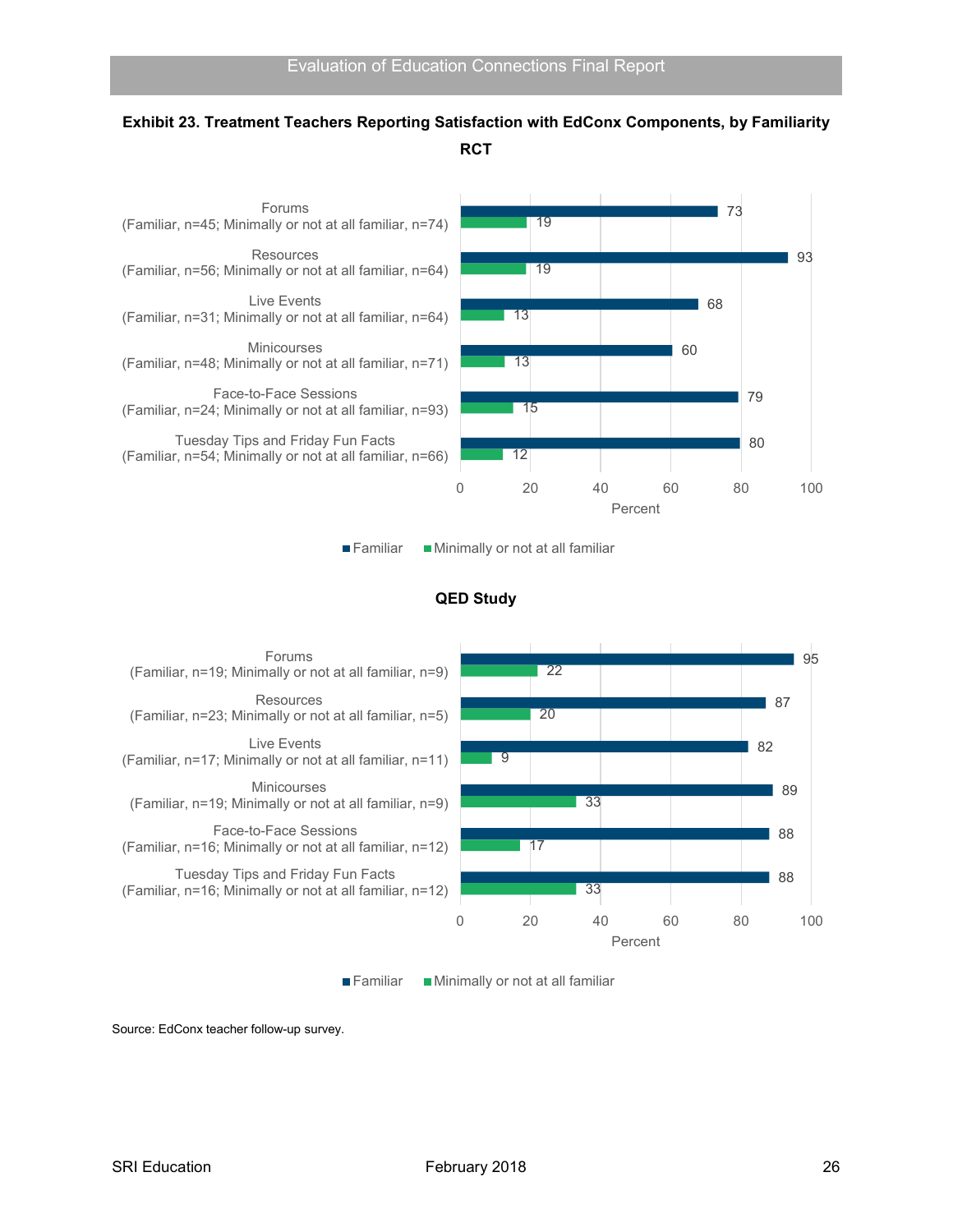#### **The breadth of materials offered on the EdConx platform and the flexibility offered to teachers when navigating the site may have created an online experience with too many disparate components, making it difficult for teachers to identify specific resources relevant to their instructional needs.**

By design, a key feature of EdConx was to meet each teacher's unique interests and needs. During interviews teachers reported a variety of motivations for participation, from interest in accessing subject-specific resources for teaching ELs to enrolling in courses that offered university credit, suggesting there may be several different user profiles based on interests and motivation. Survey responses confirmed that teachers identified different priorities for joining EdConx, with a majority of treatment teachers reporting that a main motivator for their participation was to learn how to effectively differentiate instruction for ELs and keep up to date on instruction (Exhibit 24). In contrast, less than half of treatment teachers reported that they considered the mode of content delivery (i.e., completing courses, interacting with experts, collaborating with teachers who teach similar students) as a high priority for joining the program.

During interviews, treatment teachers stressed that they valued the content and flexibility of being able to access EdConx in the manner appropriate to their needs. Several teachers, however, also shared that EdConx, in trying to meet teachers' varying motivations and interests, provided too many disparate components, which made it difficult to identify the resources that were most appropriate for supporting their instructional needs.

<span id="page-36-0"></span>

#### **Exhibit 24. Treatment Teachers' Motivation for Joining EdConx**

Source: EdConx teacher follow-up survey.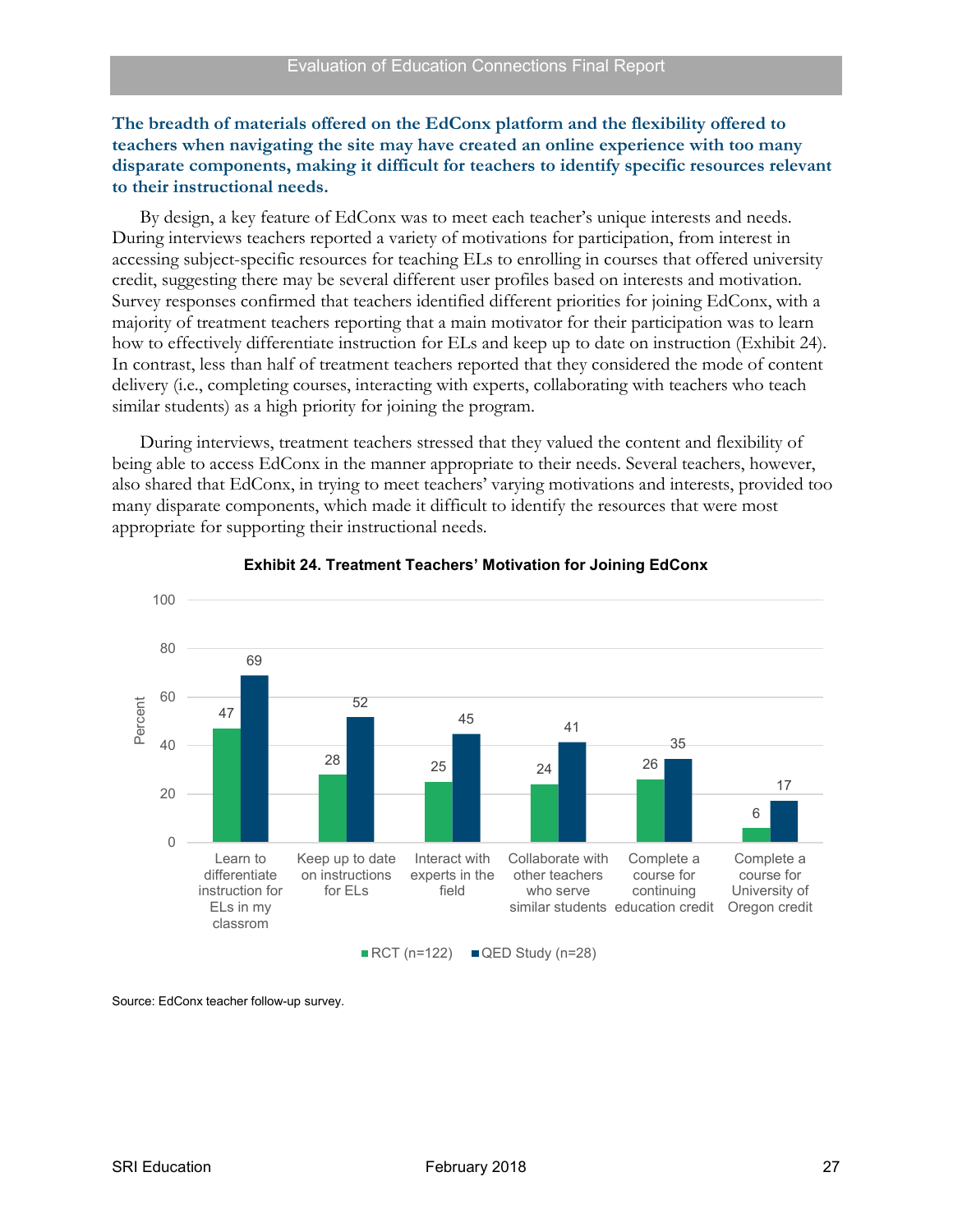#### **Teachers faced a number of barriers to participating in EdConx, most notably, lack of support from school leaders and trouble with site navigation.**

A majority of treatment teachers in both the RCT and QED districts reported that they appreciated the flexibility that EdConx offers, and teachers in the QED districts in particular reported that they were able to figure out how to use the EdConx materials and ideas with the support available to them (Exhibit 25). However, teachers in both the RCT and QED districts also reported key challenges that may explain the low levels of use and familiarity with EdConx.

Treatment teachers in the RCT districts reported barriers such as insufficient time to use EdConx materials (with only 26 percent of teachers reporting that they had enough time), difficulty navigating the EdConx online site (31 percent), and difficulty taking what they learned from EdConx and applying it in their classroom (22 percent). In the QED districts, challenges with EdConx were different—fewer teachers reported difficulty navigating the site (16 percent) and a much larger proportion reported having sufficient time to use EdConx materials (72 percent). However, as in the RCT districts, about one-quarter of teachers in QED districts reported that they had difficultly taking what they learned from EdConx and applying it in their classroom. During interviews, teachers said that finding practical, easily implemented resources on the site was difficult. In addition, as reflected on the survey, only about 25 percent of teacher in the RCT districts and 40 percent of the teachers in the QED districts reported that the leaders at their school were aware of the resources available through EdConx. Because school leaders typically support teachers with classroom instruction on a daily basis, their lack of awareness of EdConx resources most likely contributed to teachers' challenges applying what they had learned. In addition, teachers typically focus their attention on school priorities for improvement, and if principals were largely unaware of the resources EdConx offered, this lack of awareness may have contributed to lower teacher engagement with EdConx.

Although there was some variation on the survey between RCT and QED teachers' assessment of the EdConx site's ease of navigation, interviews revealed several challenges with the site's structure and difficulty navigating back to useful resources on subsequent visits to the site, likely contributors to teachers' low engagement. Teachers complained that the site lacked a central home page with consistent links to the core components (i.e., resources, courses, live events, and forums) and that the site's primary search function yielded few results because limitations in searching all EdConx resources. Teachers expressed some frustration with the site's structure and difficulty navigating back to a useful resource on a subsequent visit to the site, likely contributors to teachers' low engagement.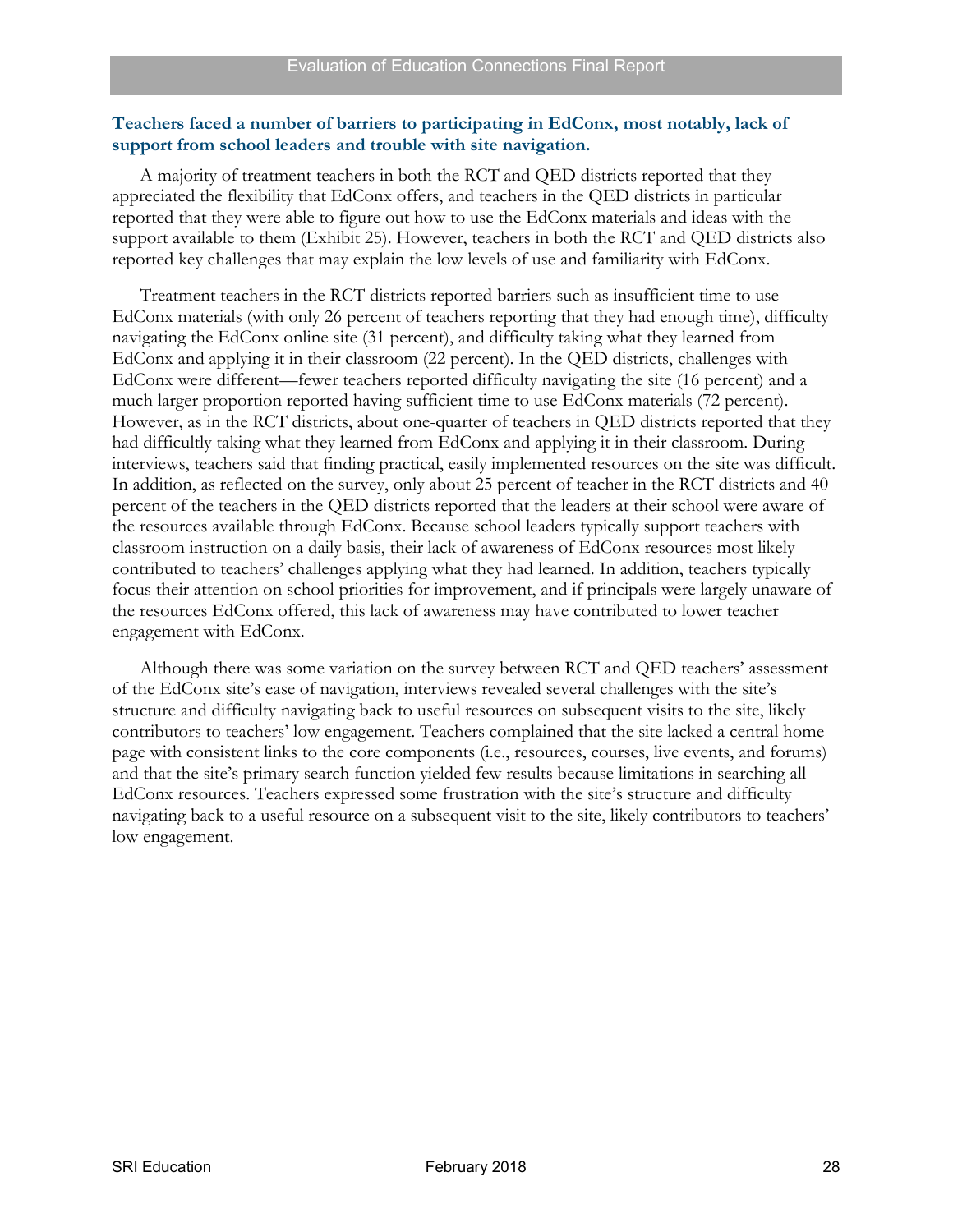

<span id="page-38-0"></span>

 $\blacksquare$  RCT (n=121)  $\blacksquare$  QED (n=25)

Source: EdConx teacher follow-up survey.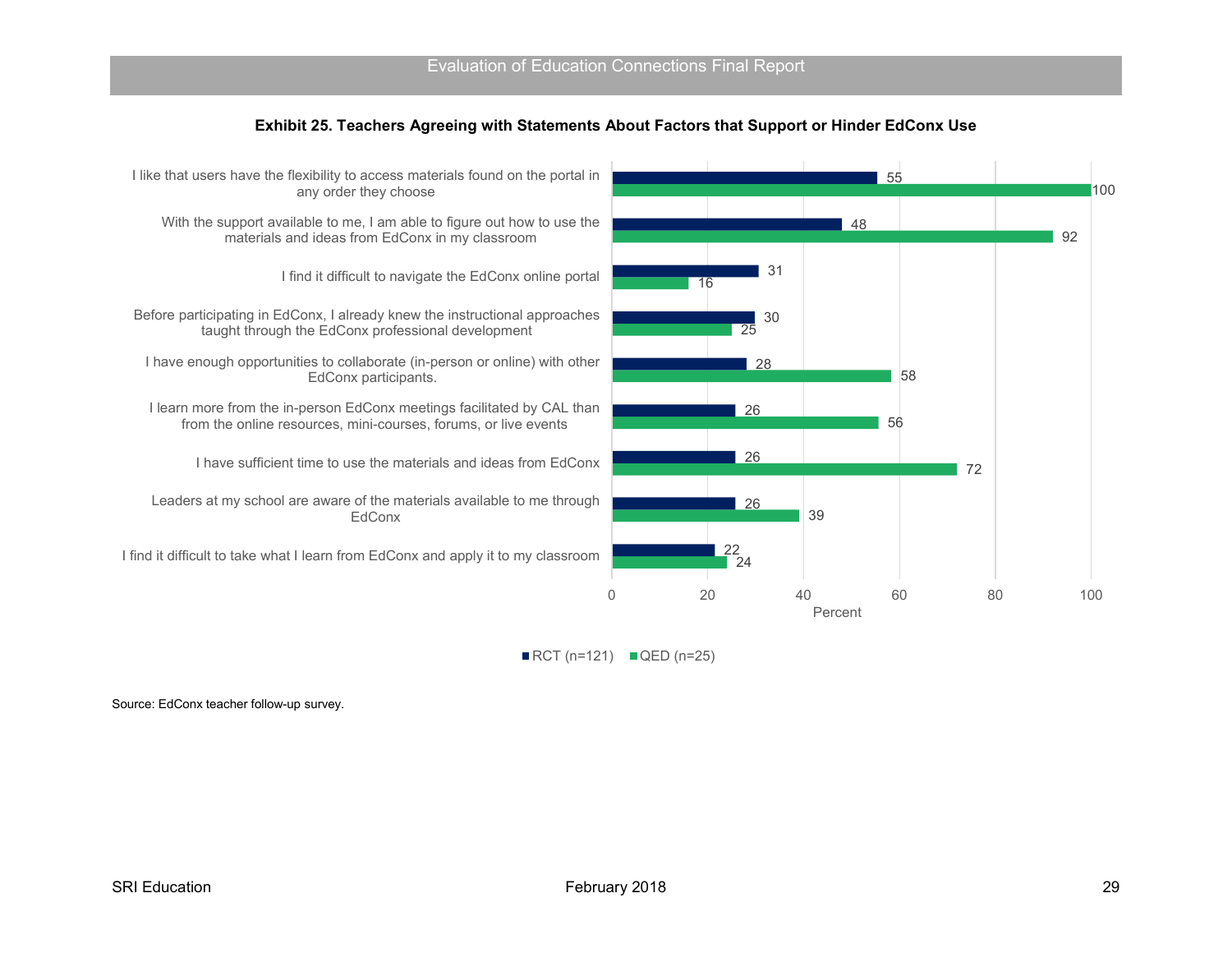# <span id="page-39-0"></span>Conclusion and Implications

The results of the intent-to-treat analysis of the impact of EdConx in the RCT and QED districts showed no statistically significant differences between treatment and control/comparison teachers in their adoption of EL-relevant instructional practices. Not surprisingly, given similarities in reported EL-relevant teaching practices there were also no statistically significant differences in EL student outcomes between treatment and control/comparison groups. The results of the EdConx implementation study showed high fidelity in the delivery of EdConx components but low fidelity in teacher participation and use of EdConx. Thus, the potential impact of EdConx on treatment teachers' instructional practices and student outcomes was constrained by extremely low levels of teacher participation.

Although the evaluation did not demonstrate that EdConx leads to increases in teachers' use of EL-relevant instructional practices or improvements to students' English proficiency, the implementation findings suggest some lessons for future work and for improving the design and implementation of future online professional development interventions, particularly with an eye to increasing levels of teacher participation. Among these lessons are the following:

- **Target recruitment.** Teachers had varying motivations and priorities for engaging with EdConx. Teachers' interests were often disparate, and EdConx was not able to meet them all simultaneously. Thus, before launching recruitment for professional development, specifying the user profile(s) that program developers theorize will most benefit from the program and targeting those teachers could better yield a group willing and ready to fully engage with the program.
- **Engage school leaders.** School leaders set priorities for teachers. During recruitment, CAL worked directly with district officials and rarely had direct contact with school leaders. Conveying to school leaders the value of professional development for the teachers in their school could help to elevate the program to one school leaders and teachers prioritize as a resource for professional learning and growth. This buy-in from school leaders could help to encourage teachers' use of the program.
- **Conduct user testing early and often.** Interviews with teachers revealed navigation issues with the EdConx site. Engaging in usability testing early as well as iteratively throughout the development of online professional development could help to identify these kinks and address them immediately to ensure a smooth online experience.
- **Be flexible.** After the first year of implementation, CAL recognized that a fully online program was not suitable for many of the participating treatment teachers. It adjusted the program to a blended model that incorporated face-to-face sessions to complement the online site.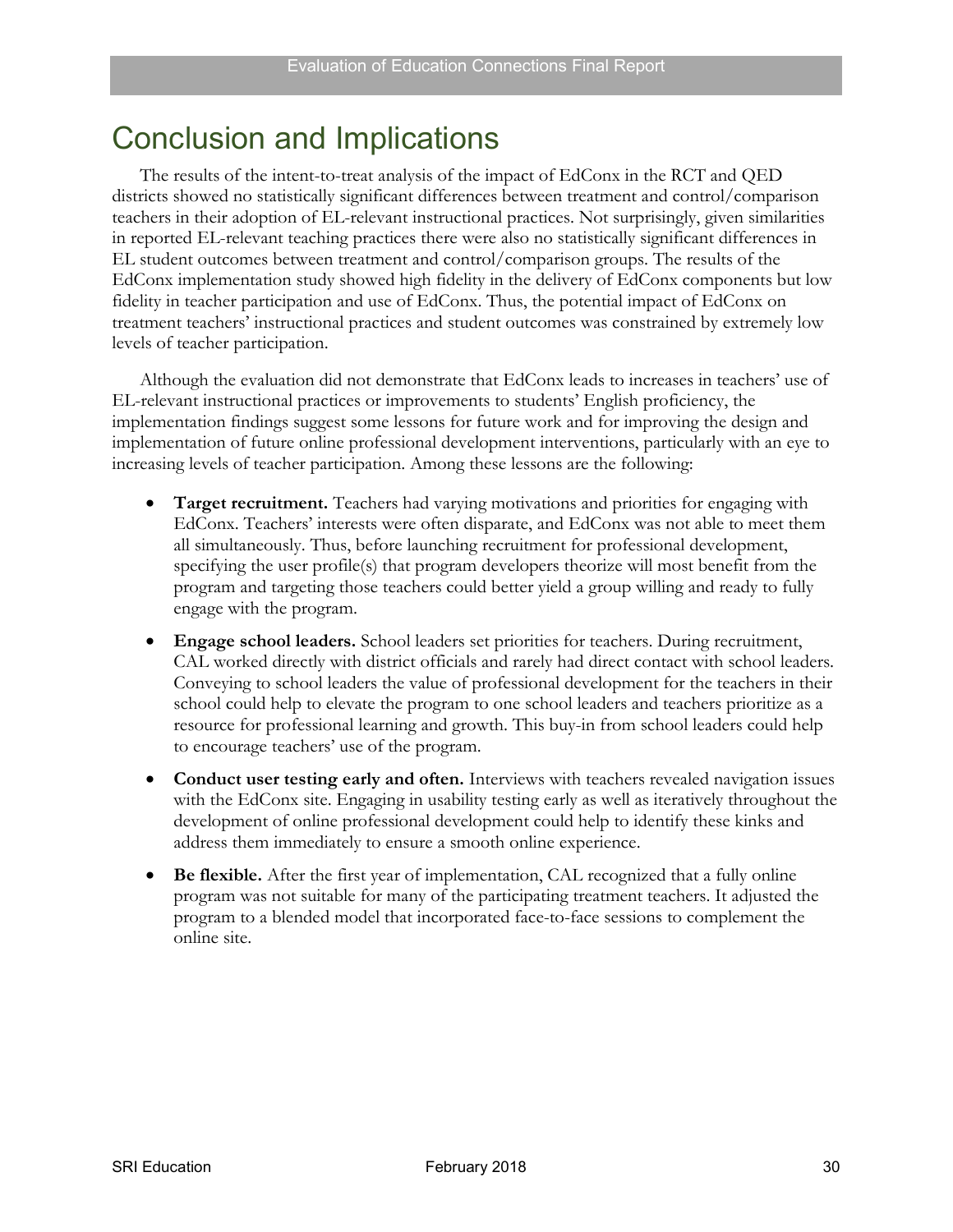# <span id="page-40-0"></span>**References**

- Batalova, J. & McHugh, M. (2010). *Number and Growth of Students in U.S. Schools in Need of English Instruction*. Washington, DC: Migration Policy Institute. Retrieved from [http://www.migrationpolicy.org/research/number-and-growth-students-us-schools-need](http://www.migrationpolicy.org/research/number-and-growth-students-us-schools-need-english-instruction-2009)[english-instruction-2009.](http://www.migrationpolicy.org/research/number-and-growth-students-us-schools-need-english-instruction-2009)
- Becker, S. O., & Ichino, A. (2002). Estimation of average treatment effects based on propensity scores. *Stata Journal, 2*, 358-377.
- Darling-Hammond, L., Hyler, M.E., and Gardner, M. (2017). *Effective teacher professional development*. Palo Alto, CA: Learning Policy Institute
- Desimone, L.S. (2009). *Improving Impact Studies of Teachers' Professional Development: Towards Better Conceptualizations and Measures*. Education Researcher, 38(3), 181-199
- Echevarria, J. J., Vogt, M., & Short, D. J. (2012) Making Content Comprehensible for English Learners: The SIOP Model (4th Edition). Boston, MA: Pearson/Allyn & Bacon.
- Fregeau, L. & Leier, R. (2015). Language Policy and the Preparedness of Mainstream Teachers for Serving ELs in K-12 Classrooms. *TAPESTRY 7*(1). Retrieved from [http://stars.library.ucf.edu/cgi/viewcontent.cgi?article=1050&context=tapestry.](http://stars.library.ucf.edu/cgi/viewcontent.cgi?article=1050&context=tapestry)
- Gottlieb, M. (2013). *Essential Actions: A Handbook for Implementing WIDA's Framework for English Language Development Standards*. Wisconsin: Board of Regents of the University of Wisconsin System. Retrieved from [https://www.wida.us/standards/eld.aspx.](https://www.wida.us/standards/eld.aspx)
- Grady, M.W., & O'Dwyer, L.M. (2014. The English Language Learner Program Survey for Principals (REL 2014-027). Washington, DC: U.S. Department of Education, Institute of Education Sciences, National Center for Education Evaluation and Regional Assistance, Regional Educational Laboratory Northeast & Islands. Retrieved from [http://ies.ed.gov/ncee/edlabs.](http://ies.ed.gov/ncee/edlabs)
- Hedeker, D., & Gibbons, R. (2006). Longitudinal data analysis. New York: Wiley.
- Kaplan, K. C., Lavadenz, M., & Amras, E. G. (2011). Essential Elements of Effective Practices for English Learners. (1). Retrieved from http://www.ctdev.changeagentsproductions.org/wpcontent/uploads/2015/01/PolicyBrief7blkCaliTogDec2011-1.pdf.
- Lucas, T. & Villegas, A.M. 2010. The Missing Piece in Teacher Education: the Preparation of Linguistically Responsive Teachers. Yearbook of the National Society for the Study of Education (109)2. 297-318. Columbia University: Teachers College. Retrieved from https://www.researchgate.net/publication/292697945\_The\_missing\_piece\_in\_teacher\_educatio n\_The\_preparation\_of\_linguistically\_responsive\_teachers.
- Master, B., Loeb, S., Whitney, C., & Wyckoff, J. (2016). Different Skills? Identifying Differentially Effective Teachers of English Language Learners. The Elementary School Journal (117)2. Illinois: University of Chicago. Retrieved from http://files.eric.ed.gov/fulltext/ED529176.pdf.
- National Center for Education Statistics. (2017). The Condition of Education 2017: English Language Learners in Public Schools. Washington, DC: U.S. Department of Education. Retrieved from https://nces.ed.gov/fastfacts/display.asp?id=96.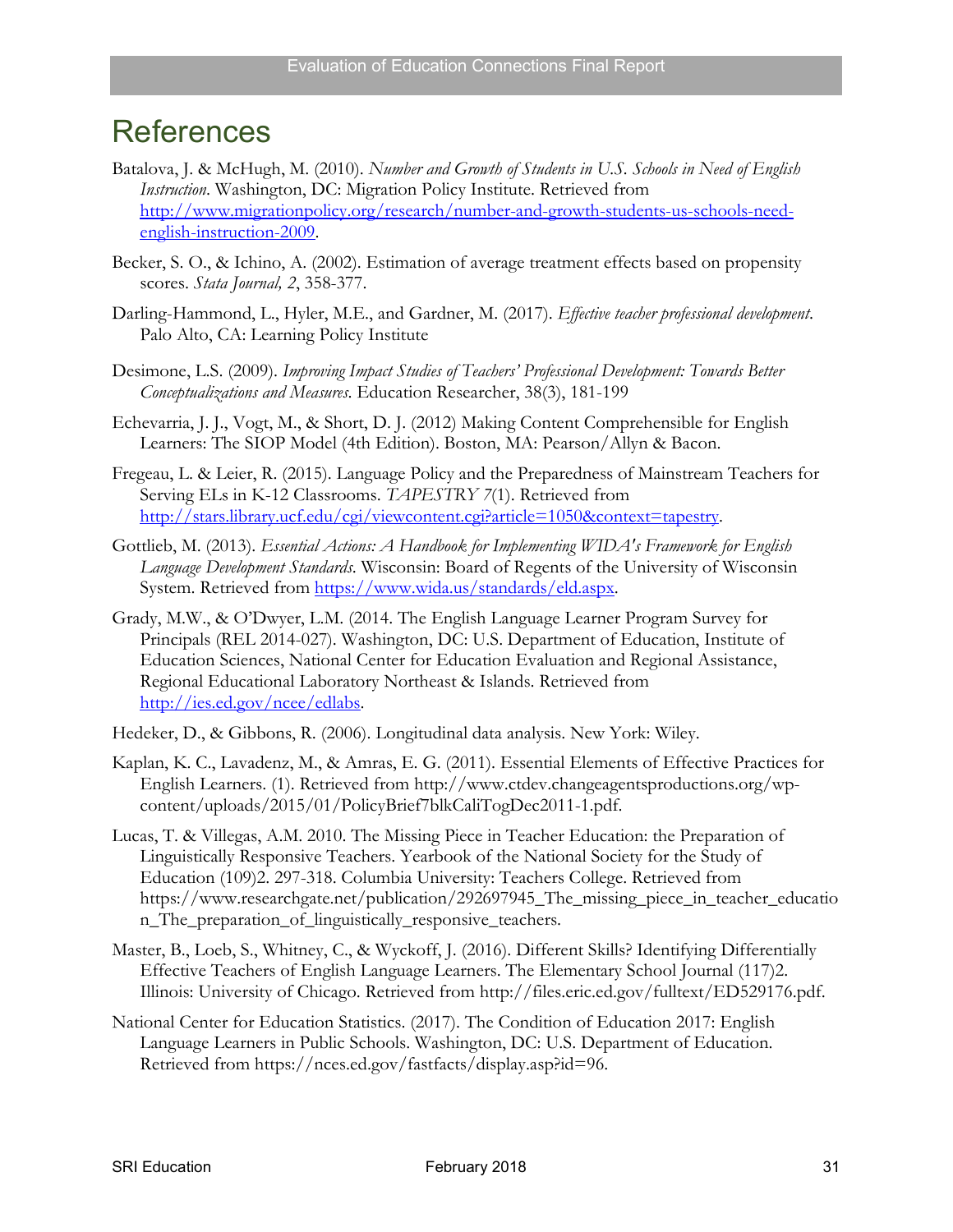- Office of English Language Acquisition (2016). *English Learners' (ELs') Results From the 2015 Nation's Report Card.* Washington, DC: U.S. Department of Education. Retrieved from [http://www.ncela.us/files/fast\\_facts/OELA\\_FF\\_NAEP\\_2015\\_For\\_Grades48.pdf.](http://www.ncela.us/files/fast_facts/OELA_FF_NAEP_2015_For_Grades48.pdf)
- Pettit, S. K. (2011). Teachers' beliefs about English language learners in the mainstream classroom: A review of the literature. *International Multilingual Research Journal, 5*(2), 123-147. Retrieved from [https://www.researchgate.net/publication/232948907\\_Teachers%27\\_Beliefs\\_About\\_English\\_L](https://www.researchgate.net/publication/232948907_Teachers%27_Beliefs_About_English_Language_Learners_in_the_Mainstream_Classroom_A_Review_of_the_Literature) [anguage\\_Learners\\_in\\_the\\_Mainstream\\_Classroom\\_A\\_Review\\_of\\_the\\_Literature.](https://www.researchgate.net/publication/232948907_Teachers%27_Beliefs_About_English_Language_Learners_in_the_Mainstream_Classroom_A_Review_of_the_Literature)
- Porter, A., Garet, M., Desimone, L., Yoon, K.S., & Birman, B. (2000). *Does professional development change teaching practice? Results from a three-year study.* Washington, DC: U.S. Department of Education.
- Raudenbush, S. W., & Bryk, A. S. (2002). *Hierarchical linear models: Applications and data analysis methods* (2nd ed.). Thousand Oaks, CA: Sage.
- Rosenbaum, P., & Rubin, D. B. (1983). The central role of the propensity score in observational studies for causal effects. *Biometrika, 70*, 41-55.
- Rosenbaum, P., & Rubin, D. B. (1984). Reducing bias in observational studies using subclassification on the propensity score. *Journal of the American Statistical Association, 79*, 516-524.
- Rosenbaum, P., & Rubin, D. B. (1985). Constructing a control group using multivariate matched sampling methods that incorporate the propensity score. *American Statistician, 39*(1), 33-38.
- Santos, M., Darling-Hammond., L, & Cheuk, T. (n.d.). *Teacher development to Support English Language Learners in the Context of Common Core State Standards*. CA: Stanford University. Retrieved from <http://edfs200ell.pbworks.com/w/file/fetch/54675861/Teacher%20Development.pdf>
- Stuart, E. A., Lee, B. K., & Leacy, F. P. (2013). Prognostic score based balance measures can be a useful diagnostic for propensity score methods in comparative effectiveness research. *Journal of Clinical Epidemiology, 66*(8), 84-90. doi:10.1016/j.jclinepi.2013.01.013
- Turkan, S., De Oliveira, L.C., Lee, O., & Phelps, G. (2014). Proposing a Knowledge Base for Teaching Academic Content to English Language Learners: Disciplinary Linguistic Knowledge. *Teacher College Record (116)*. Columbia University: Teachers College. Retrieved from [https://www.ets.org/research/policy\\_research\\_reports/publications/article/2014/jsel.](https://www.ets.org/research/policy_research_reports/publications/article/2014/jsel)
- Wei, R.C., Darling-Hammond, L., Andree, A., Richardson, N., Orphanos, S. (2009) *Professional Learning in the learning profression: A status report on teacher development in the United States and abroad*. Dallas, TX. National Staff Development Council.
- What Works Clearinghouse. (2014). *What Works Clearinghouse procuedures and standards handbook* (3 ed.). Princeton, NJ: U.S. Department of Education, Institute of Education Sciences.
- Yoon, K.S., Duncan, T., Lee, S.W., Scarloss, B., & Shapley, K.L. (2007). *Reviewing the evidence on how teacher professional development affects student achievement* (Issues & Answers report, REL 2007-No. 033). Washington, DC: U.S. Department of Education, Institute of Education Sciences, National Center for Education Evaluation and Regional Assistance, Regional Educational Laboratory Southwest.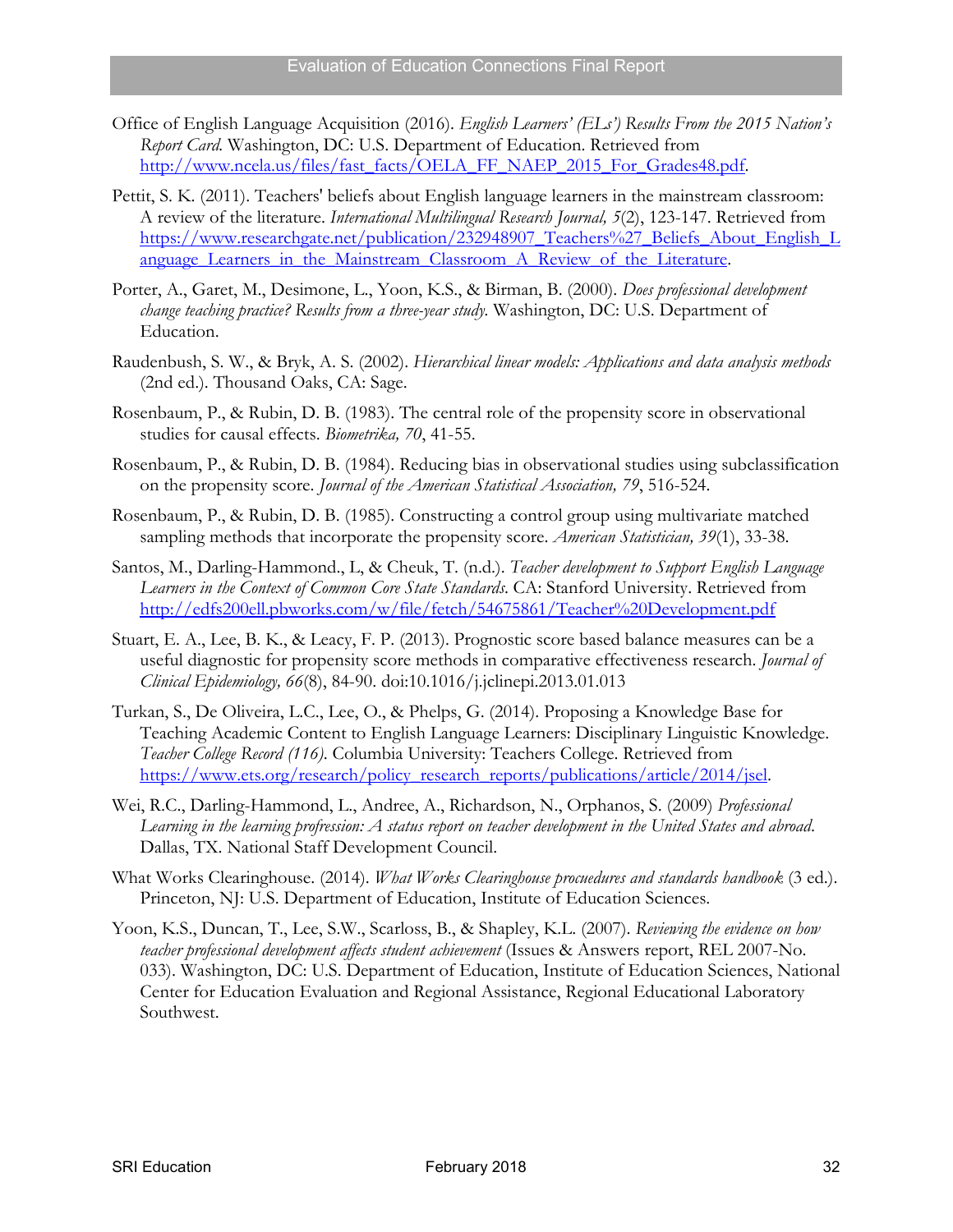# <span id="page-42-0"></span>Appendix A. Survey Items

Presented here is the survey scale used in the teacher outcomes analysis.

### **Exhibit A-1. Items on Instructional Practice Survey Scale**

<span id="page-42-1"></span>

| <b>Items</b>                                                                                                                                                     | <b>Response Scale</b><br>$(1-6)$         |
|------------------------------------------------------------------------------------------------------------------------------------------------------------------|------------------------------------------|
| Teachers' Use of All EdConx-Supported Instructional Practices                                                                                                    | Almost never                             |
| In {EL focal class}, approximately how frequently do you do the following?<br>Develop lesson or student learning objectives based on academic content area<br>1. | Once a quarter<br>1-2 times per<br>month |
| standards in English, math, science and social studies                                                                                                           | Weekly                                   |
| Announce content objectives at the beginning of the lesson<br>2.                                                                                                 | 2-4 times per week                       |
| 3.<br>Post content objectives where students can see them                                                                                                        | Nearly daily                             |
| Integrate content objectives into the instructional routine (i.e., students know to<br>4.<br>expect them)                                                        |                                          |
| Develop lesson or student learning objectives based on English language<br>5.<br>proficiency development standards                                               |                                          |
| Announce English language proficiency development objectives at the beginning<br>6.<br>of the lesson                                                             |                                          |
| Post English language proficiency development objectives where students can<br>7.<br>see them                                                                    |                                          |
| Integrate English language proficiency development objectives into the<br>8.<br>instructional routine (i.e., students know to expect them)                       |                                          |
| Pre-teach unfamiliar vocabulary to students<br>9.                                                                                                                |                                          |
| 10. Pre-teach subject-specific ways of talking (e.g., justifying a claim with evidence in<br>math or science)                                                    |                                          |
| 11. Paraphrase directions for students                                                                                                                           |                                          |
| 12. Check for ELs understanding of directions and content                                                                                                        |                                          |
| How frequently does an average EL student for {EL focal class} do the following?                                                                                 |                                          |
| 13. Work in pairs or small groups with students of varying English language ability                                                                              |                                          |
| 14. Participate in whole-class discussions                                                                                                                       |                                          |
| 15. Orally demonstrate understanding of key concepts                                                                                                             |                                          |
| 16. Demonstrate understanding of key concepts in written English                                                                                                 |                                          |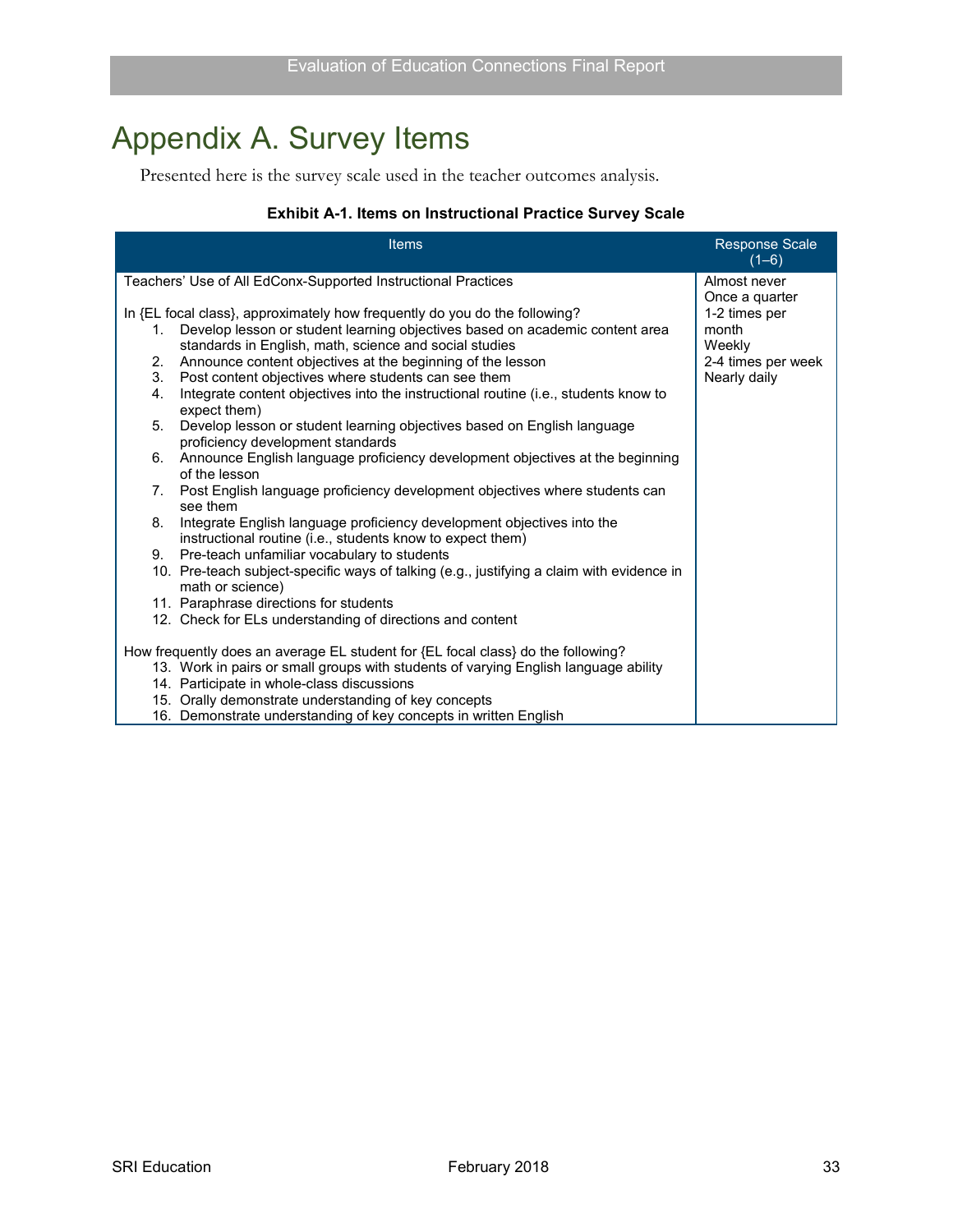# <span id="page-43-0"></span>Appendix B. Analysis Approach

Given that students were nested within teachers and teachers were nested within schools, the magnitude of the intervention effects on teachers was tested using multilevel analysis, or hierarchical linear modeling (HLM) (Raudenbush & Bryk, 2002). HLM adjusts standard errors to account for the dependence among students within teachers and/or teachers within schools, thus avoiding overestimation of statistical significance of the effect size. We conducted a series of multilevel analyses to examine the effect of the intervention on teacher and student outcomes, with and without adjusting for important covariates (e.g., pretest/resurvey scores and demographic characteristics).

### **RCT Attrition Analysis**

Although randomizing teachers to conditions should result in statistically equivalent groups, a higher overall attrition and differential attrition between treatment and control groups may jeopardize the initial balance and the impact estimate may be biased (What Works Clearinghouse, 2014). The data analysis began with an attrition analysis. The treatment group attrition rate was 50 percent, the control group attrition rate was 49%, and the differential attrition rate was 1 percent. According to What Works Clearinghouse standards (2014), the overall and differential attrition rates are low for this study.

### **RCT Intent-to-treat HLM Analysis of EdConx Effect on Teacher Outcomes**

Our ITT (intent-to-treat) analysis assessed the average effect of the treatment based on the initial treatment assignment regardless of how many of the teachers assigned to treatment actually received the treatment. The ITT impact estimate is the expected effect of the intervention when it was implemented in the real world, with less than perfect implementation and dosage. Two-level HLM was performed to take into account teachers nested in schools. Dependent variables were the teacher survey scale listed in Exhibit B-1. Independent variables for the simple model included a constant, treatment indicator, dummy variables for the districts, and a baseline score on the same outcome survey measure. Independent variables for the full model included all the independent variables from the simple model plus teacher demographic characteristics variables.

Level 1 is teacher level and level 2 is the school level.

$$
Y_{is}^{postsurvey} = \beta_0 + \beta_1 Presurvey + \beta_2 Treatment + \beta_3 District + \beta_4 COV_{is} + \gamma_{is} + \mu_{os},
$$

where i is the teacher; s is schools;  $Y_{is}^{postsurvey}$  is the follow-up survey score; Presurvey is the baseline survey score; Treatment  $= 1$  for intervention teachers and Treatment  $= 0$  for comparison teachers; District is two district dummy variables for District A and District C using District B as the reference group;  $COV_{is}$  is teacher background characteristics (years of teaching experience, female, and BA degree),  $\gamma_{is}$  and  $\mu_{os}$  are individual and school random effects.

# **RCT Teacher Outcomes Analysis Treatment of Missing Data**

For the RCT teacher outcome study, we used [mult](https://en.wikipedia.org/wiki/Multiple_imputation)iple imputation to mitigate bias resulting from missing data. We imputed for missing data on covariates and baseline measures using the EM (expectation-maximization) algorithm for multiple imputation using available scores from other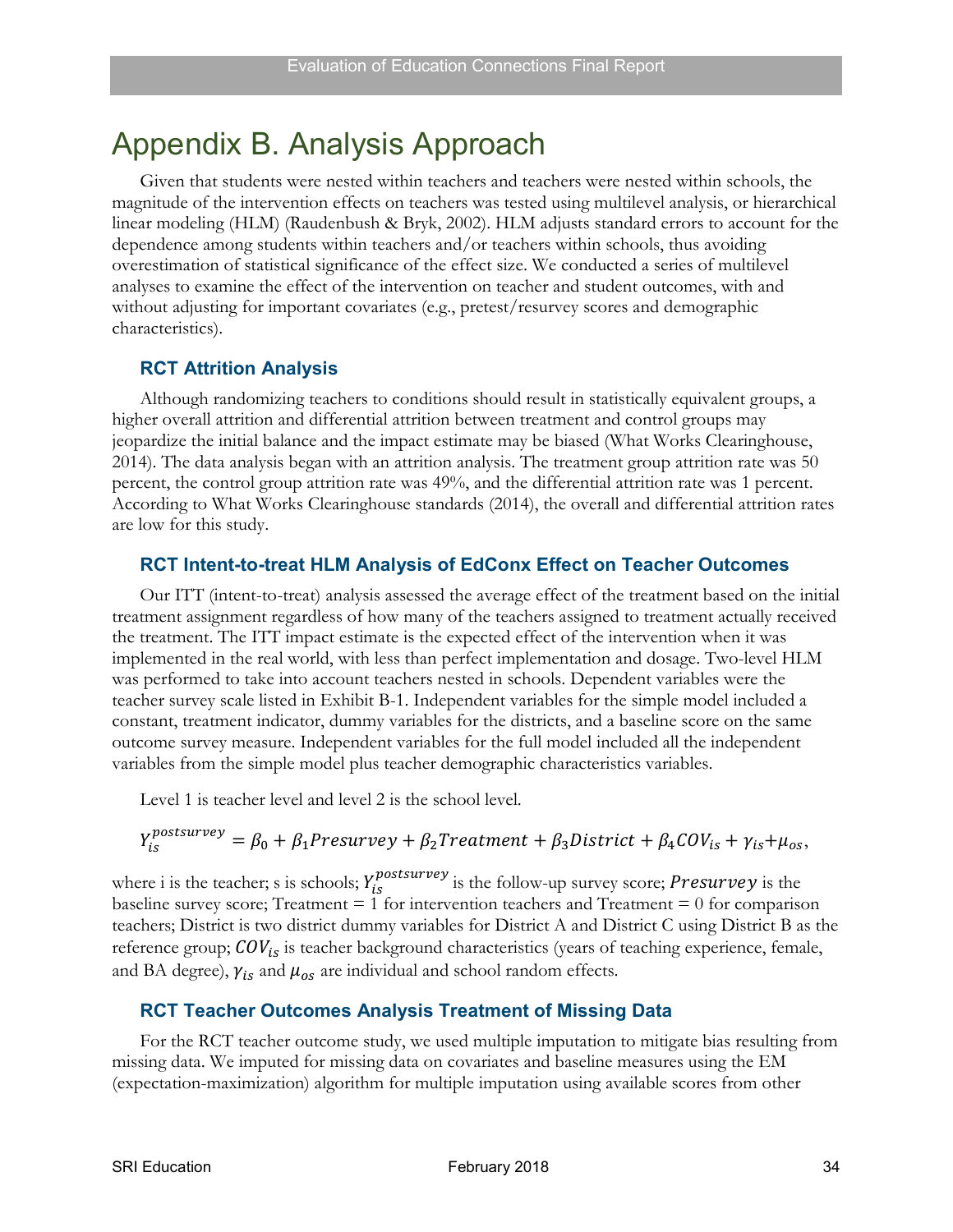survey scores, teacher background information, and follow-up survey measures. However, we did not impute follow-up survey measures.

An SAS PROC MI procedure with EM statement was used for multiple imputation. Multiple imputation inference involved three distinct phases:

- The missing data were filled in five times to generate five complete data sets.
- The five complete data sets were analyzed using HLM.
- The results from the five complete data sets were combined for the inference using SAS PROC MIANALYZE.

### **RCT Teacher Outcome Results**

The impact analysis models were multilevel, with teachers nested within schools. Each model controlled for teacher background characteristics (years of teaching experience, gender, and BA degree) and baseline survey score. Although many of these variables were not statistically significant, we included them in all models to increase the precision with which we could estimate the treatment effect and to minimize omitted variable bias. Results of the RCT full model teacher outcomes impact analysis are shown in Exhibit B-1.

<span id="page-44-0"></span>

|                               | Coefficient | <b>SE</b> |
|-------------------------------|-------------|-----------|
| Treatment indicator           | 0.001       | 0.10      |
| Baseline survey score         | $0.64***$   | 0.06      |
| Teacher demographics          |             |           |
| Teacher's years of experience | 0.01        | 0.01      |
| Teacher is female             | $0.45***$   | 0.12      |
| Teacher has a BA              | 0.08        | 0.10      |
| <b>District</b>               |             |           |
| District A                    | $-0.05$     | 0.11      |
| District C                    | $-0.02$     | 0.17      |
| Intercept                     | 1.13        | 0.34      |
| Number of observations        |             |           |
| <b>Teachers</b>               | 215         |           |
| Schools                       | 86          |           |

#### **Exhibit B-1. RCT Impact on Teachers' Use of EdConx-Supported Instructional Practices**

 $* p < .05, ** p < .01, ** p < .001.$ 

# **QED Study Teacher Outcome Analysis - Propensity Score Weighting**

Propensity score techniques are quasi-experimental approaches developed to approximate findings obtained from randomized control trials (Becker & Ichino, 2002). They have been increasingly used in observational studies with cohort designs to reduce selection bias in estimating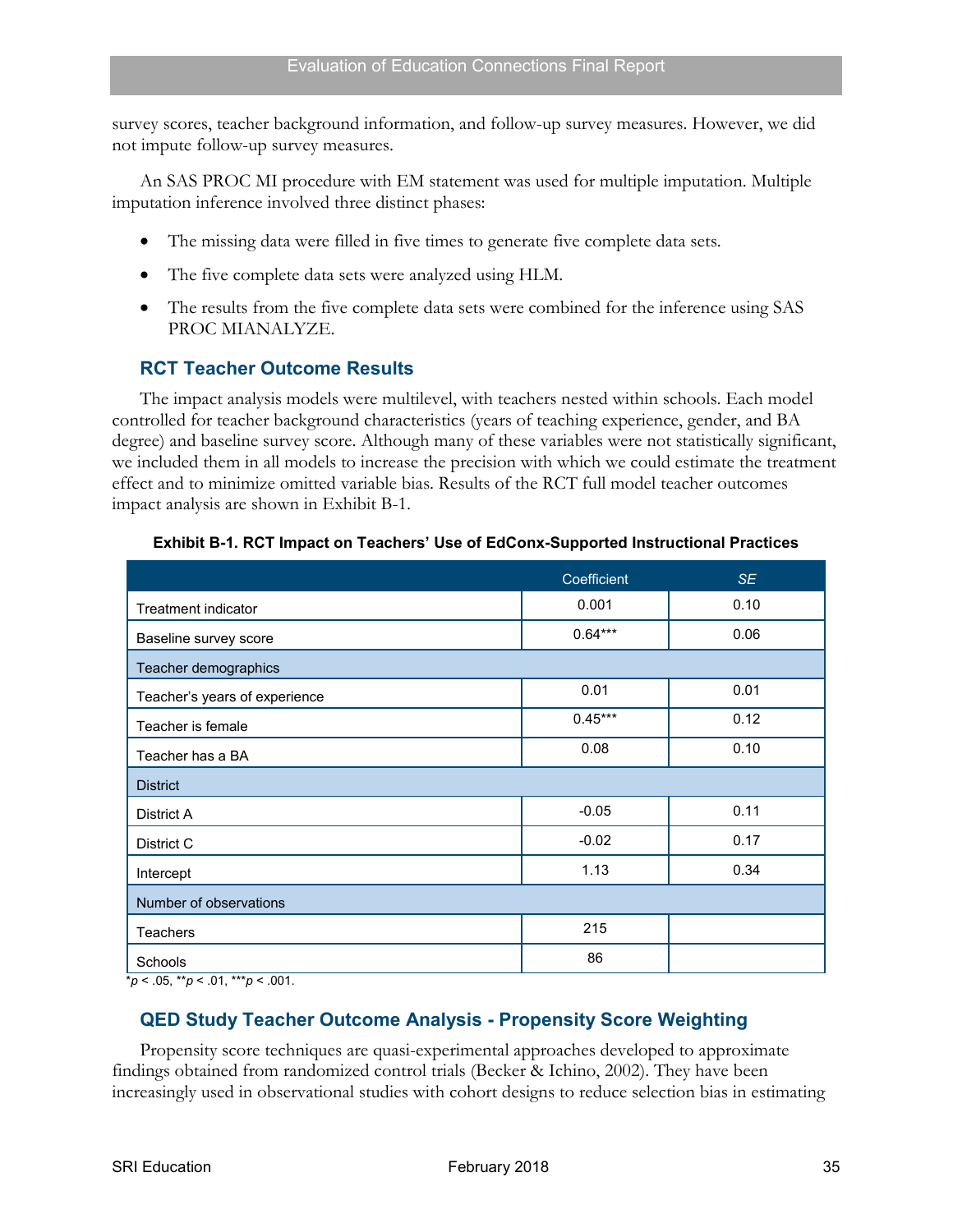treatment or intervention effects when randomized controlled trials are not feasible or ethical (Rosenbaum & Rubin, 1983, 1984, 1985). The propensity score is the predicted probability of participating in an intervention based on a set of potentially confounding covariates (e.g., years of teaching experience, gender, and education degree) using logistic regression. Propensity scoring attempts to equalize the mean values of potentially confounding covariates in the treatment and comparison groups and assures that differences in teacher outcomes are not the result of differences in mean values on those covariates. Although it aims to generate rigorous and unbiased estimates of the effects of a treatment on the outcome of interest, propensity scoring cannot account for unobserved confounders such as teacher motivation in participating in EdConx.

This study used propensity score methods to test the effect on EdConx on teacher survey outcomes. We estimated the average treatment effect on the treated (ATT). ATT estimates were adjusted for confounding using inverse propensity score estimators, as recommended by Rosenbaum and Rubin (1983). Specifically, the weight for EdConx was 1 and the weight for comparison teachers was equal to (pi/1-pi), where pi is the propensity score for the *i*-th comparison teacher. Weighting was selected over other approaches such as matching because of good performance in this data set (details below) and maximize the sample sizes.

# **QED Study HLM Analysis of EdConx Effect on Teacher Outcomes**

The HLM models used for the QED study teacher outcomes were very similar to those specified above. The only difference was that propensity score weights were added to the QED HLM to eliminate the baseline difference between treatment and comparison teachers.

# **QED Study Teacher Outcomes Analysis Treatment of Missing Data**

No imputation of missing data was used. The HLM analysis used an unimputed data set.

# **QED Study Teacher Outcome Results**

The impact analysis models were multilevel with propensity score weights, with teachers nested within schools. Each model controlled for teacher background characteristics (years of teaching experience, gender, and BA degree) and baseline survey score. Although many of these variables were not statistically significant, we included them in all models to increase the precision with which we could estimate the treatment effect and to minimize omitted variable bias. Results of the QED teacher outcomes impact analysis are shown in Exhibit B-2.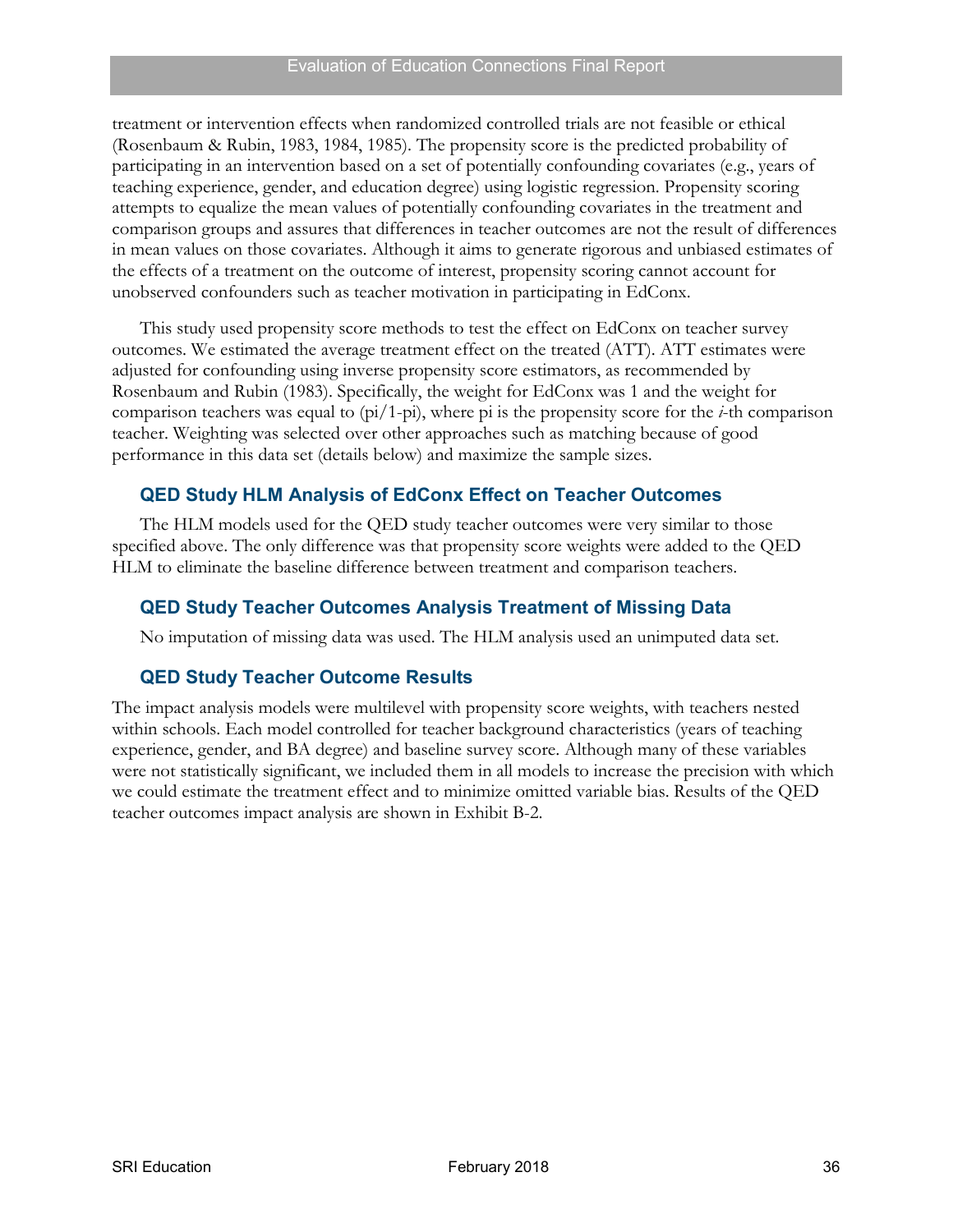<span id="page-46-0"></span>

|                               | Coefficient | <b>SE</b> |
|-------------------------------|-------------|-----------|
| <b>Treatment indicator</b>    | 0.001       | 0.10      |
| Baseline survey score         | $0.64***$   | 0.06      |
| Teacher demographics          |             |           |
| Teacher's years of experience | 0.01        | 0.01      |
| Teacher is female             | $0.45***$   | 0.12      |
| Teacher has a BA              | 0.08        | 0.10      |
| <b>District</b>               |             |           |
| District A                    | $-0.05$     | 0.11      |
| District C                    | $-0.02$     | 0.17      |
| Intercept                     | 1.13        | 0.34      |
| Number of observations        |             |           |
| <b>Teachers</b>               | 215         |           |
| <b>Schools</b>                | 86          |           |

**Exhibit B-2. QED Impact on Teachers' Use of EdConx-Supported Instructional Practices**

\**p* < .05, \*\**p* < .01, \*\*\**p* < .001.

# **HLM Analysis of EdConx Effect on Student Outcomes in the RCT Districts**

A two-level HLM analysis was performed to compare EL's English proficiency score between treatment and control group taking into account that students were nested in teachers. Dependent variables were the English proficiency scores. Independent variables for the simple model included a constant treatment indicator at the teacher level, dummy variables for the districts, student demographic characteristics, and teacher demographic characteristics.

Level 1 is teacher level and level 2 is the school level.

 $Y_{is}^{post} = \beta_0 + \beta_1 Pre + \beta_2 Treatment + \beta_3 District + \beta_4 COV_{is} + \gamma_{is} + \mu_{os}$ , where i is the student; s is teachers;  $Y_{is}^{postsurvey}$  is post English proficiency score; Pre is the baseline English proficiency score; Treatment  $= 1$  for intervention teachers and Treatment  $= 0$  for comparison teachers; District is two district dummy variables for District A and District C using District B as the reference group;  $COV_{is}$  is teacher background characteristics (years of teaching experience, female, and BA degree) and student characteristics (gender, race, grade level, and special education status),  $\gamma_{is}$  and  $\mu_{os}$  are individual and teacher random effects.

# **Student Outcome Analysis Treatment of Missing Data**

We did not impute any missing data. HLM analyses were conducted using unimputed data sets.

# **Student Outcome Results**

The results of the student outcomes impact analysis are in Exhibit B-3.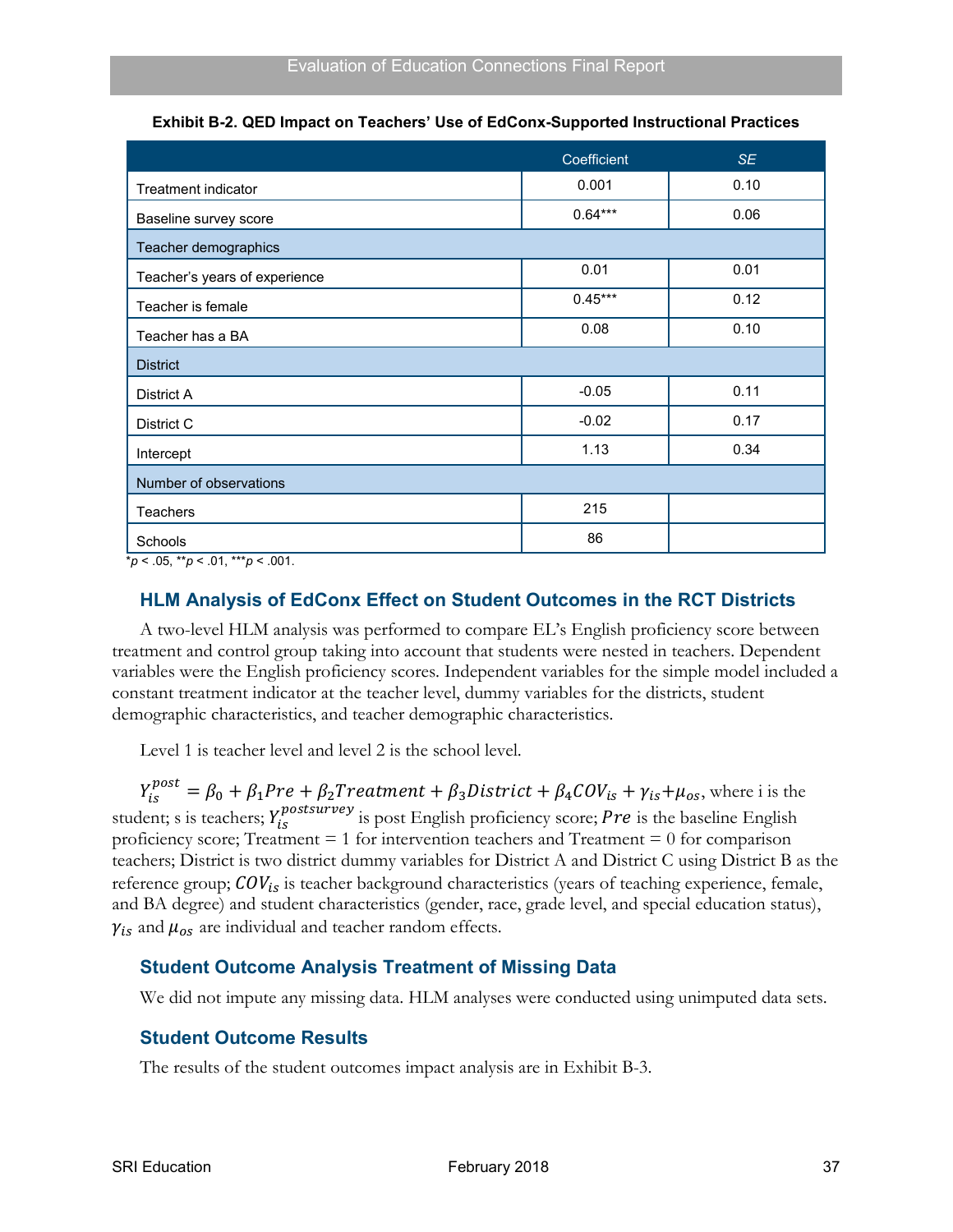<span id="page-47-0"></span>

|                                    | Coefficient | <b>SE</b> |
|------------------------------------|-------------|-----------|
| Treatment indicator                | 0.05        | 0.06      |
| Baseline English proficiency score | $0.50***$   | 0.03      |
| Student demographics               |             |           |
| <b>Black</b>                       | $-0.33$     | 0.29      |
| White                              | $-0.26$     | 0.28      |
| Hispanic                           | $-0.29$     | 0.26      |
| Asian                              | $-0.18$     | 0.27      |
| Student is female                  | 0.06        | 0.06      |
| Special education                  | $-0.31***$  | 0.08      |
| Grade 6                            | $-0.28$     | 0.17      |
| Grade 7                            | $-0.10$     | 0.14      |
| Grade 8                            | $-0.15$     | 0.13      |
| Grade 9                            | $-0.05$     | 0.12      |
| Grade 10                           | $-0.01$     | 0.11      |
| Grade 11                           | 0.04        | 0.12      |
| Teacher demographics               |             |           |
| Teacher is female                  | 0.08        | 0.07      |
| Teacher has a BA                   | 0.04        | 0.07      |
| Teacher's years of experience      | $-0.001$    | 0.01      |
| <b>District</b>                    |             |           |
| District A                         | 0.57        | 0.08      |
| District C                         | 0.15        | 0.08      |
| Intercept                          | 0.04        | 0.29      |
| Number of observations             |             |           |
| <b>Students</b>                    | 924         |           |
| <b>Teachers</b>                    | 91          |           |

|  | Exhibit B-3. Impact on EL's English Proficiency Composite Score |  |  |
|--|-----------------------------------------------------------------|--|--|
|  |                                                                 |  |  |

 $*_{p}$  < .05, \*\**p* < .01, \*\*\**p* < .001.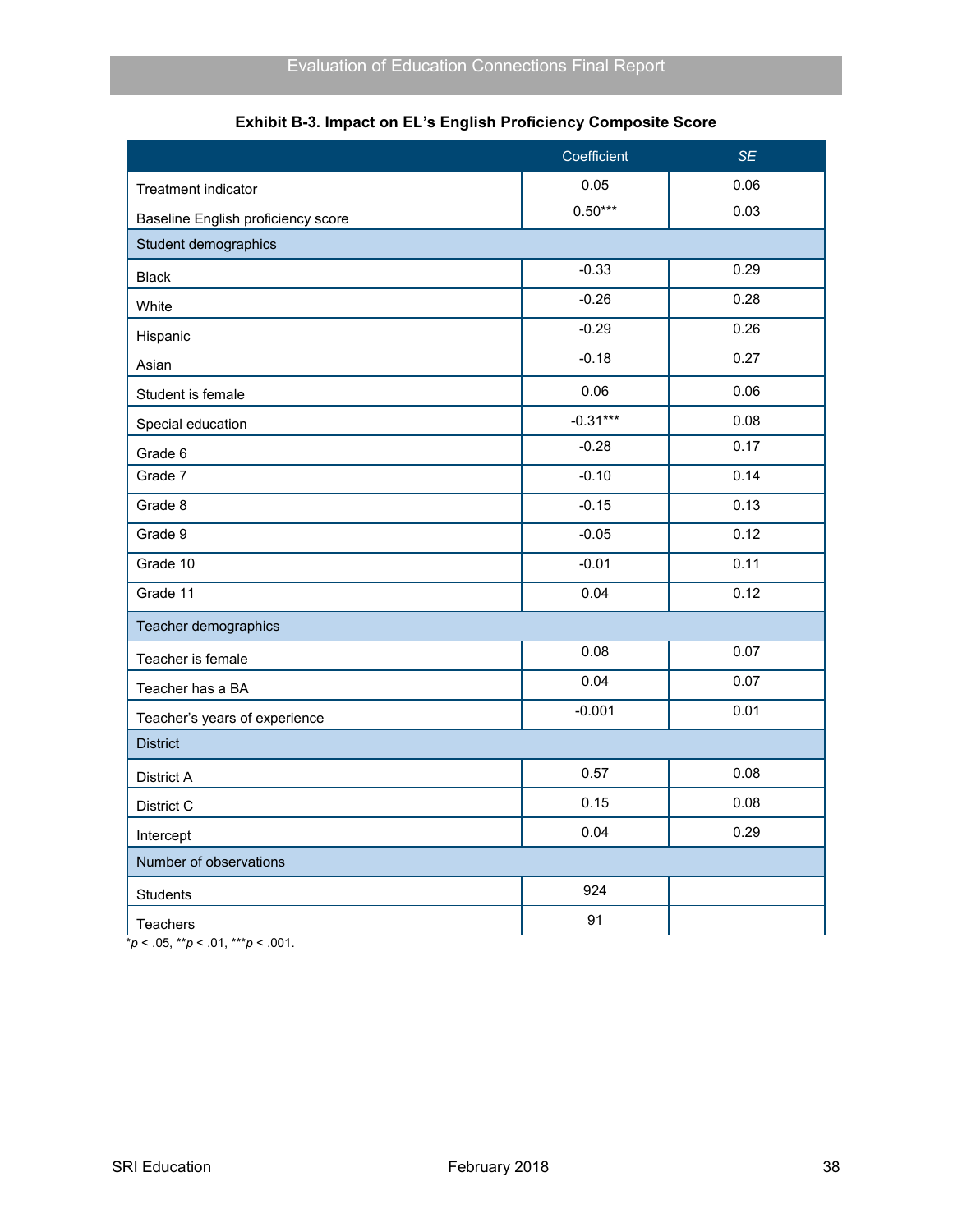# Appendix C. Implementation Fidelity

#### **Exhibit C-1. Fidelity Matrix for the Evaluation of EdConx in the RCT Districts (n = 225)**

<span id="page-48-1"></span><span id="page-48-0"></span>

|     | <b>Key Elements of</b><br><b>Component</b> | <b>Operational</b><br><b>Definition of</b><br><b>Indicator</b>                                                                 | <b>Data</b><br>Source(s)<br>for<br><b>Measuring</b><br><b>Indicator</b> | <b>Schedule</b><br>for Data<br><b>Collection</b> | <b>Implementation</b><br><b>Score</b>                                                                                                                                                               | Year 1                                                |                   |                   |                      | Year <sub>2</sub>    |                   |  |
|-----|--------------------------------------------|--------------------------------------------------------------------------------------------------------------------------------|-------------------------------------------------------------------------|--------------------------------------------------|-----------------------------------------------------------------------------------------------------------------------------------------------------------------------------------------------------|-------------------------------------------------------|-------------------|-------------------|----------------------|----------------------|-------------------|--|
|     |                                            | <b>Component 1. Delivery of the EdConx Model</b>                                                                               |                                                                         |                                                  |                                                                                                                                                                                                     |                                                       |                   |                   |                      |                      |                   |  |
|     |                                            | Do program developers deliver training as designed?                                                                            |                                                                         |                                                  |                                                                                                                                                                                                     |                                                       |                   |                   |                      |                      |                   |  |
|     |                                            | Decision rules for rolling up to the component level for each district:                                                        |                                                                         |                                                  |                                                                                                                                                                                                     |                                                       |                   |                   |                      |                      |                   |  |
|     |                                            | High: Scored high on at least 67% indicators and low on none.                                                                  |                                                                         |                                                  |                                                                                                                                                                                                     | <b>District A</b>                                     | <b>District B</b> | <b>District C</b> | <b>District A</b>    | <b>District B</b>    | <b>District C</b> |  |
|     | the indicators scored as low.              | Med: The component does not reach the threshold for high fidelity, and fewer than 50% of                                       |                                                                         |                                                  |                                                                                                                                                                                                     | $2014 - 15a$<br>$2014 - 15^a$<br>2015-16 <sup>b</sup> |                   |                   | 2015-16 <sup>b</sup> | 2015-16 <sup>b</sup> | 2016-17c          |  |
|     |                                            | Low: Greater than or equal to 50% of the indicators scored as low.                                                             |                                                                         |                                                  |                                                                                                                                                                                                     |                                                       |                   |                   |                      |                      |                   |  |
| 1.1 | Update and<br>maintain the<br>forum        | Program<br>developers post<br>weekly contribution<br>to the forum.<br>including Tuesday<br><b>Tips and Friday</b><br>Fun Facts | Website<br>analytics                                                    | Quarterly                                        | $High = 1$ Forum<br>posted per week,<br>at least 36 weeks<br>$Med = 1$ Forum<br>posted per week,<br>for 20-35 weeks<br>$Low = 1$ Forum<br>posted per week,<br>for 19 or fewer<br>weeks              | High                                                  | High              | <b>High</b>       | High                 | High                 | High              |  |
| 1.2 | Update and<br>maintain<br>resources        | Program<br>developers post 12<br>resources per<br>month throughout<br>program<br>implementation                                | Website<br>analytics                                                    | Quarterly                                        | $High = 12$<br>resources posted<br>per month, on<br>average<br>$Med = 6 - 11$<br>resources posted<br>per month, on<br>average<br>Low = $5$ or fewer<br>resources posted<br>per month, on<br>average | High                                                  | High              | Medium            | Medium               | Medium               | Low               |  |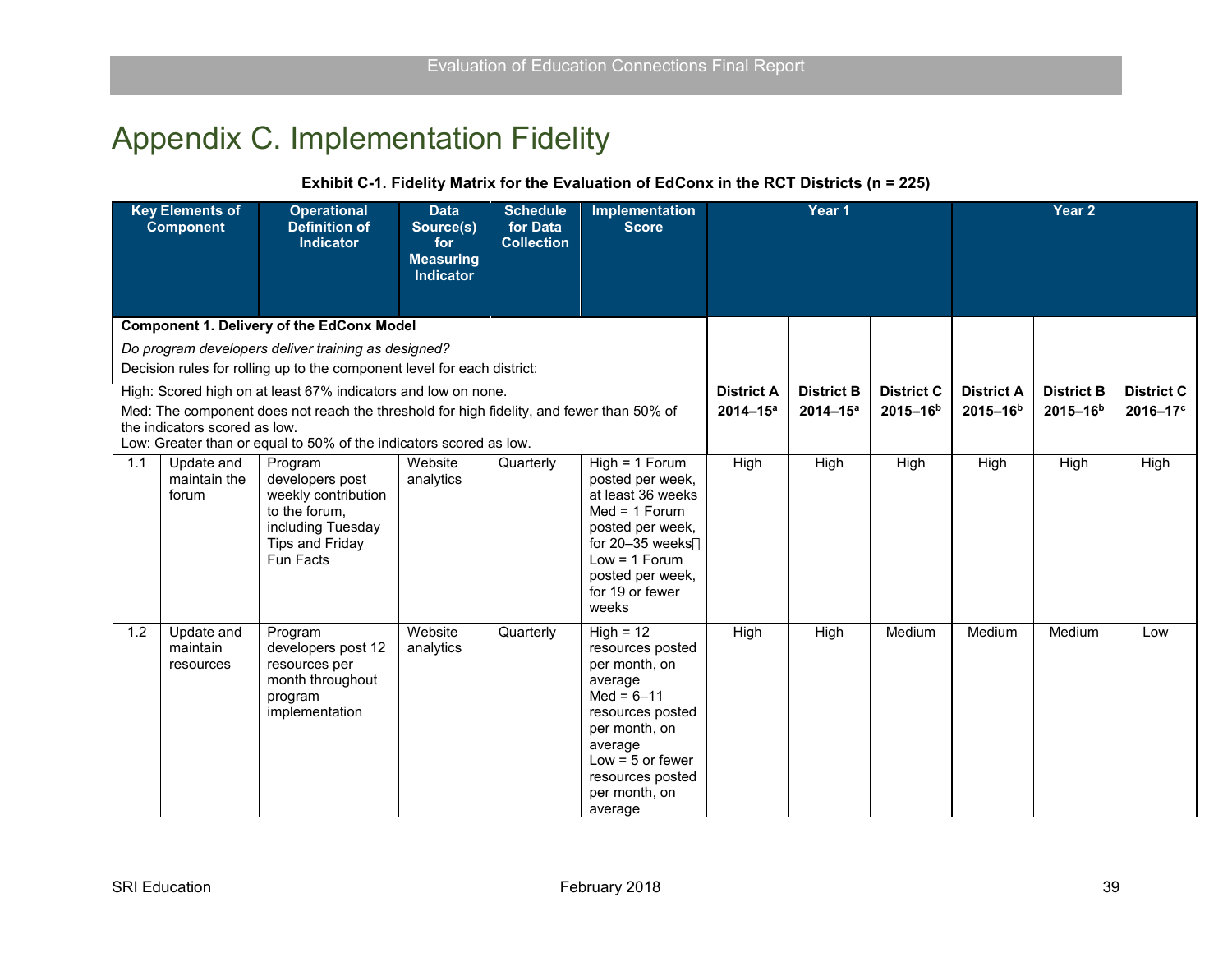|                                                                                                     | <b>Key Elements of</b><br><b>Component</b> | <b>Operational</b><br><b>Definition of</b><br><b>Indicator</b>                           | <b>Data</b><br>Source(s)<br>for<br><b>Measuring</b> | <b>Schedule</b><br>for Data<br><b>Collection</b> | Implementation<br><b>Score</b>   |                   | Year <sub>1</sub> |                   |                   | Year <sub>2</sub> |                   |
|-----------------------------------------------------------------------------------------------------|--------------------------------------------|------------------------------------------------------------------------------------------|-----------------------------------------------------|--------------------------------------------------|----------------------------------|-------------------|-------------------|-------------------|-------------------|-------------------|-------------------|
|                                                                                                     |                                            |                                                                                          | <b>Indicator</b>                                    |                                                  |                                  |                   |                   |                   |                   |                   |                   |
|                                                                                                     |                                            | <b>Component 1. Delivery of the EdConx Model</b>                                         |                                                     |                                                  |                                  |                   |                   |                   |                   |                   |                   |
|                                                                                                     |                                            | Do program developers deliver training as designed?                                      |                                                     |                                                  |                                  |                   |                   |                   |                   |                   |                   |
|                                                                                                     |                                            | Decision rules for rolling up to the component level for each district:                  |                                                     |                                                  |                                  |                   |                   |                   |                   |                   |                   |
|                                                                                                     |                                            | High: Scored high on at least 67% indicators and low on none.                            |                                                     |                                                  |                                  | <b>District A</b> | <b>District B</b> | <b>District C</b> | <b>District A</b> | <b>District B</b> | <b>District C</b> |
|                                                                                                     |                                            | Med: The component does not reach the threshold for high fidelity, and fewer than 50% of |                                                     |                                                  |                                  | $2014 - 15^a$     | $2014 - 15^a$     | $2015 - 16b$      | $2015 - 16b$      | $2015 - 16b$      | $2016 - 17$ °     |
| the indicators scored as low.<br>Low: Greater than or equal to 50% of the indicators scored as low. |                                            |                                                                                          |                                                     |                                                  |                                  |                   |                   |                   |                   |                   |                   |
|                                                                                                     |                                            |                                                                                          |                                                     |                                                  |                                  | N/A               | N/A               | N/A               |                   |                   |                   |
| 1.3                                                                                                 | Host live<br>events                        | Program<br>developers host 9                                                             | Report from<br>CAL or                               | Once<br>during the                               | $High = Hosted 9$<br>live events |                   |                   |                   | High              | High              | High              |
|                                                                                                     |                                            | live events (e.g.,                                                                       | EdConx                                              | $1.5$ -year                                      | $Med = Hosted$                   |                   |                   |                   |                   |                   |                   |
|                                                                                                     |                                            | webinars) over the                                                                       | archives                                            | program                                          | between 5 and 8                  |                   |                   |                   |                   |                   |                   |
|                                                                                                     |                                            | 1.5-year program                                                                         |                                                     |                                                  | live events                      |                   |                   |                   |                   |                   |                   |
|                                                                                                     |                                            |                                                                                          |                                                     |                                                  | $Low = Hosted$                   |                   |                   |                   |                   |                   |                   |
|                                                                                                     |                                            |                                                                                          |                                                     |                                                  | fewer than 5 live<br>events      |                   |                   |                   |                   |                   |                   |
| 1.4                                                                                                 | Provide                                    | Program                                                                                  | Report from                                         | Once                                             | High = Provided                  | N/A               | N/A               | N/A               | High              | High              | High              |
|                                                                                                     | online                                     | developers provide                                                                       | CAL                                                 | during the                                       | 9 minicourses                    |                   |                   |                   |                   |                   |                   |
|                                                                                                     | minicourses                                | 9 courses over the                                                                       |                                                     | $1.5$ -year                                      | Med = Provided                   |                   |                   |                   |                   |                   |                   |
|                                                                                                     |                                            | 1.5-year program                                                                         |                                                     | program                                          | between 5 and 8                  |                   |                   |                   |                   |                   |                   |
|                                                                                                     |                                            |                                                                                          |                                                     |                                                  | mini courses                     |                   |                   |                   |                   |                   |                   |
|                                                                                                     |                                            |                                                                                          |                                                     |                                                  | Low = Provided 4<br>or fewer     |                   |                   |                   |                   |                   |                   |
|                                                                                                     |                                            |                                                                                          |                                                     |                                                  | minicourses                      |                   |                   |                   |                   |                   |                   |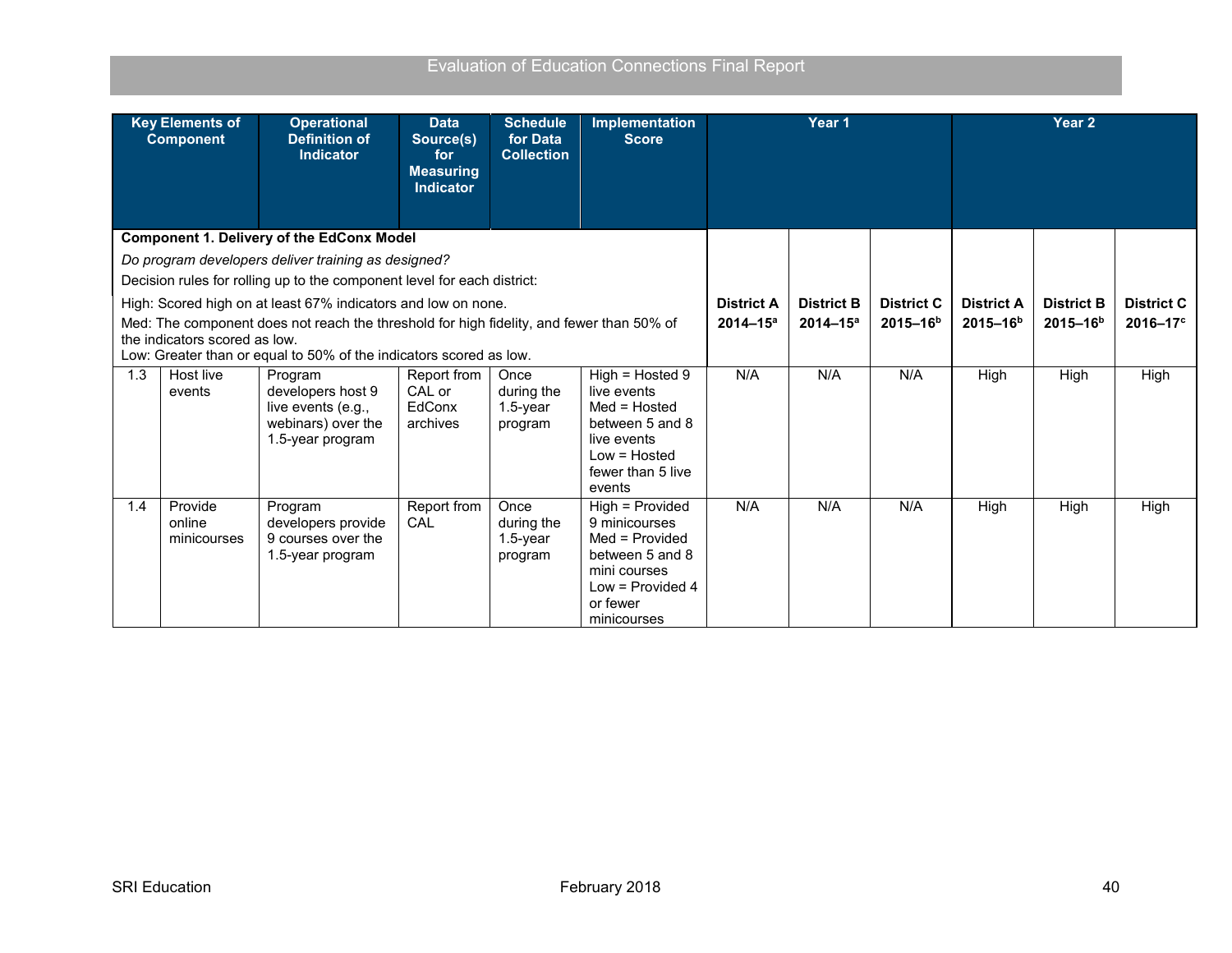| <b>Key Elements of</b><br><b>Operational</b><br><b>Schedule</b><br><b>Implementation</b><br>Year 1<br><b>Data</b><br><b>Definition of</b><br>for Data<br><b>Component</b><br>Source(s)<br><b>Score</b><br><b>Indicator</b><br><b>Collection</b><br>for<br><b>Measuring</b> | Year <sub>2</sub>                      |
|----------------------------------------------------------------------------------------------------------------------------------------------------------------------------------------------------------------------------------------------------------------------------|----------------------------------------|
| <b>Indicator</b>                                                                                                                                                                                                                                                           |                                        |
| <b>Component 1. Delivery of the EdConx Model</b>                                                                                                                                                                                                                           |                                        |
| Do program developers deliver training as designed?                                                                                                                                                                                                                        |                                        |
| Decision rules for rolling up to the component level for each district:                                                                                                                                                                                                    |                                        |
| High: Scored high on at least 67% indicators and low on none.<br><b>District A</b><br><b>District B</b><br><b>District C</b><br><b>District A</b>                                                                                                                          | <b>District C</b><br><b>District B</b> |
| 2015-16 <sup>b</sup><br>Med: The component does not reach the threshold for high fidelity, and fewer than 50% of<br>$2014 - 15^a$<br>$2014 - 15^a$<br>$2015 - 16^{b}$                                                                                                      | 2016-17 <sup>c</sup><br>$2015 - 16b$   |
| the indicators scored as low.<br>Low: Greater than or equal to 50% of the indicators scored as low.                                                                                                                                                                        |                                        |
| $High = Site is$<br>High<br>High<br>1.5<br>Online site<br>Site is accessible<br>High<br>High<br>Report from<br>Once                                                                                                                                                        | High<br>High                           |
| and available from<br>available and<br>University<br>during each<br>maintenance<br>accessible at                                                                                                                                                                           |                                        |
| 6 a.m. to 9 p.m. at<br>of Oregon<br>year of<br>least 90% of<br>least 90% of school<br>(UO)<br>implementa                                                                                                                                                                   |                                        |
| tion<br>school days<br>days                                                                                                                                                                                                                                                |                                        |
| $Med = Site is$                                                                                                                                                                                                                                                            |                                        |
| available and<br>accessible 50%-                                                                                                                                                                                                                                           |                                        |
| 89% of school                                                                                                                                                                                                                                                              |                                        |
| days                                                                                                                                                                                                                                                                       |                                        |
| Low = Site is<br>available and                                                                                                                                                                                                                                             |                                        |
| accessible for                                                                                                                                                                                                                                                             |                                        |
| 49% or fewer of                                                                                                                                                                                                                                                            |                                        |
| school days<br>Report from<br>High = Delivered<br>N/A<br>N/A<br>N/A<br>1.6<br>Once<br>N/A<br>In-person<br>Program                                                                                                                                                          | N/A<br>High                            |
| developers deliver<br>during the<br>professional<br>CAL<br>at least two                                                                                                                                                                                                    |                                        |
| development<br>$1.5$ -year<br>professional<br>in-person                                                                                                                                                                                                                    |                                        |
| session<br>professional<br>development<br>program<br>development<br>sessions<br>(measure                                                                                                                                                                                   |                                        |
| session twice over<br>Low = Delivered<br>added in                                                                                                                                                                                                                          |                                        |
| 2015-16 for<br>the 1.5-year<br>fewer than one                                                                                                                                                                                                                              |                                        |
| professional<br>new sites)<br>program                                                                                                                                                                                                                                      |                                        |
| development<br>sessions                                                                                                                                                                                                                                                    |                                        |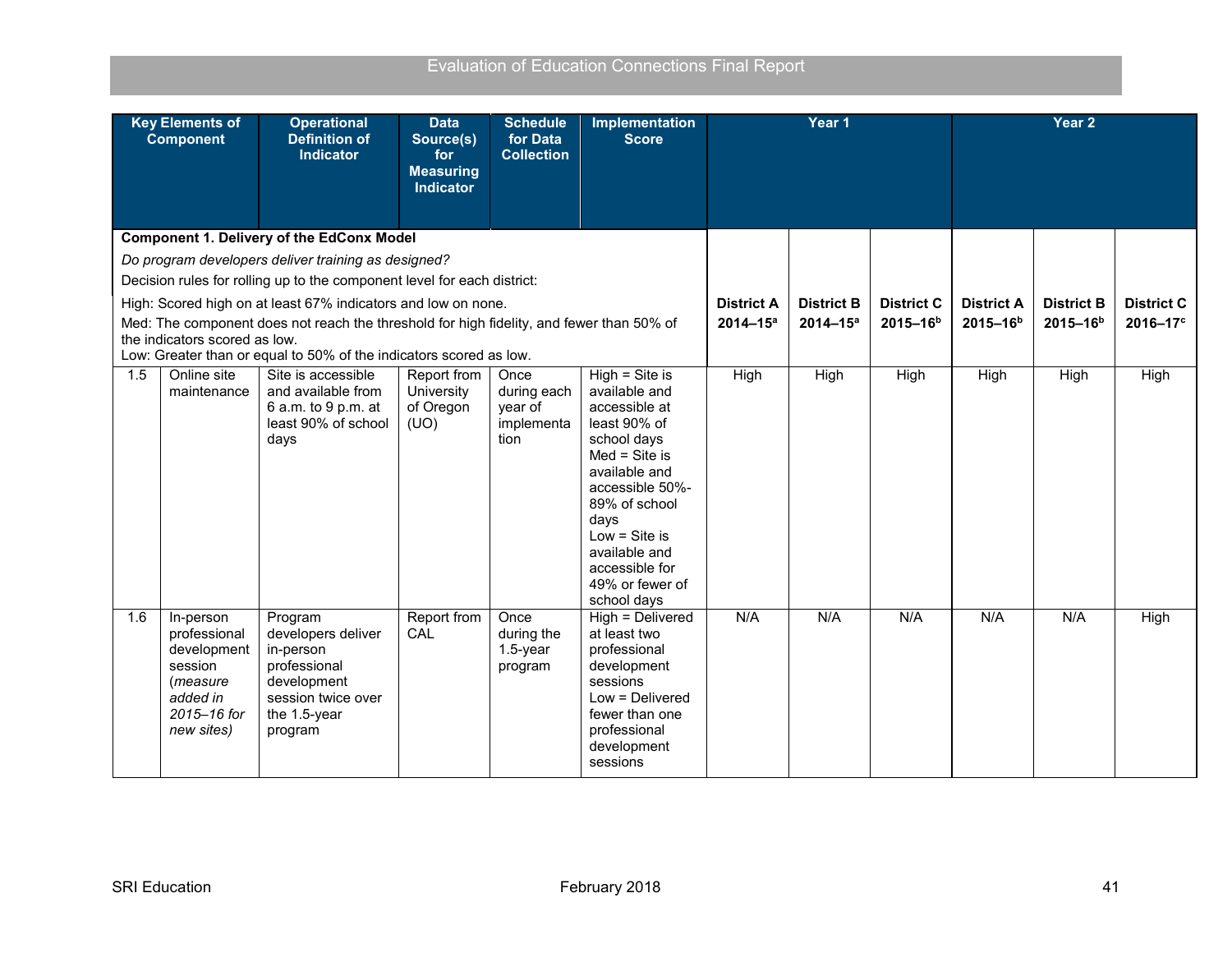|     | <b>Key Elements of</b><br><b>Component</b>                                                                                       | <b>Operational</b><br><b>Definition of</b><br><b>Indicator</b>                                                                                 | <b>Data</b><br>Source(s)<br>for<br><b>Measuring</b> | <b>Schedule</b><br>for Data<br><b>Collection</b> | <b>Implementation</b><br><b>Score</b>                                                                                                                                                                                                                                           | Year <sub>1</sub> |                   |                   | Year <sub>2</sub>    |                   |                   |  |
|-----|----------------------------------------------------------------------------------------------------------------------------------|------------------------------------------------------------------------------------------------------------------------------------------------|-----------------------------------------------------|--------------------------------------------------|---------------------------------------------------------------------------------------------------------------------------------------------------------------------------------------------------------------------------------------------------------------------------------|-------------------|-------------------|-------------------|----------------------|-------------------|-------------------|--|
|     |                                                                                                                                  |                                                                                                                                                | <b>Indicator</b>                                    |                                                  |                                                                                                                                                                                                                                                                                 |                   |                   |                   |                      |                   |                   |  |
|     |                                                                                                                                  | <b>Component 1. Delivery of the EdConx Model</b>                                                                                               |                                                     |                                                  |                                                                                                                                                                                                                                                                                 |                   |                   |                   |                      |                   |                   |  |
|     |                                                                                                                                  | Do program developers deliver training as designed?                                                                                            |                                                     |                                                  |                                                                                                                                                                                                                                                                                 |                   |                   |                   |                      |                   |                   |  |
|     |                                                                                                                                  | Decision rules for rolling up to the component level for each district:                                                                        |                                                     |                                                  |                                                                                                                                                                                                                                                                                 |                   |                   |                   |                      |                   |                   |  |
|     |                                                                                                                                  | High: Scored high on at least 67% indicators and low on none.                                                                                  |                                                     |                                                  |                                                                                                                                                                                                                                                                                 | <b>District A</b> | <b>District B</b> | <b>District C</b> | <b>District A</b>    | <b>District B</b> | <b>District C</b> |  |
|     |                                                                                                                                  | Med: The component does not reach the threshold for high fidelity, and fewer than 50% of                                                       |                                                     |                                                  |                                                                                                                                                                                                                                                                                 | $2014 - 15^a$     | $2014 - 15^a$     | $2015 - 16b$      | 2015-16 <sup>b</sup> | $2015 - 16b$      | 2016-17c          |  |
|     | the indicators scored as low.                                                                                                    |                                                                                                                                                |                                                     |                                                  |                                                                                                                                                                                                                                                                                 |                   |                   |                   |                      |                   |                   |  |
|     | Low: Greater than or equal to 50% of the indicators scored as low.<br>$High = Sent$<br>Regular<br>Report from<br>Program<br>Once |                                                                                                                                                |                                                     |                                                  |                                                                                                                                                                                                                                                                                 |                   |                   |                   |                      |                   |                   |  |
| 1.7 | communica-<br>tion with<br>participants                                                                                          | developers<br>communicate with<br>participants through<br>a MailChimp<br>campaign for at<br>least 90% of the<br>live events and<br>minicourses | CAL                                                 | during the<br>$1.5$ -year<br>program             | MailChimp<br>campaign for at<br>least 90% of live<br>events and<br>minicourses<br>$Med = Sent$<br>MailChimp<br>campaign for 50-<br>89% of live<br>events and<br>minicourses<br>$Low = Sent$<br>MailChimp<br>campaign for<br>fewer than 49%<br>of live events and<br>minicourses | High              | High              | High              | High                 | High              | High              |  |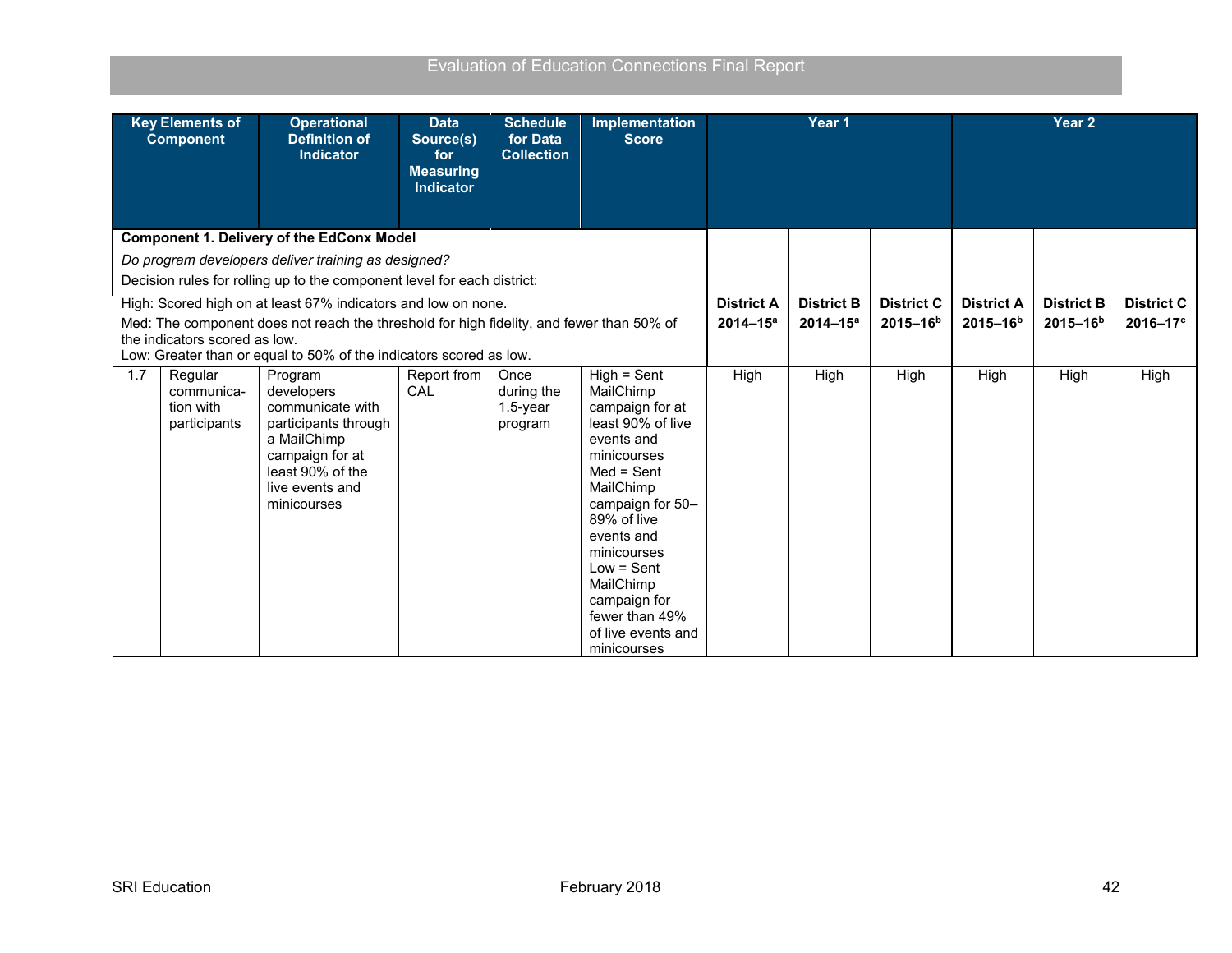| <b>Key Elements of</b><br><b>Component</b> | <b>Operational</b><br><b>Definition of</b><br><b>Indicator</b>                                                                                                                                                                                                                                             | <b>Data</b><br>Source(s)<br>for<br><b>Measuring</b><br><b>Indicator</b> | <b>Schedule</b><br>for Data<br><b>Collection</b> | <b>Implementation</b><br><b>Score</b>                                                                                                                                                                                                                  |                                   | Year <sub>1</sub>                 |                                    | Year <sub>2</sub> |      |      |
|--------------------------------------------|------------------------------------------------------------------------------------------------------------------------------------------------------------------------------------------------------------------------------------------------------------------------------------------------------------|-------------------------------------------------------------------------|--------------------------------------------------|--------------------------------------------------------------------------------------------------------------------------------------------------------------------------------------------------------------------------------------------------------|-----------------------------------|-----------------------------------|------------------------------------|-------------------|------|------|
|                                            | <b>Component 1. Delivery of the EdConx Model</b><br>Do program developers deliver training as designed?                                                                                                                                                                                                    |                                                                         |                                                  |                                                                                                                                                                                                                                                        |                                   |                                   |                                    |                   |      |      |
| the indicators scored as low.              | Decision rules for rolling up to the component level for each district:<br>High: Scored high on at least 67% indicators and low on none.<br>Med: The component does not reach the threshold for high fidelity, and fewer than 50% of<br>Low: Greater than or equal to 50% of the indicators scored as low. | <b>District A</b><br>$2014 - 15^a$                                      | <b>District B</b><br>$2014 - 15^a$               | <b>District C</b><br>$2015 - 16b$                                                                                                                                                                                                                      | <b>District A</b><br>$2015 - 16b$ | <b>District B</b><br>$2015 - 16b$ | <b>District C</b><br>$2016 - 17$ ° |                   |      |      |
| 1.8<br>Technology<br>Support               | UO responds to at<br>least 90% of help<br>tickets submitted by<br>participants within<br>24 hours.                                                                                                                                                                                                         | Report from<br><b>UO</b>                                                | Once<br>during the<br>$1.5$ -year<br>program     | $High = UO$<br>responded to at<br>least 90% of help<br>tickets within 24<br>hours<br>$Med = UO$<br>responded to 50-<br>89% of help<br>tickets within 24<br>hours<br>$Low = UO$<br>responded to<br>fewer than 49%<br>of help tickets<br>within 24 hours | High                              | High                              | High                               | High              | High | High |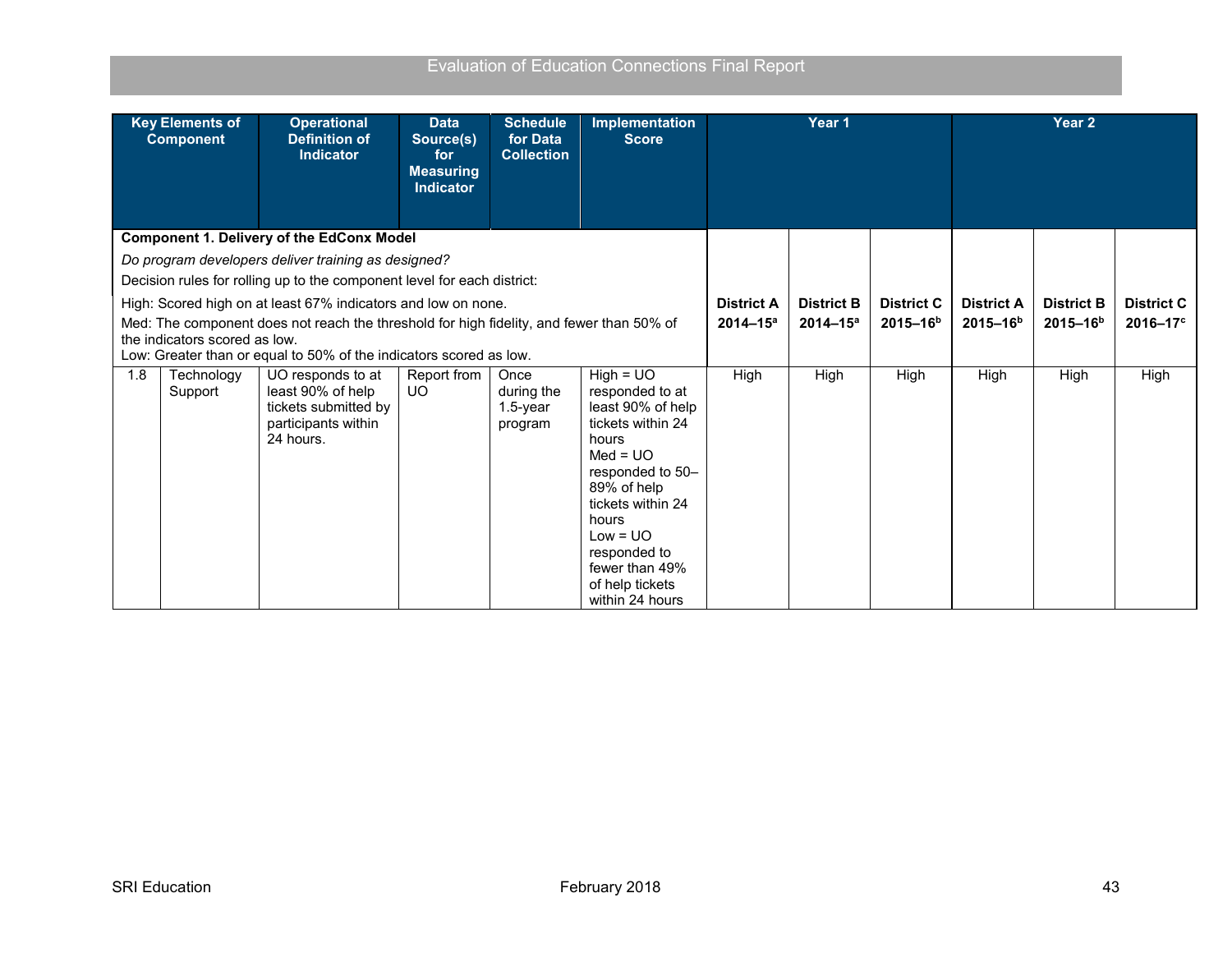|     | <b>Key Elements of</b><br><b>Component</b> | <b>Operational</b><br><b>Definition of</b><br><b>Indicator</b>                                                                               | <b>Data</b><br>Source(s)<br>for<br><b>Measuring</b><br><b>Indicator</b> | <b>Schedule</b><br>for Data<br><b>Collection</b> | Implementation<br><b>Score</b>                                                                                                                                                                                                                                                                  |                    | Year 1            |                   |                   | Year 2               |                      |
|-----|--------------------------------------------|----------------------------------------------------------------------------------------------------------------------------------------------|-------------------------------------------------------------------------|--------------------------------------------------|-------------------------------------------------------------------------------------------------------------------------------------------------------------------------------------------------------------------------------------------------------------------------------------------------|--------------------|-------------------|-------------------|-------------------|----------------------|----------------------|
|     |                                            | <b>Component 2. Participation in and Satisfaction with EdConx</b>                                                                            |                                                                         |                                                  |                                                                                                                                                                                                                                                                                                 |                    |                   |                   |                   |                      |                      |
|     | participants satisfied with EdConx?        | Do participants participate in EdConx at the intended levels? Are<br>Decision rules for rolling up to the component level for each district: |                                                                         |                                                  |                                                                                                                                                                                                                                                                                                 |                    |                   |                   |                   |                      |                      |
|     |                                            | High: Scored high on the one indicator and low on neither.                                                                                   |                                                                         |                                                  |                                                                                                                                                                                                                                                                                                 | <b>District</b>    | <b>District B</b> | <b>District C</b> | <b>District A</b> | <b>District</b><br>в | <b>District C</b>    |
|     |                                            | Med: Scored medium on one indicator and low on neither.<br>Low: Scored low on at least one indicator.                                        |                                                                         |                                                  |                                                                                                                                                                                                                                                                                                 | A<br>$2014 - 15^a$ | $2014 - 15^a$     | $2015 - 16b$      | $2015 - 16b$      | $2015 - 16b$         | 2016-17 <sup>c</sup> |
| 2.1 | Participation                              | Enrolled teachers<br>participate in<br>EdConx for 30<br>minutes per week<br>on average f                                                     | Website<br>analytics<br>and live<br>event<br>attendance<br>list         | Quarterly                                        | High = $75%$ + of<br>participants<br>participate for 30<br>minutes per<br>week on average<br>Med = $50 - 74%$<br>of participants<br>participate for 30<br>minutes per<br>week on average<br>Low $=$ Less than<br>50% of<br>participants<br>participate for 30<br>minutes per<br>week on average | Low                | Low               | Low               | Low               | Low                  | Low                  |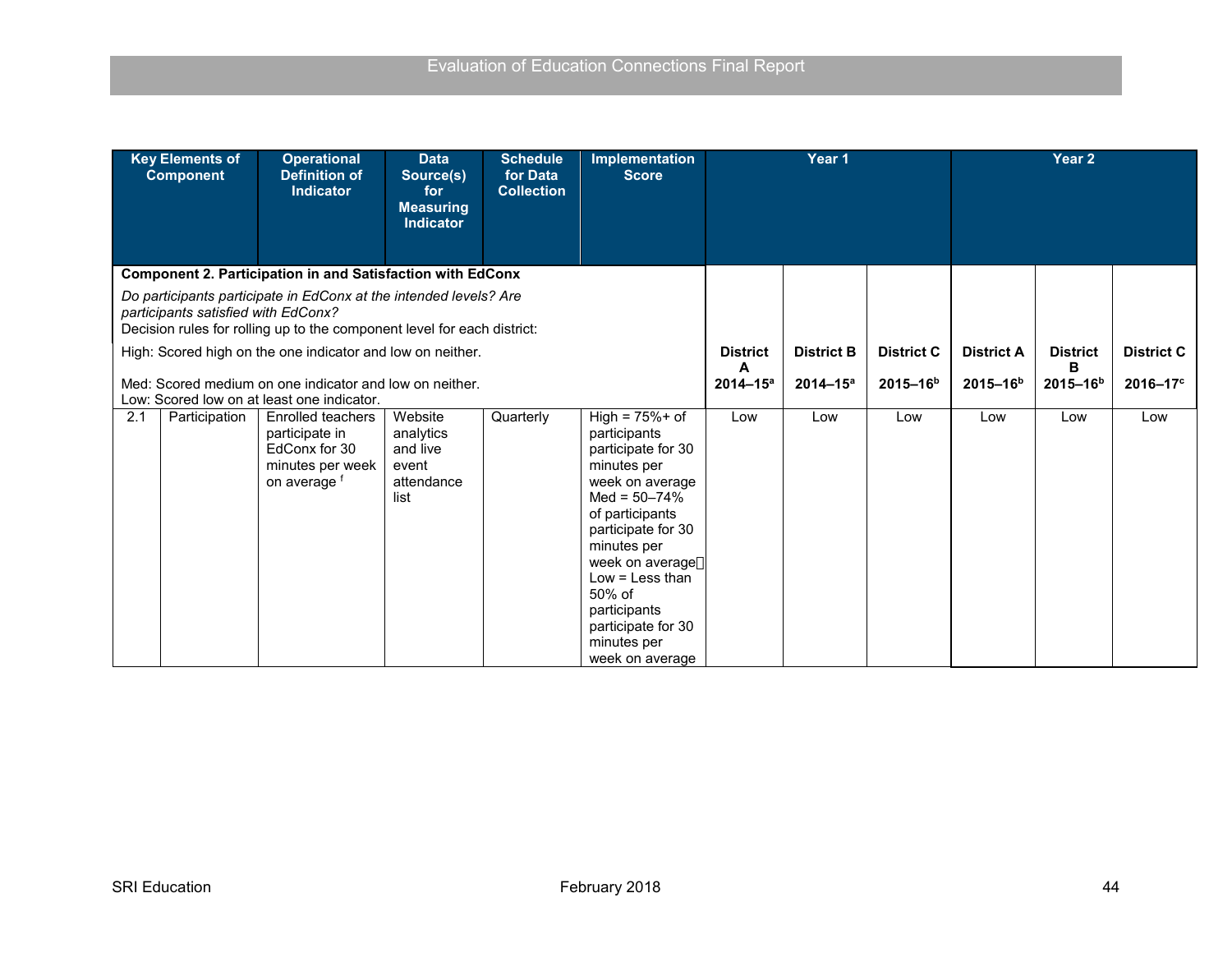| <b>Evaluation of Education Connections Final Report</b> |  |  |  |
|---------------------------------------------------------|--|--|--|
|                                                         |  |  |  |

| <b>Key Elements of</b><br><b>Component</b>                                                                                                                                          | <b>Operational</b><br><b>Definition of</b><br><b>Indicator</b>                 | <b>Data</b><br>Source(s)<br>for<br><b>Measuring</b><br><b>Indicator</b> | <b>Schedule</b><br>for Data<br><b>Collection</b>       | <b>Implementation</b><br><b>Score</b>                                                                                                                                                                                                                                                                                                        | Year 1            |                   |                   |                   | Year <sub>2</sub> |      |  |
|-------------------------------------------------------------------------------------------------------------------------------------------------------------------------------------|--------------------------------------------------------------------------------|-------------------------------------------------------------------------|--------------------------------------------------------|----------------------------------------------------------------------------------------------------------------------------------------------------------------------------------------------------------------------------------------------------------------------------------------------------------------------------------------------|-------------------|-------------------|-------------------|-------------------|-------------------|------|--|
| <b>Component 2. Participation in and Satisfaction with EdConx</b>                                                                                                                   |                                                                                |                                                                         |                                                        |                                                                                                                                                                                                                                                                                                                                              |                   |                   |                   |                   |                   |      |  |
| Do participants participate in EdConx at the intended levels? Are<br>participants satisfied with EdConx?<br>Decision rules for rolling up to the component level for each district: |                                                                                |                                                                         |                                                        |                                                                                                                                                                                                                                                                                                                                              |                   |                   |                   |                   |                   |      |  |
| High: Scored high on the one indicator and low on neither.                                                                                                                          |                                                                                |                                                                         | <b>District</b>                                        | <b>District B</b>                                                                                                                                                                                                                                                                                                                            | <b>District C</b> | <b>District A</b> | <b>District</b>   | <b>District C</b> |                   |      |  |
| Med: Scored medium on one indicator and low on neither.<br>Low: Scored low on at least one indicator.                                                                               |                                                                                |                                                                         | A<br>$2014 - 15^a$                                     | $2014 - 15^a$                                                                                                                                                                                                                                                                                                                                | $2015 - 16b$      | $2015 - 16b$      | в<br>$2015 - 16b$ | $2016 - 17$ °     |                   |      |  |
| 2.2<br>Satisfaction                                                                                                                                                                 | Survey<br>respondents<br>report being<br>satisfied with<br>EdConx <sup>g</sup> | Teacher<br>post-survey                                                  | Post-survey<br>given at the<br>end of<br>participation | High = $75%$ + of<br>participants are<br>satisfied or very<br>satisfied on at<br>least 4/6<br>components<br>Med = $50 - 74%$<br>of participants<br>are satisfied or<br>very satisfied on<br>at least 4/6<br>components<br>Low = $49\%$ or<br>fewer of<br>participants are<br>satisfied or very<br>satisfied on at<br>least 4/6<br>components | N/A               | N/A               | N/A               | High              | Medium            | High |  |

<sup>a</sup> 6 months, from Jan 2015 to June 2015.

<sup>b</sup> 10.5 months, from July 2015 to June 2016.

<sup>c</sup> 4.5 months, from July 2016 to Dec 2016.

<sup>d</sup> Discounting the monthly of July and 2 weeks in December.

<sup>e</sup> Did not have course completion surveys for spring 2015.

<sup>f</sup> Sample was every eligible study treatment teachers, not including the 64 teachers who attrited.

<sup>g</sup> Sample was every treatment teachers who completed the follow-up survey.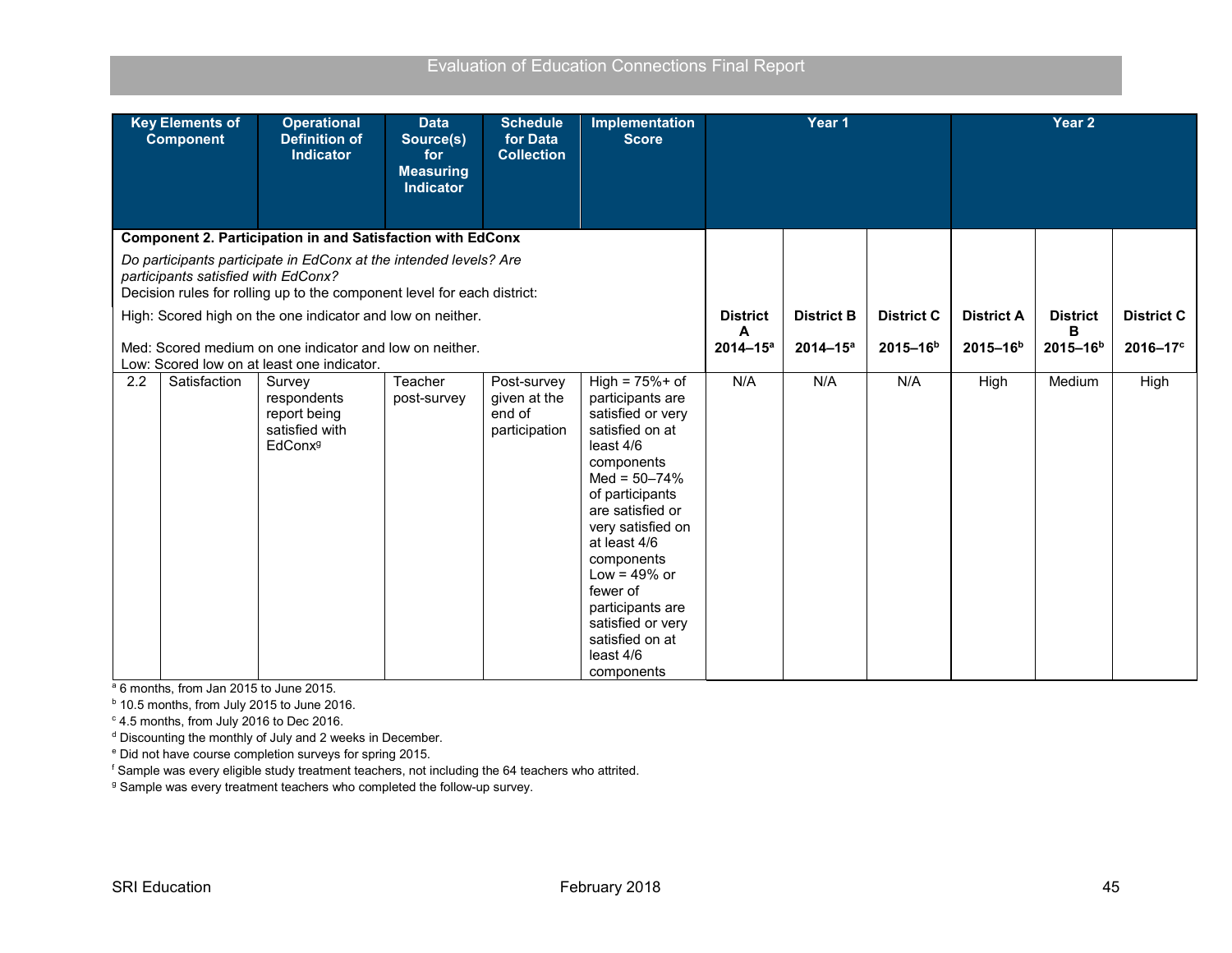<span id="page-55-0"></span>

| <b>Component</b>                  | Number of                                   |                   | <b>Component Level Fidelity</b> |                   | <b>Evaluator's Criteria for "Implemented</b>                                                                                             | <b>Component Level</b>                                | <b>Implemented</b> |
|-----------------------------------|---------------------------------------------|-------------------|---------------------------------|-------------------|------------------------------------------------------------------------------------------------------------------------------------------|-------------------------------------------------------|--------------------|
|                                   | <b>Indicators</b>                           | <b>District A</b> | <b>District B</b>               | <b>District C</b> | with Fidelity" at Sample Level                                                                                                           | <b>Fidelity Score for the</b><br><b>Entire Sample</b> | with Fidelity?     |
|                                   |                                             |                   | Year 1                          |                   | <b>High:</b> At least 2 of 3 districts meet "High"<br>and none meet "Low"                                                                | Year 1                                                |                    |
| Delivery of<br><b>EdConx</b>      | 8 (note: 2<br>indicators are<br>assessed in | High              | High                            | High              | <b>Med:</b> Does not reach threshold for high<br>implementation and no districts meet<br>"Low"<br>Low: One or more districts meets "Low" | High                                                  | Yes                |
|                                   | Year 2 only)                                | Year 2            |                                 |                   |                                                                                                                                          | Year 2                                                |                    |
|                                   |                                             | High              | High                            | <b>Medium</b>     | Implemented with fidelity if sample<br>meets "High"                                                                                      | High                                                  |                    |
|                                   |                                             |                   | Year 1                          |                   | High: At least 2 of 3 districts meet "High"<br>and none meet "Low"                                                                       | Year 1                                                |                    |
| <b>Participation</b><br>in EdConx | $2$ (note 1<br>indicator is                 | Low               | Low                             | Low               | Med: Does not reach threshold for high<br>implementation and no districts meet<br>"Low"                                                  | Low                                                   | <b>No</b>          |
|                                   | assessed in<br>Year 2 only)                 | Year 2            |                                 |                   | Low: One or more districts meets "Low"                                                                                                   | Year 2                                                |                    |
|                                   |                                             | Low               | Low                             | Low               | Implemented with fidelity if sample<br>meets "High"                                                                                      | Low                                                   |                    |

**Exhibit C-2. Roll-up to the Component Level, RCT Districts**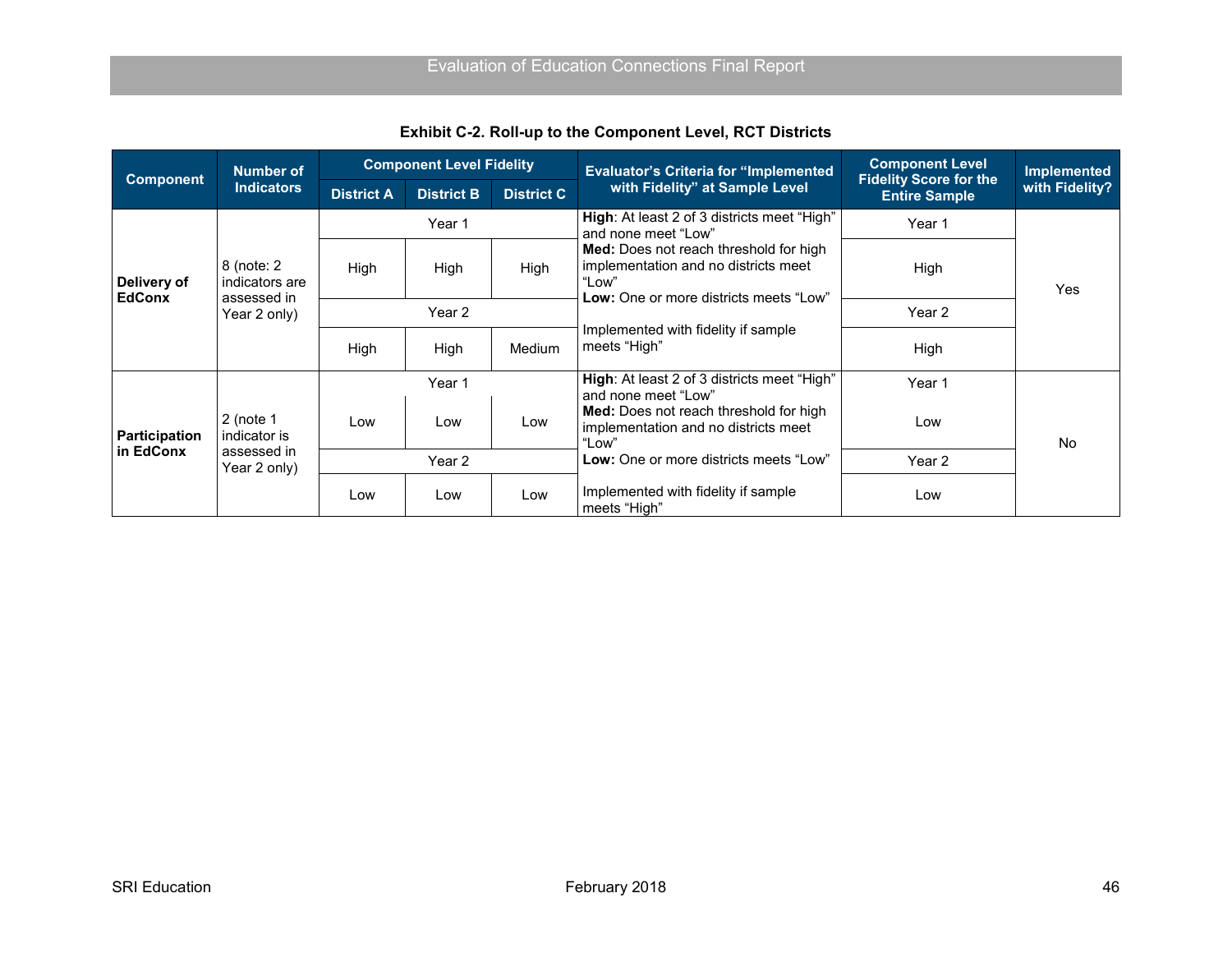<span id="page-56-0"></span>

|     | <b>Key Elements of</b><br><b>Component</b> | <b>Operational</b><br><b>Definition of</b><br><b>Indicator</b>                                                                 | <b>Data</b><br>Source(s)<br>for<br><b>Measuring</b><br><b>Indicator</b> | <b>Schedule</b><br>for Data<br><b>Collection</b> | Implementatio<br>n Score                                                                                                                                                                          | Year 1               |                      |                   | Year 2                      |                      |                   |  |
|-----|--------------------------------------------|--------------------------------------------------------------------------------------------------------------------------------|-------------------------------------------------------------------------|--------------------------------------------------|---------------------------------------------------------------------------------------------------------------------------------------------------------------------------------------------------|----------------------|----------------------|-------------------|-----------------------------|----------------------|-------------------|--|
|     |                                            | <b>Component 1. Delivery of the EdConx Model</b>                                                                               |                                                                         |                                                  |                                                                                                                                                                                                   |                      |                      |                   |                             |                      |                   |  |
|     |                                            | Do program developers deliver training as designed?                                                                            |                                                                         |                                                  |                                                                                                                                                                                                   |                      |                      |                   |                             |                      |                   |  |
|     |                                            | Decision rules for rolling up to the component level for each district:                                                        |                                                                         |                                                  |                                                                                                                                                                                                   |                      |                      |                   |                             |                      |                   |  |
|     |                                            | High: Scored high on at least 67% indicators and low on none.                                                                  |                                                                         |                                                  |                                                                                                                                                                                                   | <b>District</b><br>D | <b>District</b><br>Е | <b>District F</b> | <b>District</b><br>D        | <b>District</b><br>Е | <b>District F</b> |  |
|     | indicators scored as low.                  | Med: The component does not reach the threshold for high fidelity, and fewer than 50% of the                                   |                                                                         |                                                  |                                                                                                                                                                                                   | $2015 - 16a$         | $2015 - 16^a$        | $2015 - 16^a$     | $2016 -$<br>17 <sup>b</sup> | 2016-17 <sup>b</sup> | $2016 - 17b$      |  |
|     |                                            | Low: Greater than or equal to 50% of the indicators scored as low.                                                             |                                                                         |                                                  |                                                                                                                                                                                                   |                      |                      |                   |                             |                      |                   |  |
| 1.1 | Update and<br>maintain the<br>forum        | Program<br>developers post<br>weekly contribution<br>to the forum,<br>including Tuesday<br><b>Tips and Friday</b><br>Fun Facts | Website<br>analytics                                                    | Quarterly                                        | $High = 1$ Forum<br>posted per week,<br>at least 36 weeks<br>$Med = 1$ Forum<br>posted per week,<br>for 20-35 weeks<br>$Low = 1$ Forum<br>posted per week,<br>for 19 or fewer<br>weeks            | High                 | High                 | High              | High                        | High                 | High              |  |
| 1.2 | Update and<br>maintain<br>resources        | Program<br>developers post 12<br>resources per<br>month throughout<br>program<br>implementation <sup>c</sup>                   | Website<br>analytics                                                    | Quarterly                                        | $High = 12$<br>resources posted<br>per month, on<br>average<br>$Med = 6-11$<br>resources posted<br>per month, on<br>average<br>Low = $5$ or fewer<br>resources posted<br>per month, on<br>average | Medium               | Medium               | Medium            | Medium                      | Medium               | Medium            |  |

**Exhibit C-3. Fidelity Matrix for the Evaluation of EdConx in the QED Study Districts (n = 36)**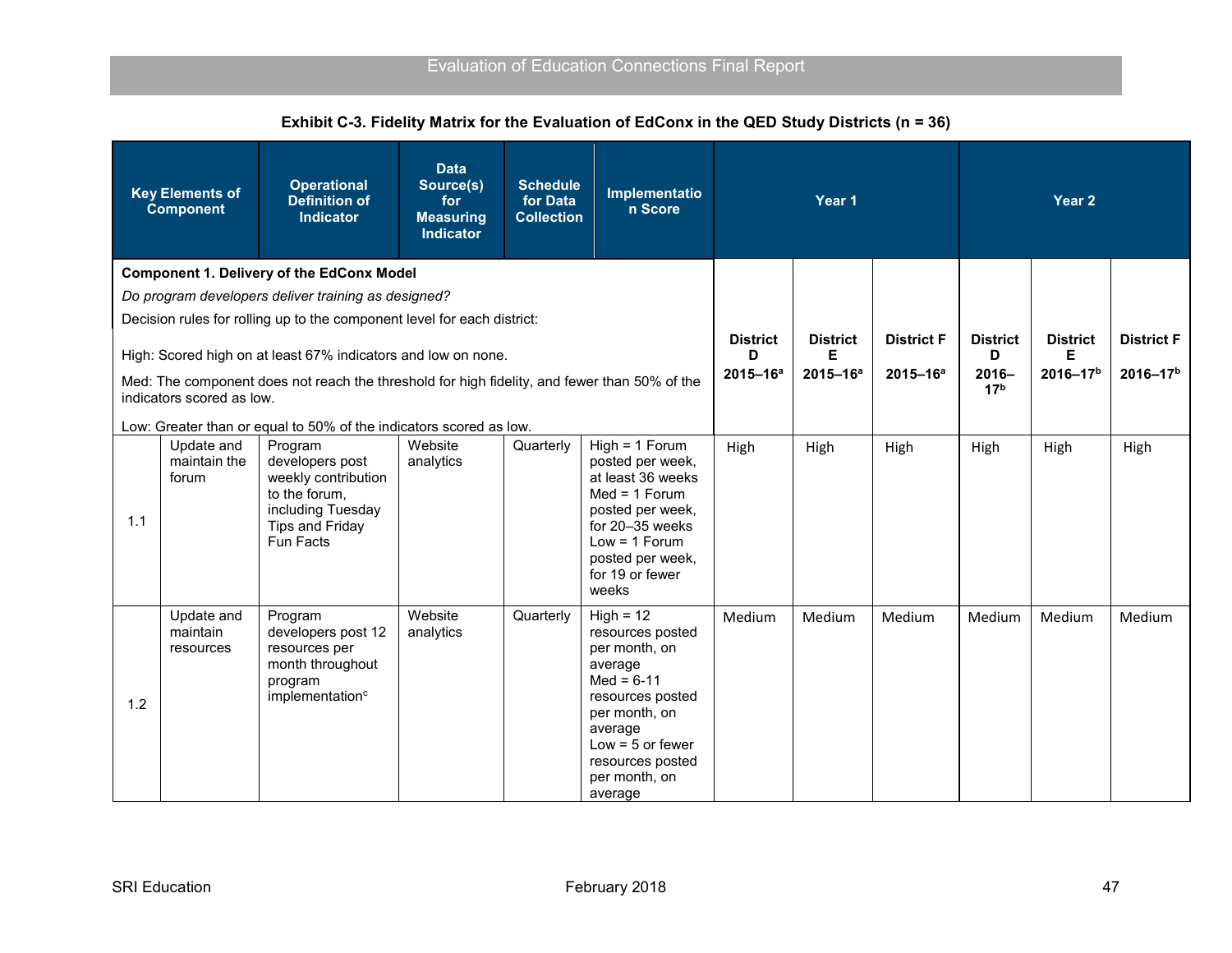|     | <b>Key Elements of</b><br><b>Component</b> | <b>Operational</b><br><b>Definition of</b><br>Indicator                                        | <b>Data</b><br>Source(s)<br>for<br><b>Measuring</b><br><b>Indicator</b> | <b>Schedule</b><br>Implementatio<br>Year 1<br>for Data<br>n Score<br><b>Collection</b> |                                                                                                                                                                                                                                                          |      |      |      |      | Year 2 |      |
|-----|--------------------------------------------|------------------------------------------------------------------------------------------------|-------------------------------------------------------------------------|----------------------------------------------------------------------------------------|----------------------------------------------------------------------------------------------------------------------------------------------------------------------------------------------------------------------------------------------------------|------|------|------|------|--------|------|
| 1.3 | Host live<br>events                        | Program<br>developers host 9<br>live events (e.g.,<br>webinars) over the<br>1.5-year program   | Report from<br>CAL or<br>EdConx<br>archives                             | Once<br>during the<br>1.5-year<br>program                                              | High = Hosted 9<br>live events<br>Med = Hosted<br>between 5 and<br>8 live events<br>Low = Hosted<br>fewer than 5<br>live events                                                                                                                          | N/A  | N/A  | N/A  | High | High   | High |
| 1.4 | Provide<br>online<br>minicourses           | Program<br>developers provide<br>9 courses over the<br>1.5-year program                        | Report from<br>CAL                                                      | Once<br>during the<br>$1.5$ -year<br>program                                           | High = Provided<br>9 minicourses<br>Med = Provided<br>between 5 and<br>8 minicourses<br>Low = Provided<br>4 or fewer<br>minicourses                                                                                                                      | N/A  | N/A  | N/A  | High | High   | High |
| 1.5 | Online site<br>maintenanc<br>e             | Site is accessible<br>and available from<br>6 a.m. to 9 p.m. at<br>least 90% of school<br>days | Report from<br>UO.                                                      | Once<br>during<br>each year<br>оf<br>implementa<br>tion                                | $High = Site is$<br>available and<br>accessible at<br>least 90% of<br>school days<br>$Med = Site is$<br>available and<br>accessible 50-<br>89% of school<br>days<br>Low $=$ Site is<br>available and<br>accessible for<br>49% or fewer of<br>school days | High | High | High | High | High   | High |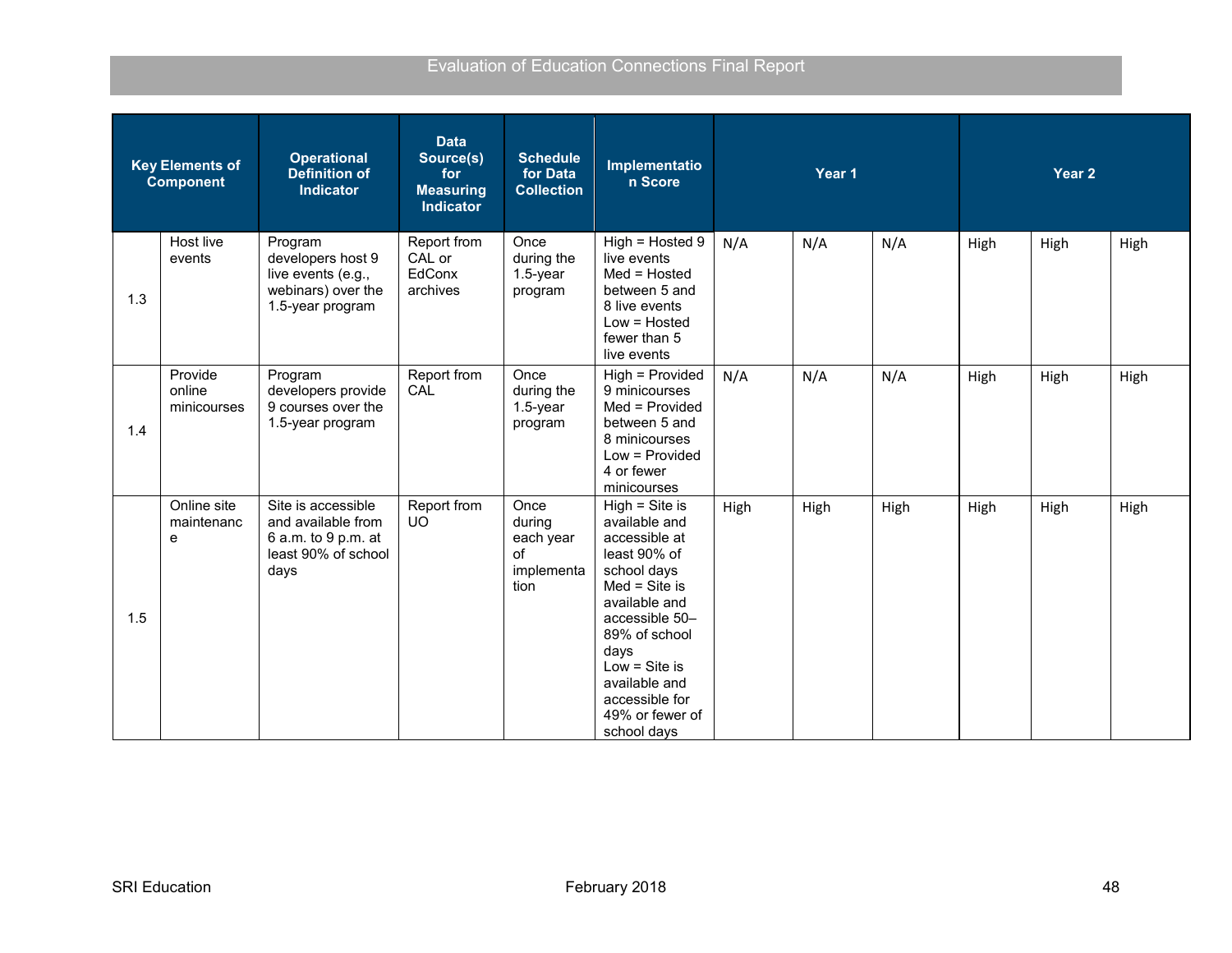|     | <b>Key Elements of</b><br><b>Component</b>                                                                | <b>Operational</b><br><b>Definition of</b><br><b>Indicator</b>                                                                                               | <b>Data</b><br>Source(s)<br>for<br><b>Measuring</b><br><b>Indicator</b> | <b>Schedule</b><br>for Data<br><b>Collection</b> | Implementatio<br>n Score                                                                                                                                                                                                                                                                           | Year 1 |      |      |      | Year 2 |      |
|-----|-----------------------------------------------------------------------------------------------------------|--------------------------------------------------------------------------------------------------------------------------------------------------------------|-------------------------------------------------------------------------|--------------------------------------------------|----------------------------------------------------------------------------------------------------------------------------------------------------------------------------------------------------------------------------------------------------------------------------------------------------|--------|------|------|------|--------|------|
| 1.6 | In-person<br>professional<br>developmen<br>t session<br>(measure<br>added in<br>2015-16 for<br>new sites) | Program<br>developers deliver<br>in-person<br>professional<br>development<br>session twice over<br>the 1.5-year<br>program                                   | Report from<br>CAL                                                      | Once<br>during the<br>1.5-year<br>program        | $High =$<br>Delivered at<br>least two<br>professional<br>development<br>sessions<br>Low = Delivered<br>fewer than one<br>professional<br>development<br>sessions                                                                                                                                   | N/A    | N/A  | N/A  | High | High   | High |
| 1.7 | Regular<br>communicati<br>on with<br>participants                                                         | Program<br>developers<br>communicate with<br>participants<br>through a<br>MailChimp<br>campaign for at<br>least 90% of the<br>live events and<br>minicourses | Report from<br>CAL                                                      | Once<br>during the<br>$1.5$ -year<br>program     | $High = Sent$<br>MailChimp<br>campaign for at<br>least 90% of<br>live events and<br>minicourses<br>$Med = Sent$<br>MailChimp<br>campaign for<br>50-89% of live<br>events and<br>minicourses<br>$Low = Sent$<br>MailChimp<br>campaign for<br>fewer than 49%<br>of live events<br>and<br>minicourses | High   | High | High | High | High   | High |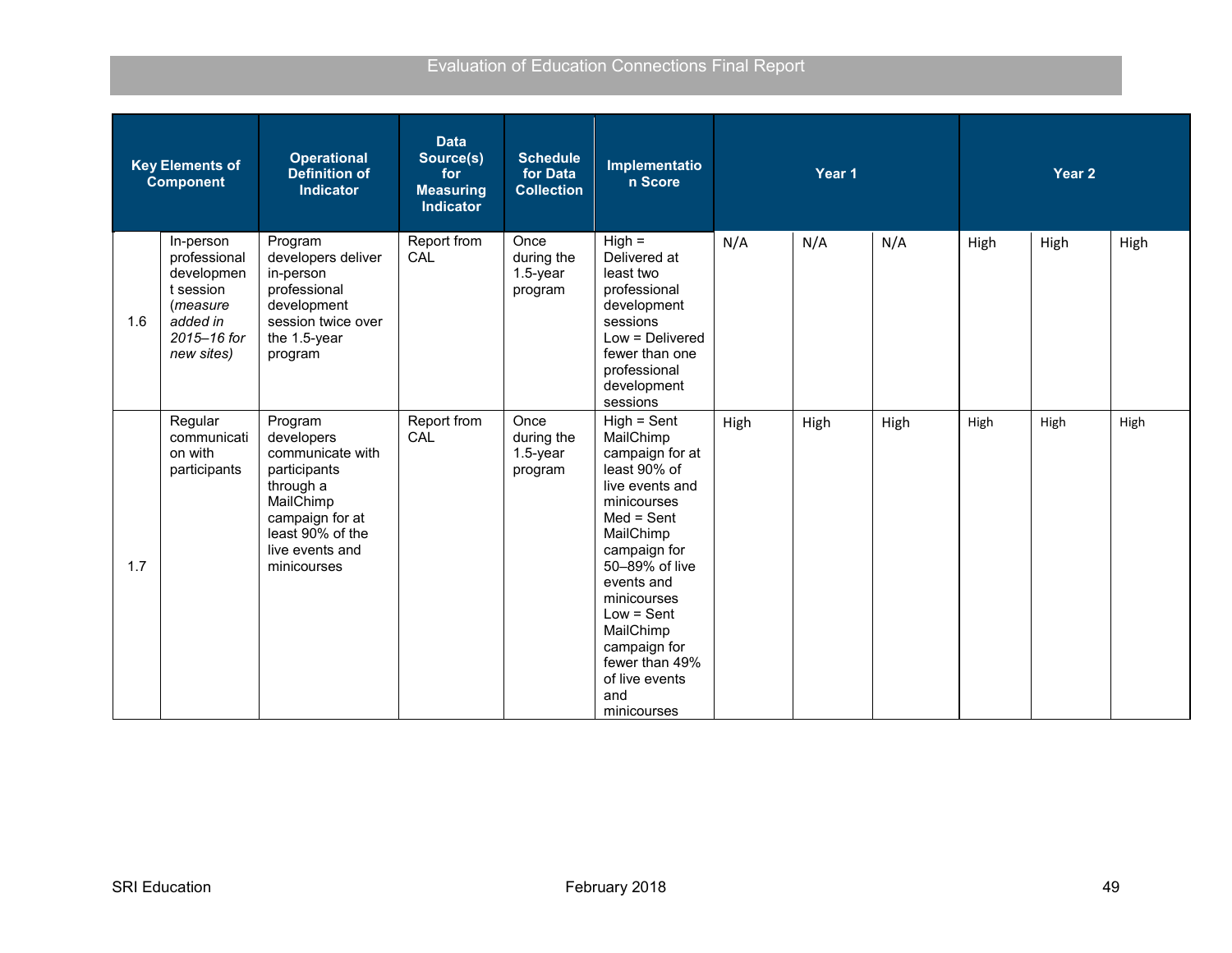|     | <b>Key Elements of</b><br><b>Component</b> | <b>Operational</b><br><b>Definition of</b><br><b>Indicator</b>                                     | <b>Data</b><br>Source(s)<br>for<br><b>Measuring</b><br><b>Indicator</b> | <b>Schedule</b><br>for Data<br><b>Collection</b> | Implementatio<br>n Score                                                                                                                                                                                                                               |      | Year 1 |      |      | Year 2 |      |
|-----|--------------------------------------------|----------------------------------------------------------------------------------------------------|-------------------------------------------------------------------------|--------------------------------------------------|--------------------------------------------------------------------------------------------------------------------------------------------------------------------------------------------------------------------------------------------------------|------|--------|------|------|--------|------|
| 1.8 | Technology<br>support                      | UO responds to at<br>least 90% of help<br>tickets submitted<br>by participants<br>within 24 hours. | Report from<br>UO.                                                      | Once<br>during the<br>$1.5$ -year<br>program     | $High = UO$<br>responded to at<br>least 90% of<br>help tickets<br>within 24 hours<br>$Med = UO$<br>responded to<br>50%-89% of<br>help tickets<br>within 24 hours<br>$Low = UO$<br>responded to<br>fewer than 49%<br>of help tickets<br>within 24 hours | High | High   | High | High | High   | High |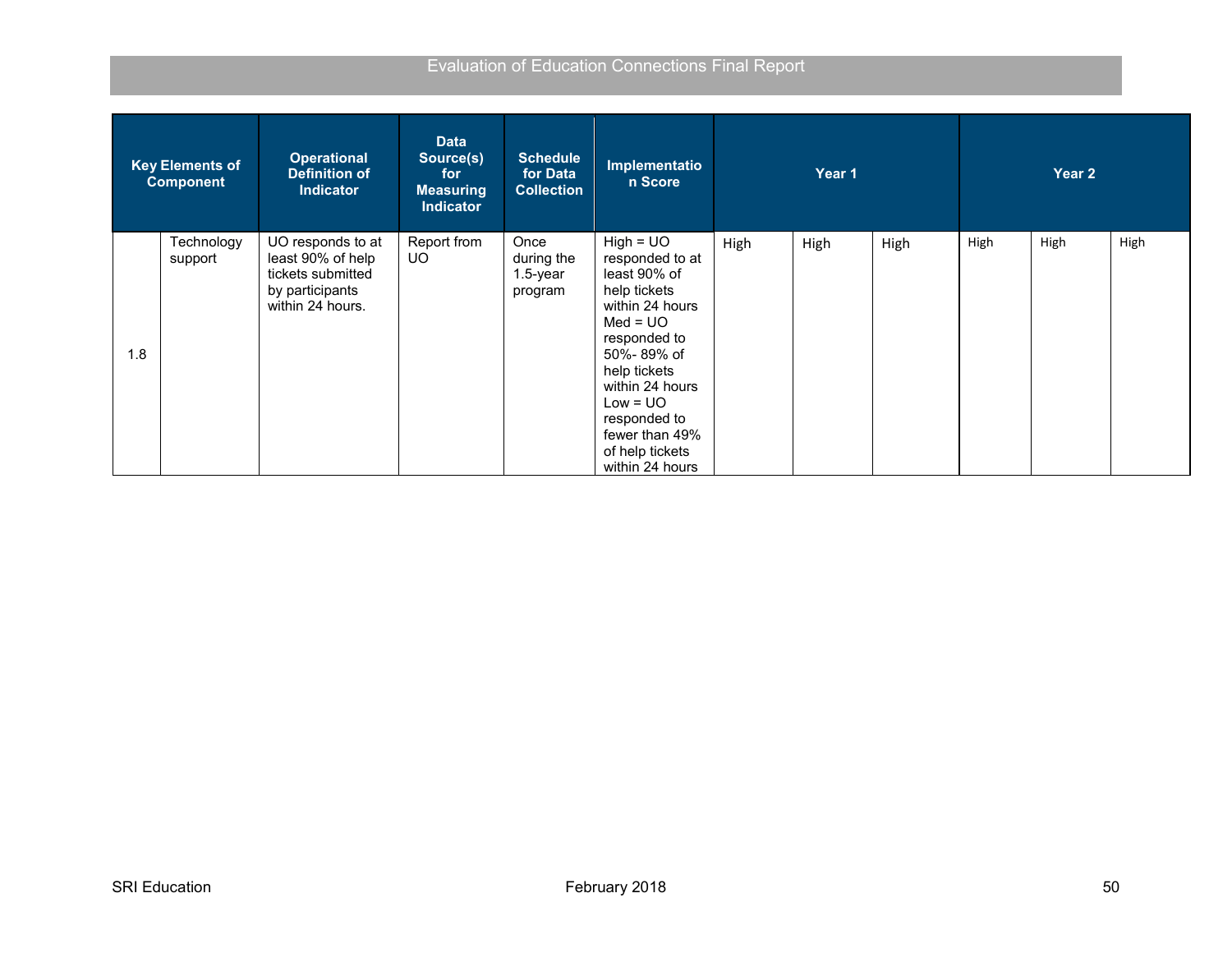|     | <b>Key</b><br><b>Elements of</b><br><b>Component</b> | <b>Operational</b><br><b>Definition of</b><br><b>Indicator</b>                                                                                                                                                                                                                                                      | <b>Data</b><br>Source(s)<br>for<br><b>Measuring</b><br><b>Indicator</b> | <b>Schedule</b><br>for Data<br><b>Collection</b> | <b>Implementation</b><br><b>Score</b>                                                                                                                                                                                                                                                                    |                                              | Year 1                            |                                           |                                           | Year <sub>2</sub>                    |                                           |
|-----|------------------------------------------------------|---------------------------------------------------------------------------------------------------------------------------------------------------------------------------------------------------------------------------------------------------------------------------------------------------------------------|-------------------------------------------------------------------------|--------------------------------------------------|----------------------------------------------------------------------------------------------------------------------------------------------------------------------------------------------------------------------------------------------------------------------------------------------------------|----------------------------------------------|-----------------------------------|-------------------------------------------|-------------------------------------------|--------------------------------------|-------------------------------------------|
|     |                                                      | <b>Component 2. Participation in and Satisfaction with EdConx</b>                                                                                                                                                                                                                                                   |                                                                         |                                                  |                                                                                                                                                                                                                                                                                                          |                                              |                                   |                                           |                                           |                                      |                                           |
|     | participants satisfied with EdConx?                  | Do participants participate in EdConx at the intended levels? Are<br>Decision rules for rolling up to the component level for each district:<br>High: Scored high on the one indicator and low on neither.<br>Med: Scored medium on one indicator and low on neither.<br>Low: Scored low on at least one indicator. |                                                                         |                                                  |                                                                                                                                                                                                                                                                                                          | <b>District</b><br>D<br>2016-17 <sup>a</sup> | <b>District E</b><br>$2016 - 17a$ | <b>District F</b><br>2016-17 <sup>a</sup> | <b>District D</b><br>2016-17 <sup>b</sup> | <b>District</b><br>Е<br>$2016 - 17b$ | <b>District F</b><br>2016-17 <sup>b</sup> |
| 2.1 | Participation                                        | <b>Enrolled teachers</b><br>participate in<br>EdConx for 30<br>minutes per week<br>on average <sup>d</sup>                                                                                                                                                                                                          | Website<br>analytics<br>and live<br>event<br>attendance<br>list         | Quarterly                                        | $High = 75% +$<br>of participants<br>participate for<br>30 minutes per<br>week on<br>average<br>$Med = 50 - 74%$<br>of participants<br>participate for<br>30 minutes per<br>week on<br>average<br>$Low = Less$<br>than 50% of<br>participants<br>participate for<br>30 minutes per<br>week on<br>average | Low                                          | Low                               | Low                                       | Low                                       | Low                                  | Low                                       |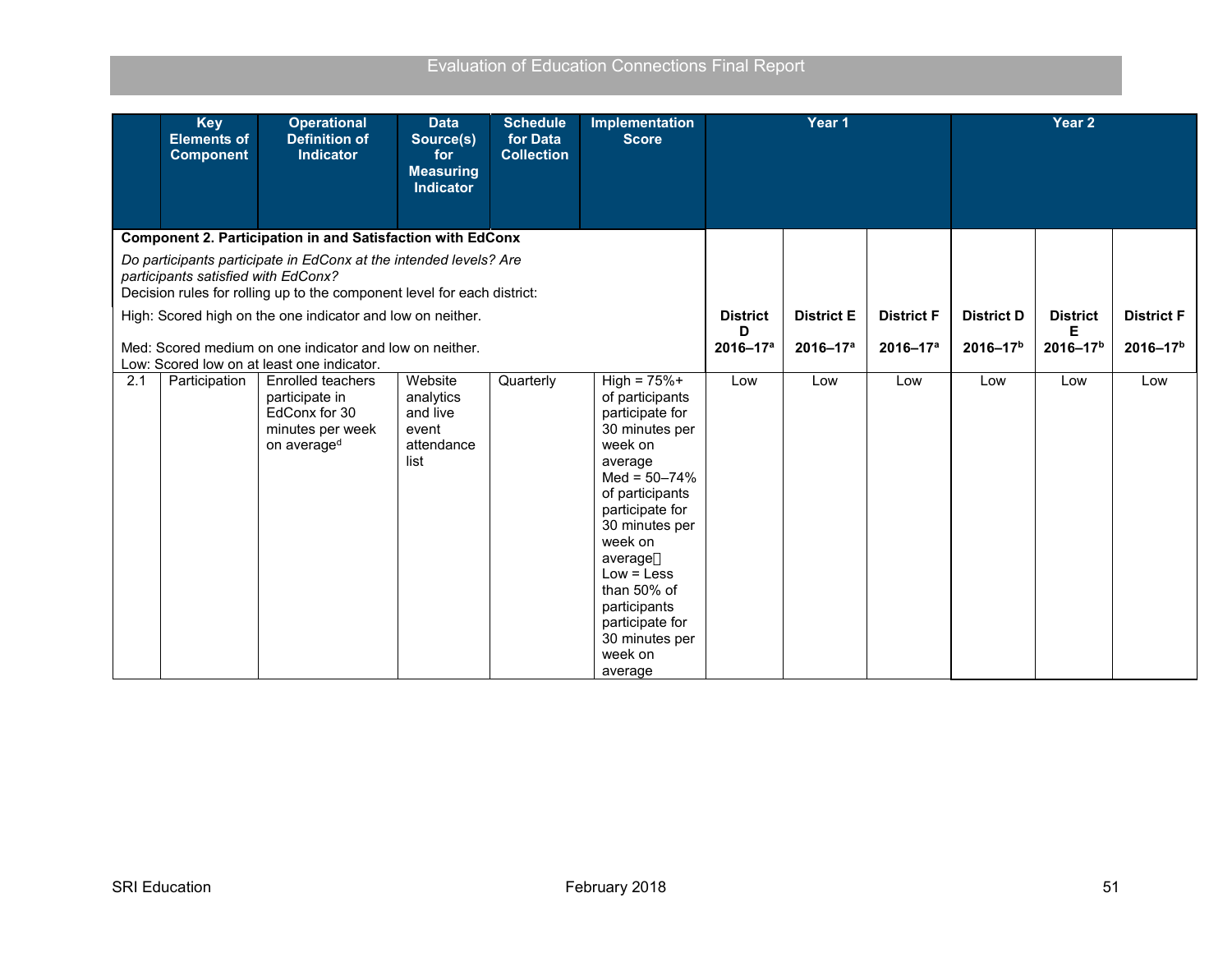|                                                                                                                                                                                                                                                   | <b>Key</b><br><b>Elements of</b><br><b>Component</b> | <b>Operational</b><br><b>Definition of</b><br><b>Indicator</b>                                        | <b>Data</b><br>Source(s)<br>for<br><b>Measuring</b><br><b>Indicator</b> | <b>Schedule</b><br>for Data<br><b>Collection</b>       | <b>Implementation</b><br><b>Score</b>                                                                                                                                                                                                                                                                                                        |                   | Year 1            |                   |                 | Year <sub>2</sub> |              |
|---------------------------------------------------------------------------------------------------------------------------------------------------------------------------------------------------------------------------------------------------|------------------------------------------------------|-------------------------------------------------------------------------------------------------------|-------------------------------------------------------------------------|--------------------------------------------------------|----------------------------------------------------------------------------------------------------------------------------------------------------------------------------------------------------------------------------------------------------------------------------------------------------------------------------------------------|-------------------|-------------------|-------------------|-----------------|-------------------|--------------|
|                                                                                                                                                                                                                                                   |                                                      | <b>Component 2. Participation in and Satisfaction with EdConx</b>                                     |                                                                         |                                                        |                                                                                                                                                                                                                                                                                                                                              |                   |                   |                   |                 |                   |              |
| Do participants participate in EdConx at the intended levels? Are<br>participants satisfied with EdConx?<br>Decision rules for rolling up to the component level for each district:<br>High: Scored high on the one indicator and low on neither. |                                                      |                                                                                                       |                                                                         |                                                        | <b>District</b>                                                                                                                                                                                                                                                                                                                              | <b>District E</b> | <b>District F</b> | <b>District D</b> | <b>District</b> | <b>District F</b> |              |
|                                                                                                                                                                                                                                                   |                                                      |                                                                                                       |                                                                         |                                                        |                                                                                                                                                                                                                                                                                                                                              | D                 |                   |                   |                 | Е                 |              |
|                                                                                                                                                                                                                                                   |                                                      | Med: Scored medium on one indicator and low on neither.<br>Low: Scored low on at least one indicator. |                                                                         |                                                        |                                                                                                                                                                                                                                                                                                                                              | $2016 - 17a$      | $2016 - 17a$      | $2016 - 17a$      | $2016 - 17b$    | $2016 - 17b$      | $2016 - 17b$ |
| 2.2                                                                                                                                                                                                                                               | Satisfaction                                         | Survey<br>respondents report<br>being satisfied with<br>EdConx <sup>e</sup>                           | Teacher<br>post-survey                                                  | Post-survey<br>given at the<br>end of<br>participation | $High = 75% +$<br>of participants<br>are satisfied or<br>very satisfied<br>on at least 4/6<br>components<br>Med = $50 - 74%$<br>of participants<br>are satisfied or<br>very satisfied<br>on at least 4/6<br>components<br>Low = $49\%$ or<br>fewer of<br>participants<br>are satisfied or<br>very satisfied<br>on at least 4/6<br>components | N/A               | N/A               | N/A               | High            | Medium            | High         |

<sup>a</sup> 6 months, from Jan 2016 to June 2016.

<sup>b</sup> 10.5 months, from July 2016 to June 2017.

<sup>c</sup> Discounting the month of July and 2 weeks in December.

<sup>d</sup> Sample is every treatment teachers who completed the baseline survey, not including the 6 teachers who attrited.<br><sup>e</sup> Sample is every treatment teachers who completed the follow-up survey.